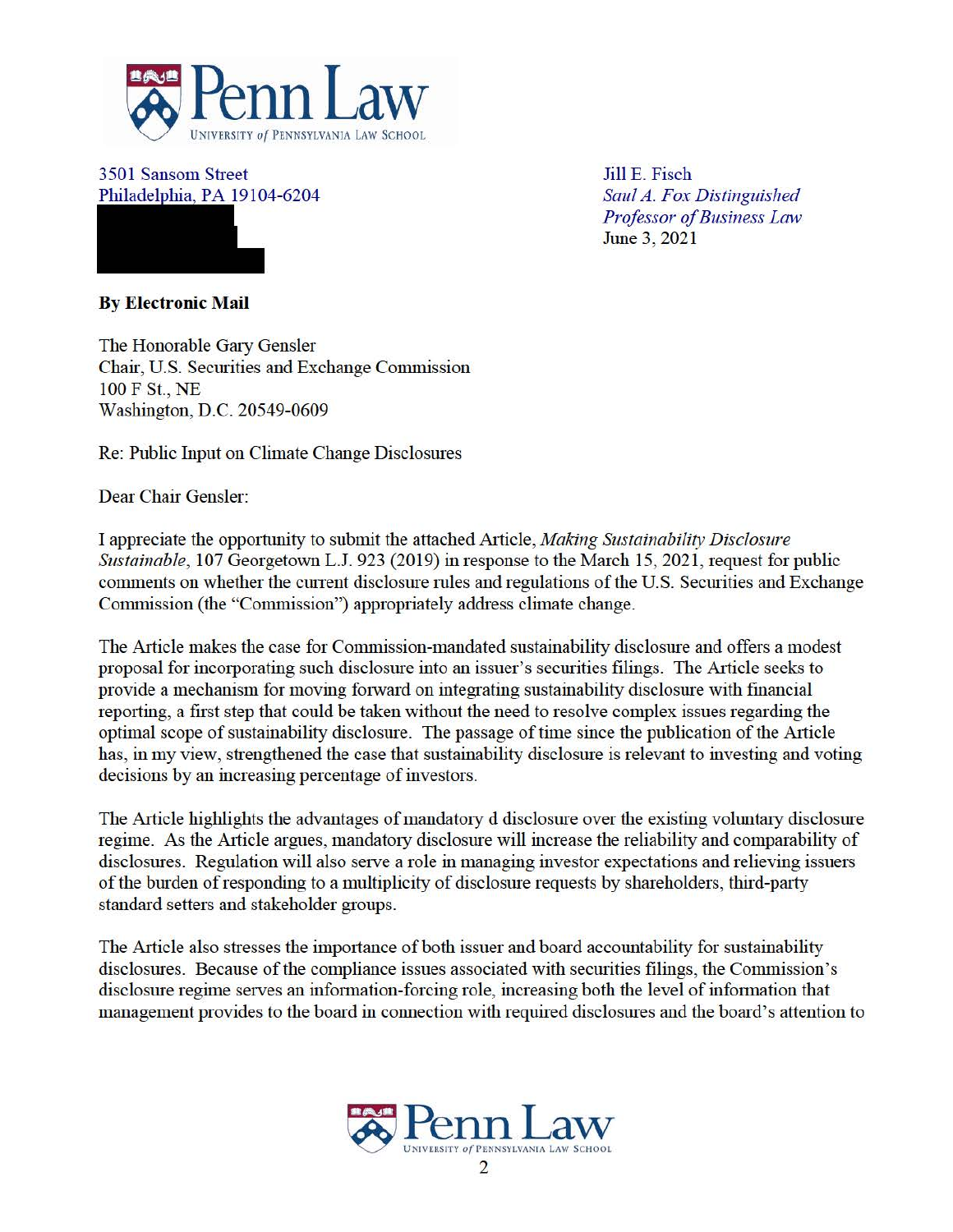those issues.<sup>1</sup> As issuers face growing operational challenges, regulatory attention and even liability in connection with their actions on climate and other ESG matters, the board's ongoing engagement in evaluating the impact of these challenges on the issuer's business plan and determining the extent to which that plan requires modification is critical.

Finally, as the Article explains, disclosure is only effective with accountability. Mandated disclosure will have the important effect of subjecting sustainability disclosures to the Commission's oversight and enforcement. Although false statements and greenwashing in voluntary sustainability reports can potentially subject issuers to private antifraud litigation—as well they should, given their potential impact on the market—the inclusion of such disclosures in securities filings will clarify that liability exposure. Moreover, the prospect that a Commission mandate would subject issuers to extensive litigation for their ESG disclosures is unlikely. As the Article observes, only investors have the power to bring antifraud litigation, and investors would have to establish both loss causation and damages, making the prospect of private litigation unlikely except in the most extreme cases. The Commission could further reduce the scope of litigation through the adoption of a safe harbor akin to the safe harbor for forward-looking statements.<sup>2</sup>

I welcome the opportunity to discuss these comments with the Commission or the Commission's Staff. Thank you for your consideration.

Respectfully,

llFirst

Jill E. Fisch

cc: Hon. Hester Peirce, Commissioner, U.S. Securities and Exchange Commission Hon. Elad Roisman, Commissioner, U.S. Securities and Exchange Commission Hon. Allison Lee, Commissioner, U.S. Securities and Exchange Commission Hon. Caroline Crenshaw, Commissioner, U.S. Securities and Exchange Commission

<sup>&</sup>lt;sup>1</sup> The certification requirements adopted pursuant to the Sarbanes-Oxley Act serve a similar information-forcing function. See, e.g., 17 C.F.R. §§ 240.13a-14, 240.15d-14 (implementing certification requirement for annual and quarterly reports). 2 15 U.S.C. § 78u-5, 15 U.S.C. § 77z-2 (adopting safe harbors from private litigation for forward-looking statements that are not knowingly false and are accompanied by meaningful cautionary statements).

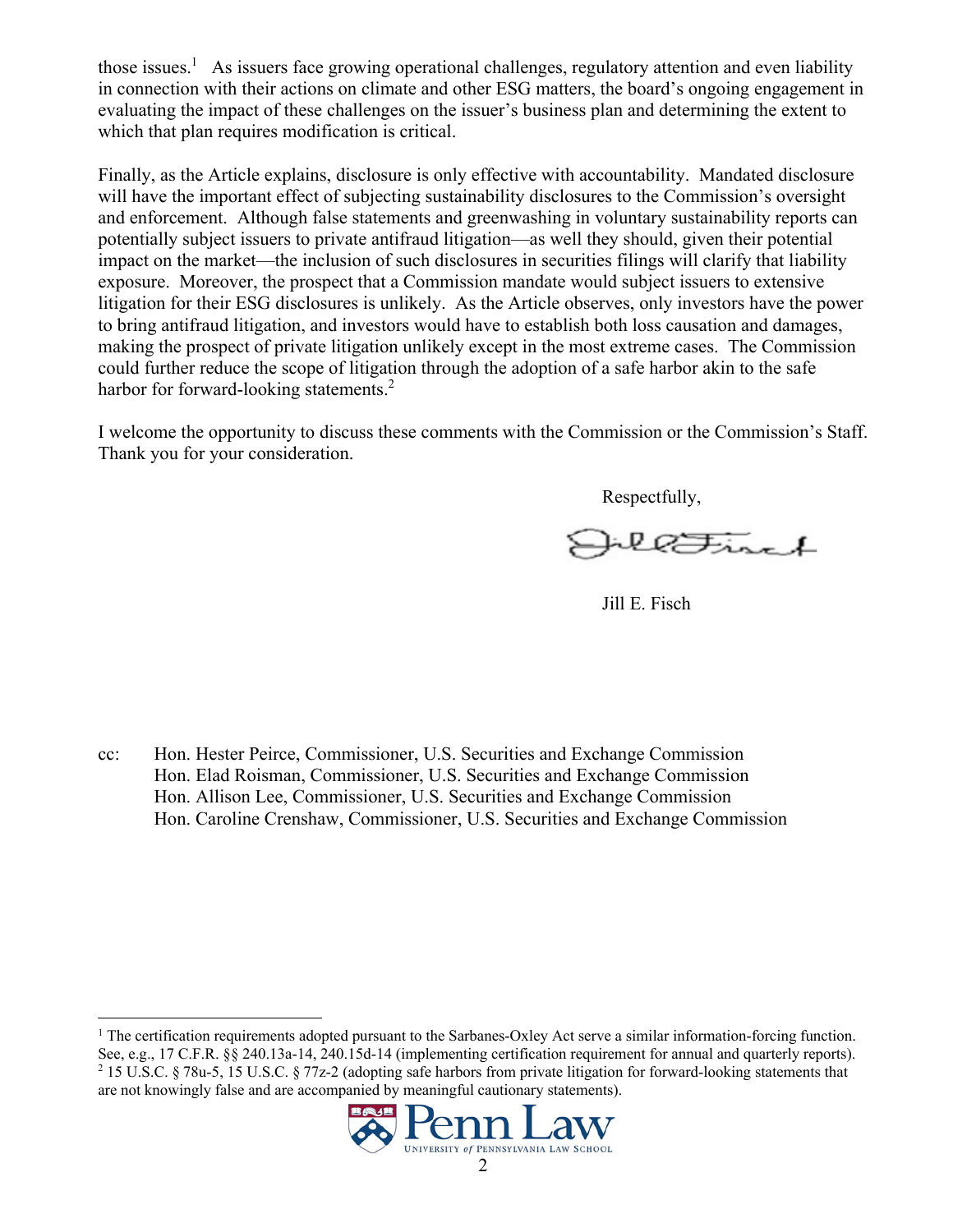# **Making Sustainability Disclosure Sustainable**

# JILL E. FISCH<sup>\*</sup>

*Sustainability is receiving increasing attention from issuers, investors, and regulators. The desire to understand issuer sustainability practices and their relationship to economic performance has resulted in a proliferation of sustainability disclosure regimes and standards. The range of approaches to disclosure, however, limits the comparability and reliability of the information disclosed. The Securities and Exchange Commission (SEC)'s longstanding policy that sustainability is not properly part of financial disclosure has contributed to the current regime. Although the SEC has solicited comment on whether to reverse this policy and require expanded sustainability disclosures in issuers' periodic financial reporting, and investors have communicated broad-based support for such expanded disclosures, the SEC to date still has not required general sustainability disclosure.* 

*This Article argues that claims about the relationship between issuer sustainability practices and risk management, business plans, and economic vulnerability warrant incorporating sustainability information into SEC-mandated financial reporting. Perhaps even more important, in light of the growing pressure for issuers to adopt sustainable business practices and the responsiveness of many issuers to this pressure, is the need for issuers, investors, and regulators to obtain the information necessary to evaluate claims about the economic impact of sustainability initiatives.* 

*Drawing upon the existing narrative disclosure frameworks in SEC-mandated reporting requirements, this Article offers an innovative proposal for sustainability disclosure—a sustainability discussion and analysis, or "SD&A," section of the annual report. This Article identifies the critical components necessary to make mandated sustainability disclosure both practical and cost-effective and offers a workable first step for integrating sustainability disclosure into issuer financial reporting.* 

<sup>\*</sup> Saul A. Fox Distinguished Professor of Business Law, University of Pennsylvania Law School. © 2019, Jill E. Fisch. I am grateful to Afra Afsharipour, Jay Brown, Claire Hill, Tom Lin, Cindy Williams, and participants at the Institute for Law & Economic Policy 2018 conference, "Deconstructing the Regulatory State: Perils and Possibilities"; the UC Berkeley Sustainability and Investment Forum, Academic Session; the University of Pennsylvania Law School Faculty Ad Hoc; and the Summer 2018 Bay Area Corporate/Transactional Workshop at Stanford Law School for helpful comments on earlier drafts. I am also grateful to participants in the Berkeley Sustainability Roundtables in London and San Francisco for the discussions that led to the development of the ideas in this Article, and for the assistance of the Berkeley Law Initiative on Corporate Responsibility, SASB, and Amelia Miazad in organizing those roundtables.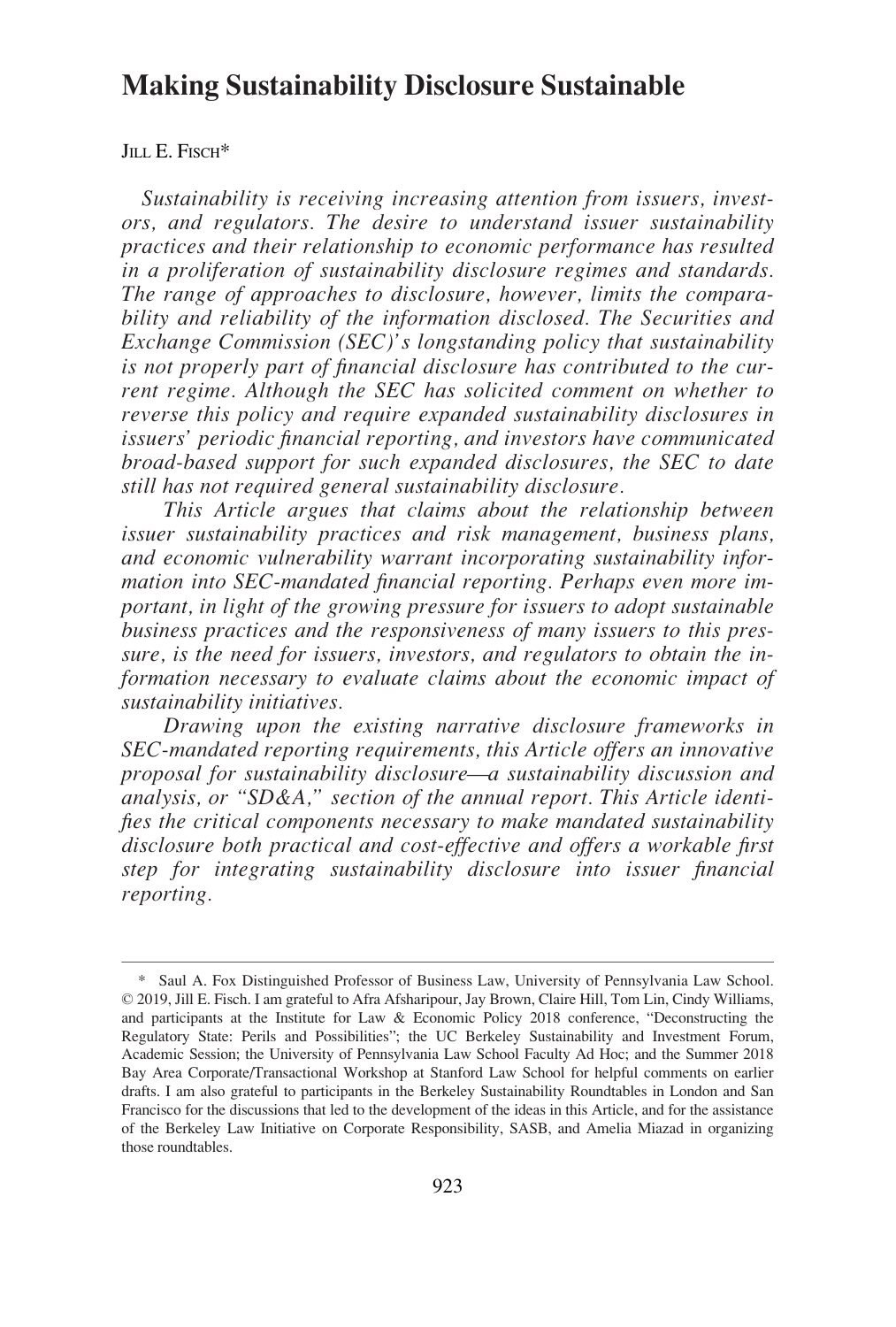# TABLE OF CONTENTS

|          |                                                             |                                                            | 924 |
|----------|-------------------------------------------------------------|------------------------------------------------------------|-----|
| L        | BACKGROUND AND EXISTING SUSTAINABILITY DISCLOSURE PRACTICES |                                                            | 930 |
|          | A.                                                          | THE CONCEPT OF SUSTAINABILITY DISCLOSURE                   | 930 |
|          | B <sub>r</sub>                                              | THE HISTORY OF SUSTAINABILITY DISCLOSURE UNDER THE FEDERAL | 934 |
|          | C.                                                          | SUSTAINABILITY DISCLOSURE REQUIREMENTS BEYOND THE FEDERAL  | 941 |
|          | D.                                                          | VOLUNTARY SUSTAINABILITY DISCLOSURE                        | 944 |
| $\Pi$ .  |                                                             | LIMITATIONS OF EXISTING SUSTAINABILITY DISCLOSURE          | 947 |
| III.     | SD&A: A PROPOSED APPROACH FOR MANDATED SUSTAINABILITY       |                                                            |     |
|          | А.                                                          | MD&A AND CD&A: THE MODELS FOR AN SD&A REQUIREMENT          | 953 |
|          | <b>B.</b>                                                   |                                                            | 956 |
| $IV_{-}$ | ADVANTAGES AND LIMITATIONS OF SD&A                          |                                                            | 959 |
|          | А.                                                          | THE SD&A PROPOSAL IS A WORKABLE FIRST STEP                 | 959 |
|          | B <sub>1</sub>                                              | SD&A REPORTING WILL PROMOTE COMPARABILITY                  | 961 |
|          | $\mathcal{C}$ .                                             | SD&A WILL IMPROVE SUSTAINABILITY DISCLOSURE RELIABILITY    | 962 |
|          |                                                             |                                                            | 966 |

#### **INTRODUCTION**

In January 2018, Larry Fink, CEO of BlackRock, made headlines when he called upon corporations to pay greater attention to sustainability and societal impact in his annual letter to CEOs.<sup>1</sup> As Fink explained, "[A] company's ability to manage environmental, social, and governance matters demonstrates the leadership and good governance that is so essential to sustainable growth, which is

*See, e.g*., Sarah Krouse, *BlackRock CEO to Companies: Pay Attention to 'Societal Impact*,*'* WALL 1. ST. J. (Jan. 16, 2018, 3:11 PM), https://www.wsj.com/articles/blackrock ceo to companies pay attention to societal impact 1516120840 [https://perma.cc/QEY5 YKPH] (reporting Fink's letter); Andrew Ross Sorkin, *BlackRock's Message: Contribute to Society, or Risk Losing Our Support*, N.Y. TIMES: DEALBOOK (Jan. 15, 2018), https://www.nytimes.com/2018/01/15/business/dealbook/blackrock laurence fink letter.html [https://nyti.ms/2FHQonI] (same).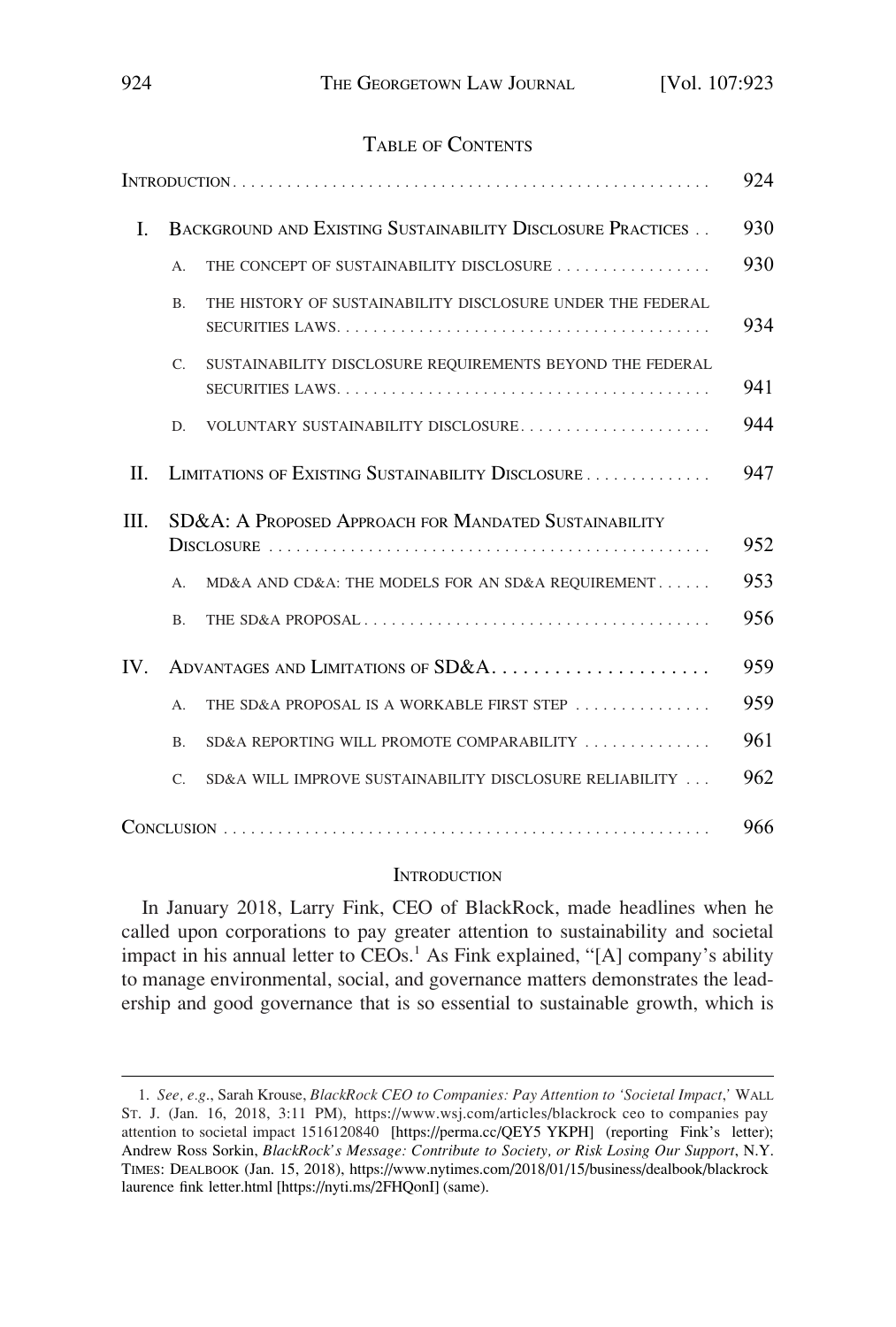why we are increasingly integrating these issues into our investment process."<sup>2</sup> One reporter termed the letter "a watershed moment on Wall Street."3

Fink's letter was a high-profile example of a leading institutional investor expressing concern about corporate sustainability, but it was not an isolated occurrence. Investor focus on sustainability is accelerating.<sup>4</sup> Even Martin Lipton has acknowledged that "sustainability has become a major, mainstream governance topic."<sup>5</sup> The debate over sustainability is leading investors, executives, and directors to rethink how corporations engage in long-term value creation.<sup>6</sup>

The extent to which corporations should incorporate sustainability objectives into their operational decisionmaking is highly contested, as is the relationship between societal impact and economic value.<sup>7</sup> Indeed, the Department of Labor subsequently issued new guidelines for retirement plans cautioning that "[f]iduciaries must not too readily treat ESG factors as economically relevant to the particular investment choices at issue when making a decision."8 At the same time, however, issuers are modifying their operations in response both to investor demands and to the claim that sustainable business practices lead to improved economic performance.<sup>9</sup> Being able to assess an issuer's sustainability

5. Martin Lipton, Spotlight on Boards 2018, HARV. L. SCH. F. ON CORP. GOVERNANCE & FIN. REG. (May 31, 2018), https://corpgov.law.harvard.edu/2018/05/31/spotlight on boards 2018/ [https://perma. cc/J4H2 4ZF7]. Sustainable investing has even been embraced by several activist hedge funds such as Jana and Trian. *See* Charles M. Nathan, *On Governance: ESG Investing Takes on New Meaning for Activist Hedge Funds and Corporate Boards*, CONF. BD. (Jan. 29, 2018), https://www.conference board. org/blog/postdetail.cfm?post=6697 [https://perma.cc/XGF4 6JK2] (exploring and critically evaluating the ESG strategies of Trian Partners and Jana Partners).

6. *See* UNRUH ET AL., *supra* note 4, at 7 (reporting survey results indicating that "more than 80% of investor respondents indicate that good sustainability performance increases a company's potential for long term value creation").

7. *See, e.g*., Robert G. Eccles, Ioannis Ioannou & George Serafeim, *The Impact of Corporate Sustainability on Organizational Processes and Performance*, 60 MGMT. SCI. 2835, 2836 (2014) (describing study finding that companies which voluntarily adopted sustainability policies by 1993 outperformed their counterparts over the long term).

8. John J. Canary, *Field Assistance Bulletin No. 2018 01*, U.S. DEP'T OF LABOR (Apr. 23, 2018), https://www.dol.gov/agencies/ebsa/employers and advisers/guidance/field assistance bulletins/2018 01 [https://perma.cc/RDZ9 9SBU].

*See, e.g*., KPMG, ESG, STRATEGY, AND THE LONG VIEW: A FRAMEWORK FOR BOARD OVERSIGHT 9. 7 (2017), https://assets.kpmg.com/content/dam/kpmg/lu/pdf/lu en esg strategy framework for board oversight.pdf ("Some of the largest U.S. corporations are publicly emphasizing the strategic importance of ESG to their businesses . . . ."); *The UN Global Compact Accenture Strategy CEO Study*,

Larry Fink, *Larry Fink's Annual Letter to CEOs: A Sense of Purpose*, BLACKROCK, 2. https://www.blackrock.com/corporate/investor relations/2018 larry fink ceo letter [https://perma.cc/YA6G 5ZKE] (last visited Mar. 7, 2019).

<sup>3.</sup> Sorkin, *supra* note 1.

<sup>4.</sup> See, e.g., GREGORY UNRUH ET AL., MIT SLOAN MGMT. REV., INVESTING FOR A SUSTAINABLE FUTURE: FINDINGS FROM THE 2016 SUSTAINABILITY GLOBAL EXECUTIVE STUDY AND RESEARCH PROJECT 3 (2016), http://marketing.mitsmr.com/offers/SU2016/57480 MITSMR BCG Sustainability2016.pdf? utm source=WhatCounts%2c+Publicaster+Edition&utm medium=email&utm campaign=surpt16& utm content=Download+the+Report+(PDF)&cid=1 [https://perma.cc/9SD6 TC5E] ("[A] growing number of investors are paying attention to ESG performance, as evidence mounts that sustainability related activities are material to the financial success of a company over time.").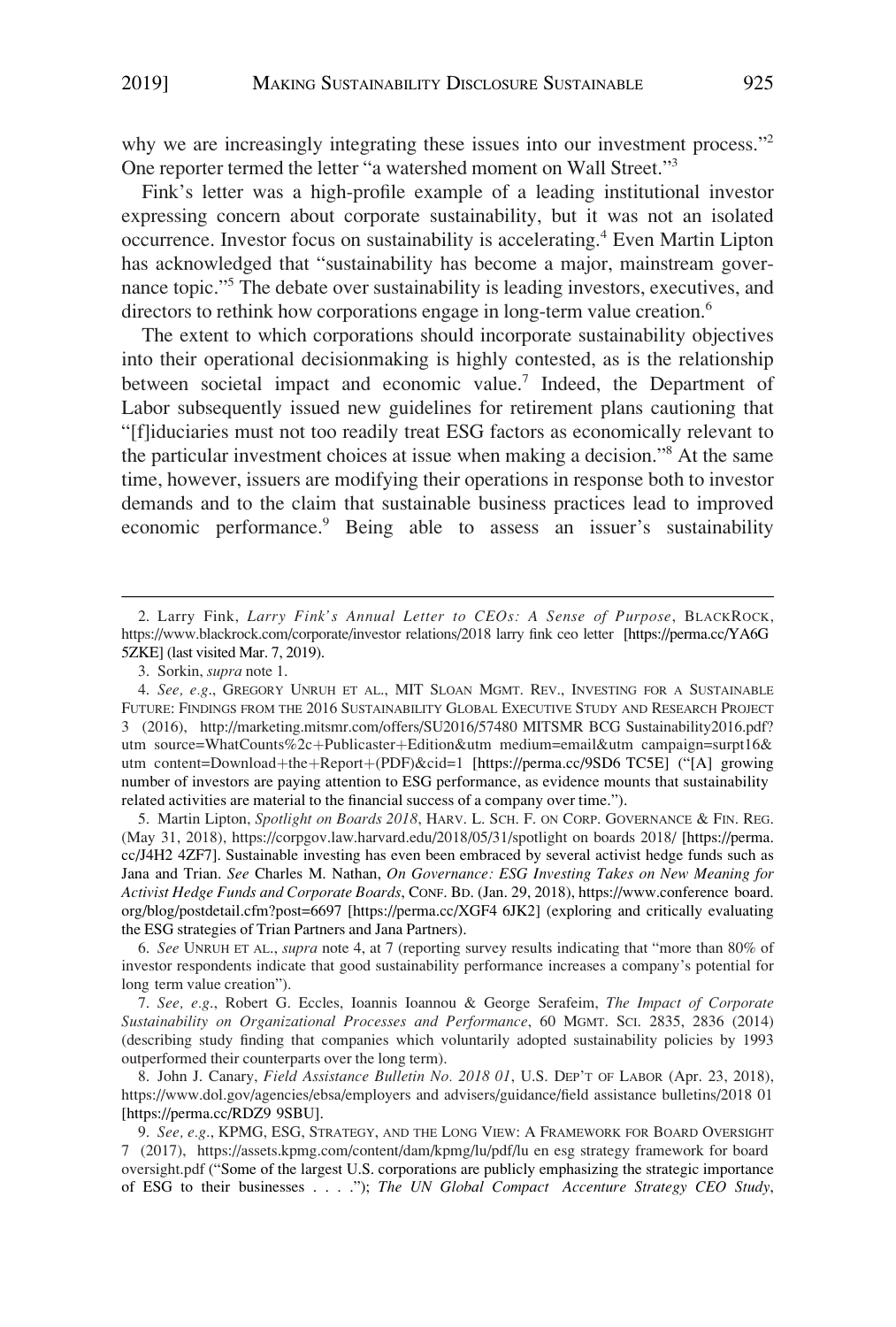practices is critical to evaluating the effect of sustainability practices on economic value. For investors and capital markets to consider the societal impact of a firm's operations—and to determine the consequences of that impact—they must have access to adequate sustainability disclosure.

Therein lies the problem. Although the focus on increasing sustainability disclosure is accelerating both in the United States and globally, $10$  investors continue to report dissatisfaction with existing disclosures.<sup>11</sup> Recognizing this dissatisfaction, the SEC has raised the question of whether it should require increased sustainability disclosure as part of its "Disclosure Effectiveness Initiative."12 The SEC received thousands of responses urging it to do so.<sup>13</sup> Investors continue to request the SEC to "initiate rulemaking to develop mandatory rules for public companies to disclose high-quality, comparable, decision-useful environmental, social, and governance information."<sup>14</sup>

One reason for concern with current disclosure practices is that most existing sustainability reporting is voluntary, which means that individual issuers choose

10. "Thousands of companies around the world, including 95 percent of the Global Fortune 250, voluntarily report on their environmental, societal, and economic impacts." Adam Sulkowski & Sandra Waddock, *Beyond Sustainability Reporting: Integrated Reporting Is Practiced, Required and More Would Be Better*, 10 U. ST. THOMAS L.J. 1060, 1061 (2013).

11. For example, a 2014 PWC survey reported levels of investor dissatisfaction with existing sustainability disclosures ranging from thirty eight percent in Europe to sixty one percent in the United States and as high as eighty three percent in the Middle East and North Africa. PWC, SUSTAINABILITY GOES MAINSTREAM: INSIGHTS INTO INVESTOR VIEWS 7 (2014), https://www.pwc.com/us/en/pwc investor resource institute/publications/assets/pwc sustainability goes mainstream investor views.pdf. Michael Bloomberg, who chairs the Sustainability Accounting Standards Board, stated in 2015 that "for the most part, the sustainability information that is disclosed by corporations today is not useful for investors or other decision makers." Bloomberg, IMPACT REPORT UPDATE 2015, at 2 (2016), https:// data.bloomberglp.com/company/sites/39/2018/03/Impact Report 2015.pdf.

12. See, e.g., Rick A. Fleming, Investor Advocate, U.S. Sec. & Exch. Comm'n, Moving Forward with the Commission's Disclosure Effectiveness Initiative, Speech at the NASAA Corporation Finance Training, Houston, Texas (Nov. 19, 2016), https://www.sec.gov/news/speech/moving forward with the disclosure effectiveness initiative.html [https://perma.cc/6TNH N8X5] (describing the initiative as partially a response to legislation ordering the SEC to revise Regulation S K but explaining that the initiative is "broader in its objectives and scope"). The SEC issued a staff report on the effectiveness of the disclosure requirements in Regulation S K in December 2013. U.S. SEC. & EXCH. COMM'N, REPORT ON REVIEW OF DISCLOSURE REQUIREMENTS IN REGULATION S K (2013), https://www.sec.gov/news/ studies/2013/reg sk disclosure requirements review.pdf. In April 2016, the SEC issued a concept release on disclosure effectiveness, which, in part, invited comment on the extent to which SEC rules should mandate sustainability disclosure. Business and Financial Disclosure Required by Regulation S K, Securities Act Release No. 10,064, Exchange Act Release No. 77,599, 81 Fed. Reg. 23,916 (proposed Apr. 22, 2016).

13. See generally TYLER GELLASCH, AFL CIO ET AL., TOWARDS A SUSTAINABLE ECONOMY: A REVIEW OF COMMENTS TO THE SEC'S DISCLOSURE EFFECTIVENESS CONCEPT RELEASE (2016), https:// www.citizen.org/sites/default/files/sustainableeconomyreport.pdf (summarizing responses to the SEC's Concept Release on Disclosure Effectiveness).

Cynthia A. Williams & Jill E. Fisch, *Request for Rulemaking on Environmental, Social, and*  14. *Governance (ESG) Disclosure*, U.S. SEC. & EXCH. COMM'N 16 (Oct. 1, 2018), https://www.sec.gov/ rules/petitions/2018/petn4 730.pdf [hereinafter *Petition for Rulemaking*].

ACCENTURE (2016), https://www.accenture.com/us en/insight un global compact ceo study [https:// perma.cc/39W3 MHMN] ("Eighty five percent of CEOs say they have embedded sustainability into the business even where they cannot quantify the benefits.").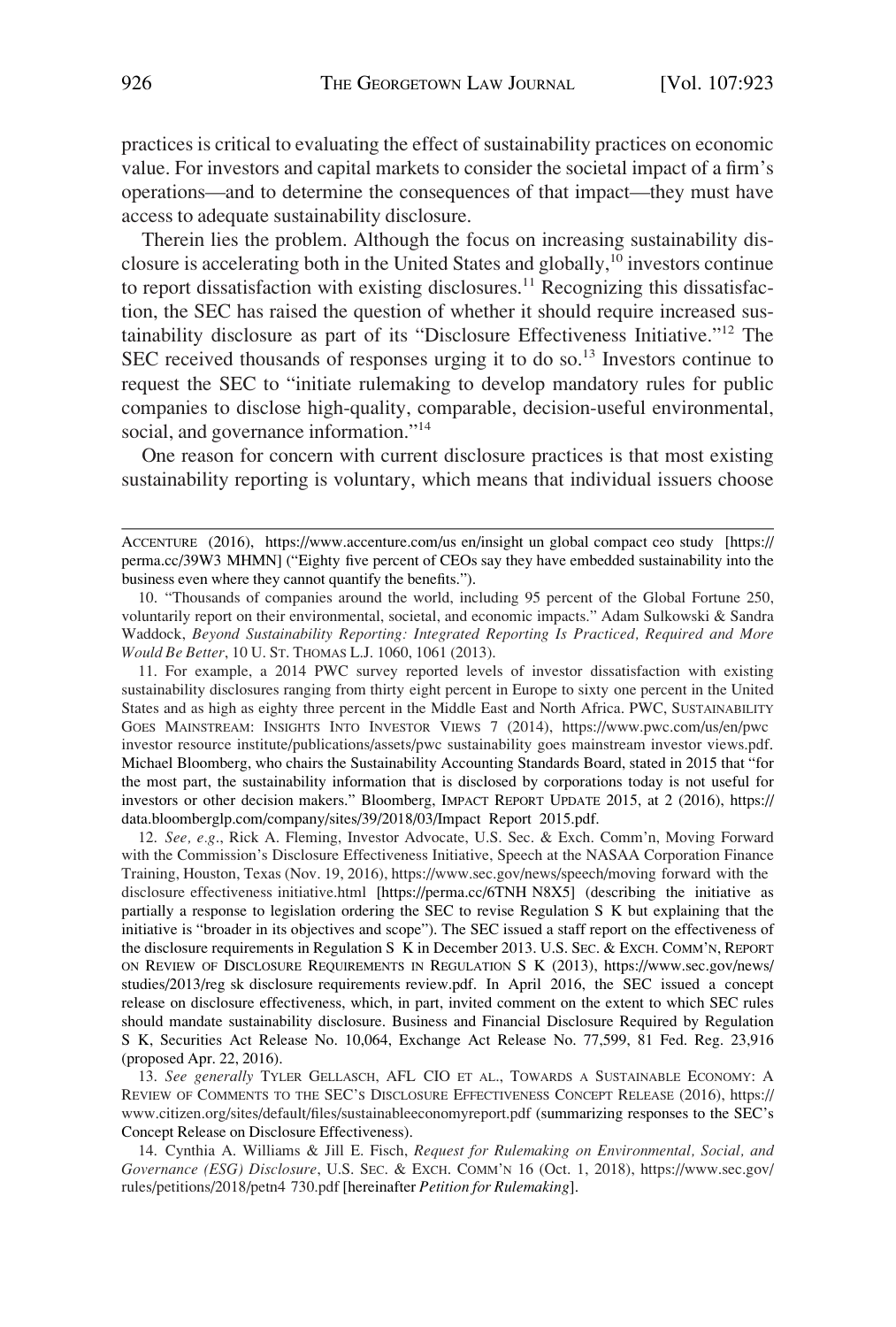which information to disclose. The resulting lack of standardization means that issuer disclosures vary substantially, which impedes comparability.<sup>15</sup> A second concern is that sustainability reporting is typically characterized as "non-financial" reporting<sup>16</sup> and is distinct in location, format, and rigor from other investororiented information. Finally, sustainability reporting varies widely in quality, and its accuracy is rarely audited or monitored, reducing its effectiveness as a tool for improving accountability.<sup>17</sup>

These limitations impede the ability of investors and researchers to evaluate the sustainability practices of issuers and to analyze the relationship between sustainable practices and economic performance. Investors are demanding greater sustainability, and issuers are responding to these demands, without reliable evidence of sustainability's economic impact. One possible solution is to continue the reliance on private ordering but seek common standards to facilitate comparability.<sup>18</sup> A variety of standard setters are assisting in the process by developing and publishing sustainability metrics, ratings, and guidelines.<sup>19</sup> This variety is itself a problem, in that it increases search costs for investors and makes it challenging to compare information from different providers.<sup>20</sup> The quality of thirdparty information is diminished because most standard setters rely on information voluntarily supplied by issuers, either directly to the standard setter or through

16. NASDAQ, ESG REPORTING GUIDE: A SUPPORT PROGRAM FOR NASDAQ ISSUERS FOCUS AREA: NORDIC & BALTIC MARKETS 10 (2017), http://business.nasdaq.com/media/ESG Reporting Guide tcm5044 41395.pdf.

<sup>15.</sup> By way of example, both General Motors and Ford provide differing information on the same topic: their respective electric vehicle developments. General Motors describes the number of electric vehicles it intends to bring to market by 2023 and the number of miles driven in its electric vehicles. *See 2017 Sustainability Report: 2017 Highlights*, GEN. MOTORS, https://www.gmsustainability.com/aspire/ highlights.html [https://perma.cc/C9QU GTR6] (last visited Sept. 10, 2018). Ford reports on the number of hybrid and fully electric vehicles it intends to bring to market by 2022, the size of its investment in electric vehicles, and the progress of several specific global partnerships on electrified vehicles. *See Sustainability Report 2017/18: Scaling Up Electrification*, FORD, https://corporate.ford.com/microsites/ sustainability report 2017 18/driving change/electrification.html [https://perma.cc/QN7M UWPQ] (last visited Feb. 13, 2019).

<sup>17.</sup> See Patrick Odier, *Why Lack of Data is the Biggest Hazard in 'Green Investing,' FIN. TIMES* (Mar. 6, 2017), https://www.ft.com/content/be8e5db2 0249 11e7 aa5b 6bb07f5c8e12 [https://perma.cc/ 5NB5 U55D] ("[D]ata on the real world impact that companies exert is poor, incomplete, non standardised, or inaccessible.").

<sup>18.</sup> For example, the Sustainability Accounting Standards Board (SASB) has been engaged in a multi year project, in conjunction with issuers and investors, to develop common standards for disclosure of material sustainability information. *See generally Standards Overview*, SASB, https:// www.sasb.org/standards overview/ [https://perma.cc/BEP2 E5R7] (last visited Feb. 13, 2019) (describing the development of the SASB's sustainability standards).

Elisse B. Walter, *The Future of Sustainability Disclosure: What Remains Unchanged in an*  19. *Environment of Regulatory Uncertainty?*, HARV. L. SCH. F. ON CORP. GOVERNANCE & FIN. REG. (Dec. 7, 2016), https://corpgov.law.harvard.edu/2016/12/07/the future of sustainability disclosure what remains unchanged in an environment of regulatory uncertainty/ [https://perma.cc/QBH9 TWB6].

*See, e.g*., Charles E. Merrill, *The SEC Revisits Sustainability: Will Sustainability Reporting*  20. *Become Mandatory for Publicly Traded U.S. Corporations?*, LEXOLOGY (Oct. 7, 2016), https://www. lexology.com/library/detail.aspx?g=8148a821 b3d0 4e23 b7de 55b06f9ed7da [https://perma.cc/UZA4 YFRU] ("[T]he current patchwork of ESG reporting methods does not make such information readily accessible.").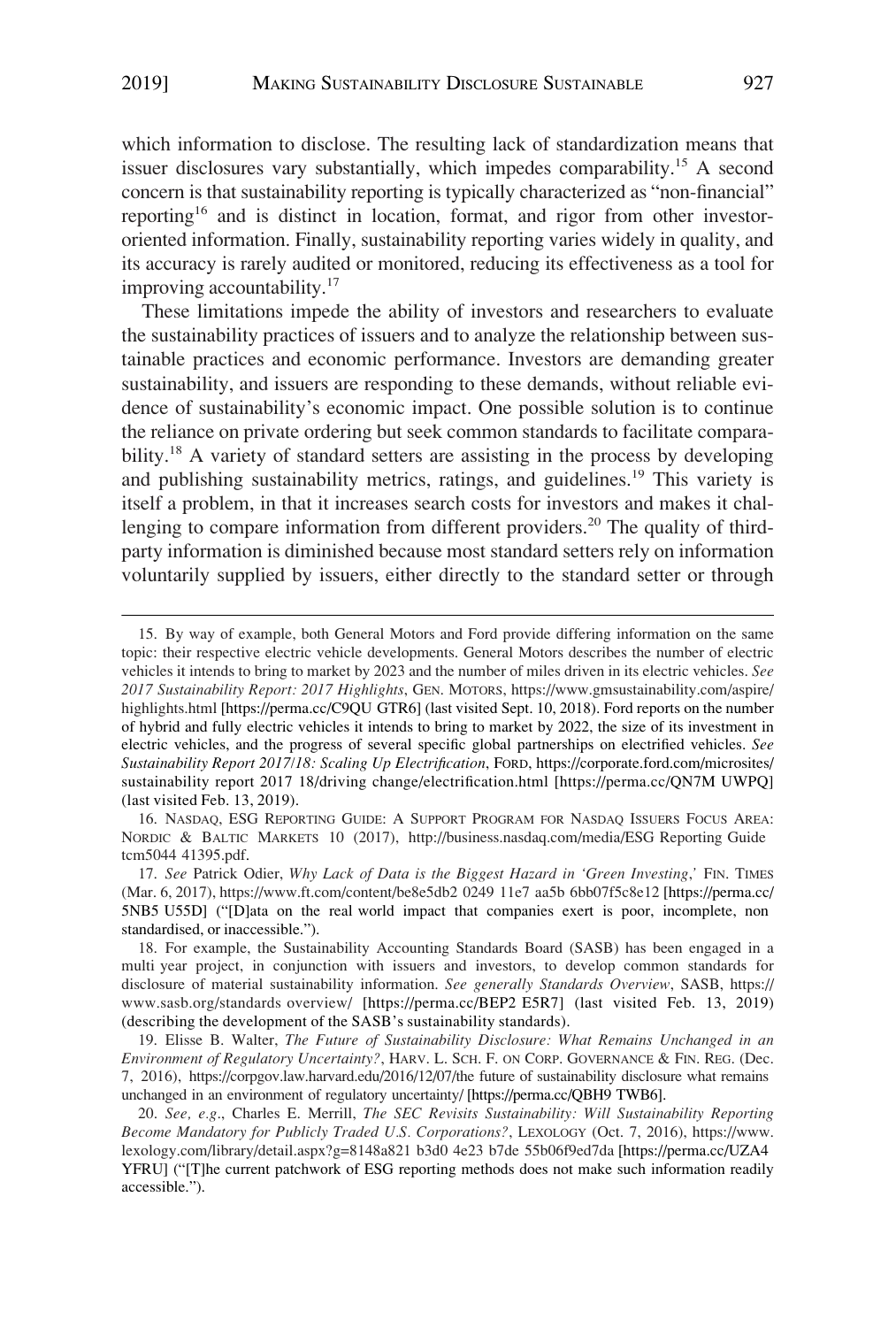public disclosures. In addition, to the extent that standard setters use proprietary methodologies or information that is not publicly available, the significance of their ratings is not transparent and is difficult to evaluate.

Another option is mandatory sustainability disclosure. Several jurisdictions have imposed or are considering imposing mandatory disclosure requirements related to specific sustainability issues.<sup>21</sup> One example of the move toward mandatory sustainability disclosure is the 2014 European Union (EU) Directive on the Disclosure of Non-Financial and Diversity Information, which required certain issuers to begin providing specific sustainability disclosures in 2018.22

Commentators in the United States have repeatedly called upon the SEC to do more to formalize sustainability disclosure.<sup>23</sup> The incorporation of sustainability reporting into the disclosure requirements of the federal securities laws faces obvious political obstacles, particularly under a presidential administration that publicly embraces a deregulatory approach.<sup>24</sup> Apart from the political obstacles, however, there are concerns about the practicability of developing a workable structure for mandatory disclosure. Sustainability disclosures must be specific enough to provide investors and capital markets with meaningful and readily

Because the Directive is implemented at the country level, different countries have adopted varying criteria with respect to its application. For example, the Danish regulation redefines "large company" to include, *inter alia*, companies with an average of 250 employees. *Innovative Implementation of EU Directive on Non Financial Reporting*, GRI (Feb. 7, 2018), https://www.globalreporting.org/ information/news and press center/Pages/EU Directive on Non Financial Reporting.aspx [https://perma. cc/QQ72 U539]. In contrast, the Greek legislation imposes a duty to report on companies of all sizes. *Id*.

23. See, e.g., Heather Slavkin Corzo, Dir., Office of Inv., AFL CIO, Comment Letter on Concept Release Regarding Business and Financial Disclosure Required by Regulation S K (July 21, 2016), https://www.sec.gov/comments/s7 06 16/s70616 305.pdf ("[G]iven the clear and growing demand from investors for environmental, social and governance ('ESG') information, the Commission must begin requiring ESG related line item disclosures as well as a process to incorporate emerging ESG metrics into disclosure in the future."); Che Odom, *Investors Want Sustainability Disclosures in SEC Overhaul*, BLOOMBERG (July 21, 2016), https://www.bna.com/investors sustainability disclosures n73014445099/ [https://perma.cc/8AB2 LTH7] ("Investor advocates are making a strong push for the SEC to require annual, uniform sustainability reporting from public companies as part of the overhaul of the agency's disclosure regime.").

The Trump administration and the Republican Congress announced their intention to reduce or repeal 24. existing disclosure requirements such as for resource extraction and conflict minerals. *See* Financial Choice Act of 2017, H.R. 10, 115th Cong. § 862(a) (Discussion Draft 2017), https://financialservices.house.gov/ uploadedfiles/choice 2.0 discussion draft.pdf (proposing a repeal of sections 1502 06 of the Dodd Frank Wall Street Reform and Consumer Protection Act, Pub. L. No. 111 203, 124 Stat. 1376, 2213 22 (2010) (codified as amended in scattered sections of 12 and 15 U.S.C.), relating to "[c]onflict minerals," "[r]eporting requirements regarding coal or other mine safety," "[d]isclosure of payments by resource extraction issuers," "[s]tudy by the Comptroller General," and "[s]tudy on core deposits and brokered deposits"); Press Release, Office of Mgmt. & Budget, Exec. Office of the President, Statement of Administration Policy on Substitute Amendment to H.R. 10 Financial CHOICE Act of 2017 (June 6, 2017), https://www.whitehouse.gov/sites/ whitehouse.gov/files/briefing room/presidential actions/related omb material/saphr10h 20170606.pdf (expressing the Trump administration's support for the Financial CHOICE Act of 2017 bill).

<sup>21.</sup> *See infra* notes 114 17 and accompanying text.

<sup>22.</sup> Directive 2014/95, of the European Parliament and of the Council of Oct. 22, 2014, art. 1, 2014 O.J. (L 330/1) 1, 5 (EU). The Directive requires non financial reporting by 1) large companies, 2) "public interest" entities, and 3) companies with more than 500 employees per year, on average. CSR EUR. & GRI, MEMBER STATE IMPLEMENTATION OF DIRECTIVE 2014/95/EU, at 8 (2017), https://www. globalreporting.org/resourcelibrary/NFRpublication%20online version.pdf (explaining these criteria).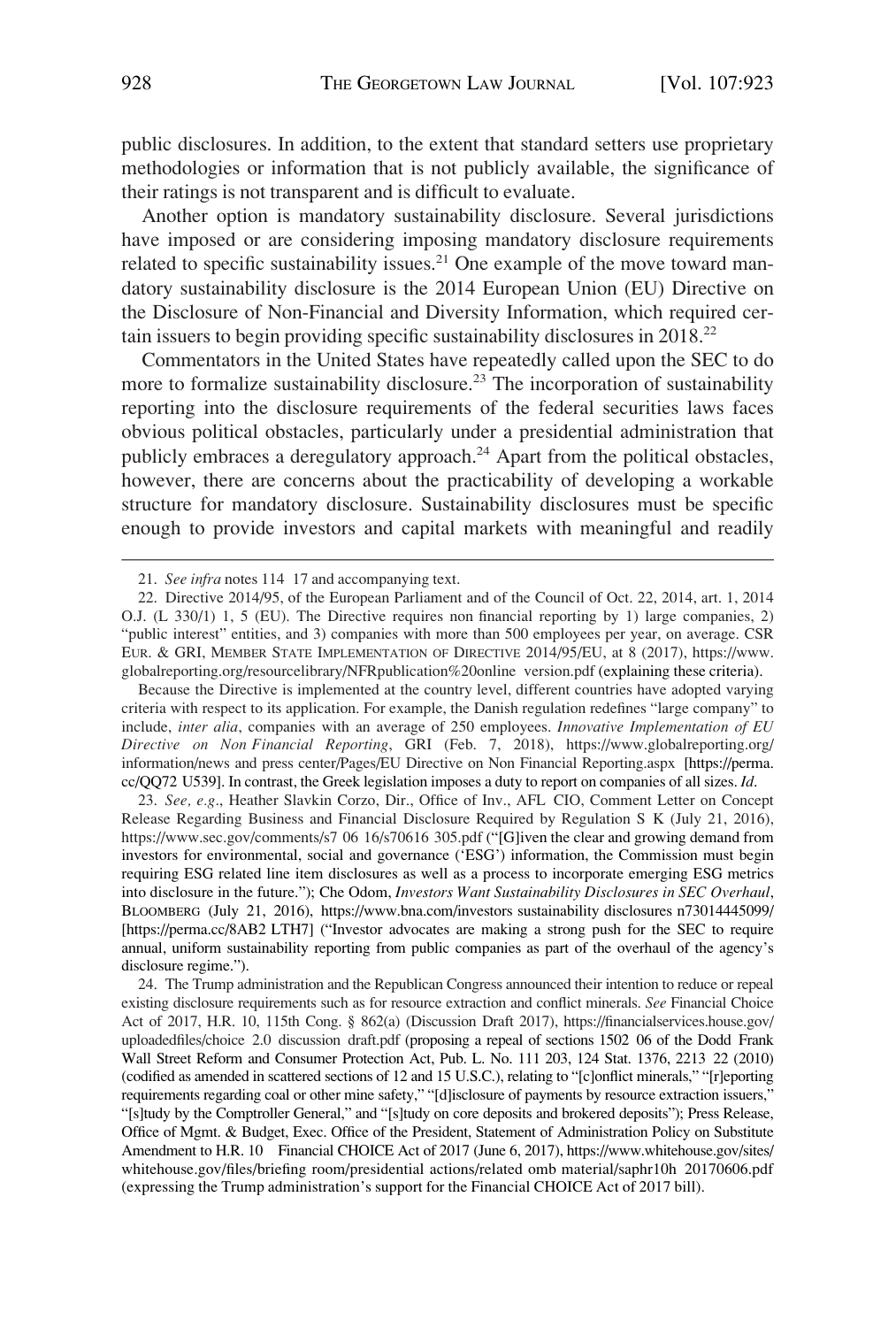comparable information. At the same time, relevant sustainability issues vary substantially by issuer and industry, making a detailed line-item approach less feasible.<sup>25</sup> The alternative, a principles-based approach, complicates policing the accuracy of issuer disclosures and risks producing low-quality or boilerplate disclosures.<sup>26</sup>

This Article proposes a solution—mandating a "Sustainability Discussion and Analysis" (SD&A) as part of an issuer's annual report to shareholders.<sup>27</sup> The SD&A would be modeled after existing Management Discussion and Analysis (MD&A) and Compensation Discussion and Analysis (CD&A) and would reflect a similar principles-based approach to those provisions, requiring issuers to address those sustainability issues most important to their operations.<sup>28</sup>

This Article proposes that the SD&A require an issuer to disclose, at a minimum, the three sustainability issues that are most significant for the firm's operations, to explain the basis for that selection, and to explain the impact of those issues on firm performance. The SD&A would centralize sustainability disclosures within an issuer's securities filings. As with the MD&A and CD&A requirements, implementing the SD&A would require that the SEC issue guidance by identifying sustainability issues that are likely to be material to investors and articulating the principles that issuers should apply in preparing their SD&As.<sup>29</sup>

28. *See, e.g*., Business and Financial Disclosure Required by Regulation S K, Securities Act Release No. 10,064, Exchange Act Release No. 77,599, 81 Fed. Reg. 23,916, 23,925 (proposed Apr. 22, 2016) ("Many of our rules require disclosure when information is material to investors. These rules rely on a registrant's management to evaluate the significance of information in the context of the registrant's overall business and financial circumstances and determine whether disclosure is necessary. The requirements are often referred to as 'principles based' because they articulate a disclosure objective and look to management to exercise judgment in satisfying that objective." (footnotes omitted)).

29. *See generally id*. at 23,924 26 (summarizing the rules' disclosure requirements regarding material information).

<sup>25.</sup> This problem is not insurmountable. Some sustainability issues are arguably common to all firms. *See* Douglas Hoffner, Interim Chief Exec. Officer, Cal. Pub. Emps.' Ret. Sys., Comment Letter on Concept Release on Business and Financial Disclosure Required by Regulation S K (July 21, 2016), https://www.sec.gov/comments/s7 06 16/s70616 267.pdf (citing gender diversity and the impact of climate change as examples). The SASB has responded to this variation by developing seventy nine industry specific standards. *See Standards Overview*, *supra* note 18.

<sup>26.</sup> *See generally* Cristie L. Ford, *New Governance, Compliance, and Principles Based Securities Regulation*, 45 AM. BUS. L.J. 1, 6 7 (2008) (explaining the difference between a principles based approach and a rules based approach and observing that a principles based approach entails greater flexibility but at the cost of increased uncertainty).

<sup>27.</sup> The formal requirement would be reflected by including the SD&A as part of Regulation S K. The SEC adopted the regulation in 1980 to centralize the disclosure requirements of the Securities Act of 1933 (which apply to public offerings) and the Securities Exchange Act of 1934 (which impose periodic reporting requirements on public companies). *See* John C. Coffee, Jr., *Re Engineering Corporate Disclosure: The Coming Debate Over Company Registration*, 52 WASH. & LEE L. REV. 1143, 1145 (1995) (describing the widespread criticism of the "pointless duplication" in disclosure rules prior to Regulation S K). The disclosures required by Regulation S K apply to various securities filings, including registration statements and annual reports. *See* 1 Cristopher Greer et al., FEDERAL SECURITIES ACT OF 1933 § 7.03, LEXIS (database updated 2018) ("The nonfinancial substantive disclosure provisions of Form S 1 rely entirely on the provisions of Regulation S K and include essentially the same information about the registrant as that required to be reported in an annual report to the Commission filed on Exchange Act Form 10 K." (footnote omitted)).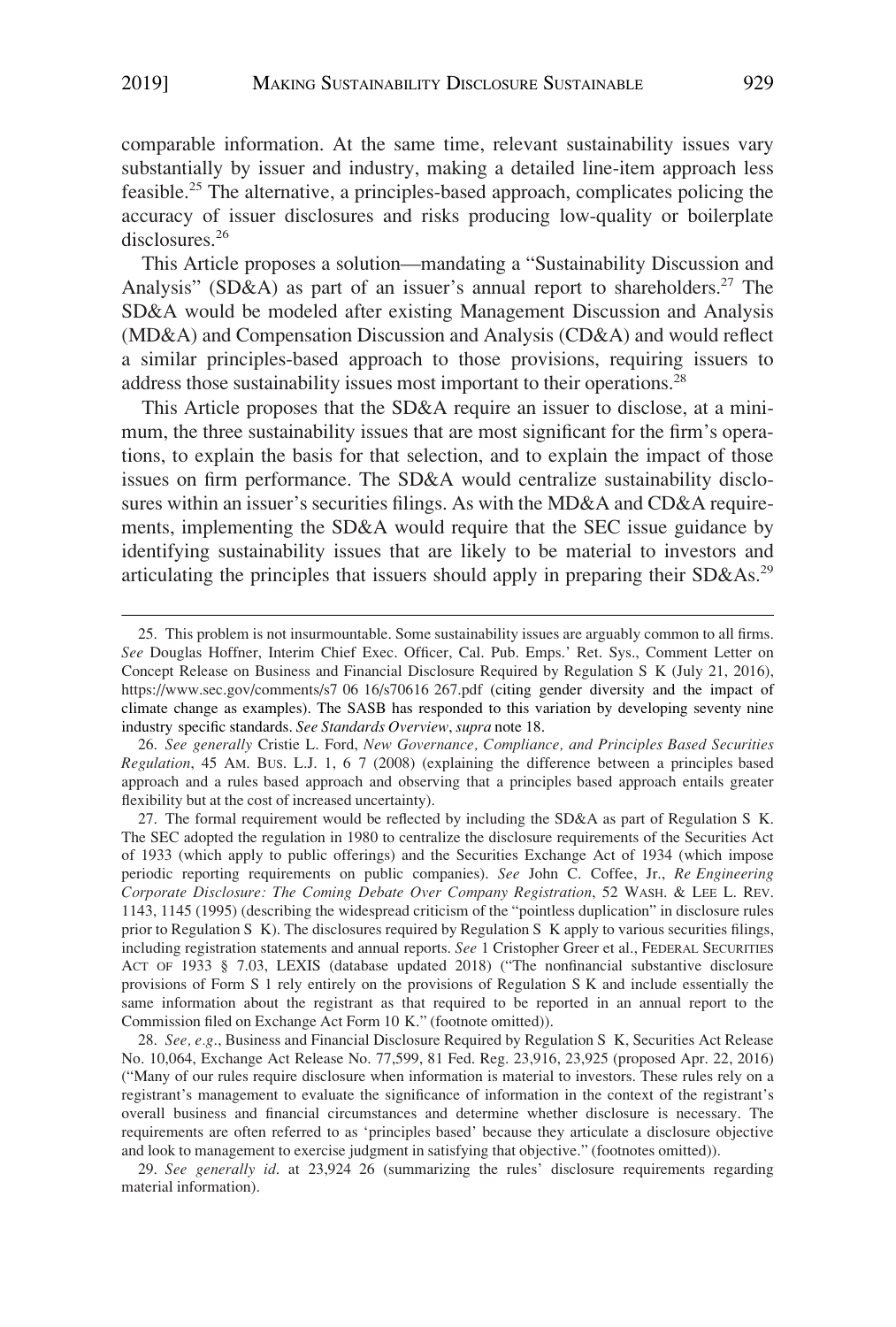The SD&A would place responsibility for drafting such disclosures on the personnel who prepare the issuer's financial reporting. It would subject sustainability disclosure to the same regulatory framework that applies to other securities disclosures, including SEC oversight through its review of issuer securities filings and, when applicable, liability exposure for fraudulent misrepresentations.

To ensure the board's involvement in overseeing both the development of issuers' sustainability practices and the disclosure of those practices, this proposal would require directors to certify the accuracy of the disclosures contained in the SD&A. This would establish a framework for effective director oversight and bring accountability to the disclosure regime. The SD&A would thereby address the key investor concern that boards consider sustainability practices with a material impact on, or posing material risks to, the firm's operations and incorporate those considerations into their strategic planning.<sup>30</sup>

Incorporating sustainability disclosure into annual financial reporting would reflect the increasing economic importance of sustainability considerations and the growing concern they pose for investors and capital markets. It would be an important first step toward improving the uniformity, reliability, and comparability of sustainability disclosure and would provide important data to allow the capital markets to evaluate the impact of sustainable business practices.

This Article proceeds as follows. Part I sets the groundwork by describing existing sustainability disclosure practices. Part II identifies the limitations of existing practices and advocates for integrating mandatory sustainability disclosure into financial reporting. Part III proposes a new approach to sustainability disclosure: the SD&A. Part IV identifies advantages and potential limitations of the proposal.

# I. BACKGROUND AND EXISTING SUSTAINABILITY DISCLOSURE PRACTICES

This Part provides a brief background of corporate sustainability disclosure. It begins with an overview of the scope and rationale for sustainability disclosure. It then outlines the history of the SEC's regulation of sustainability disclosure as well as sources of mandatory sustainability reporting requirements beyond the federal securities laws. Finally, it identifies existing approaches to voluntary disclosure and the institutional players that contribute to the voluntary regime.

# A. THE CONCEPT OF SUSTAINABILITY DISCLOSURE

Currently, there is no consensus on a precise definition of "sustainability." Use of the term is often traced to a 1987 United Nations (UN) report defining sustainability as "[actions that] . . . meet the needs and aspirations of the present without

*See, e.g*., Dan Konigsburg et al., *Why Sustainability Is a Board Level Risk*, WALL ST. J. (July 6, 30. 2018, 12:01 AM), https://deloitte.wsj.com/cfo/2018/07/06/why sustainability is a board level risk/ [https://perma.cc/8ZCM DSKD] (explaining how sustainability disclosure provides investors with insight as to how the issuer is incorporating sustainability its risk policies and strategy).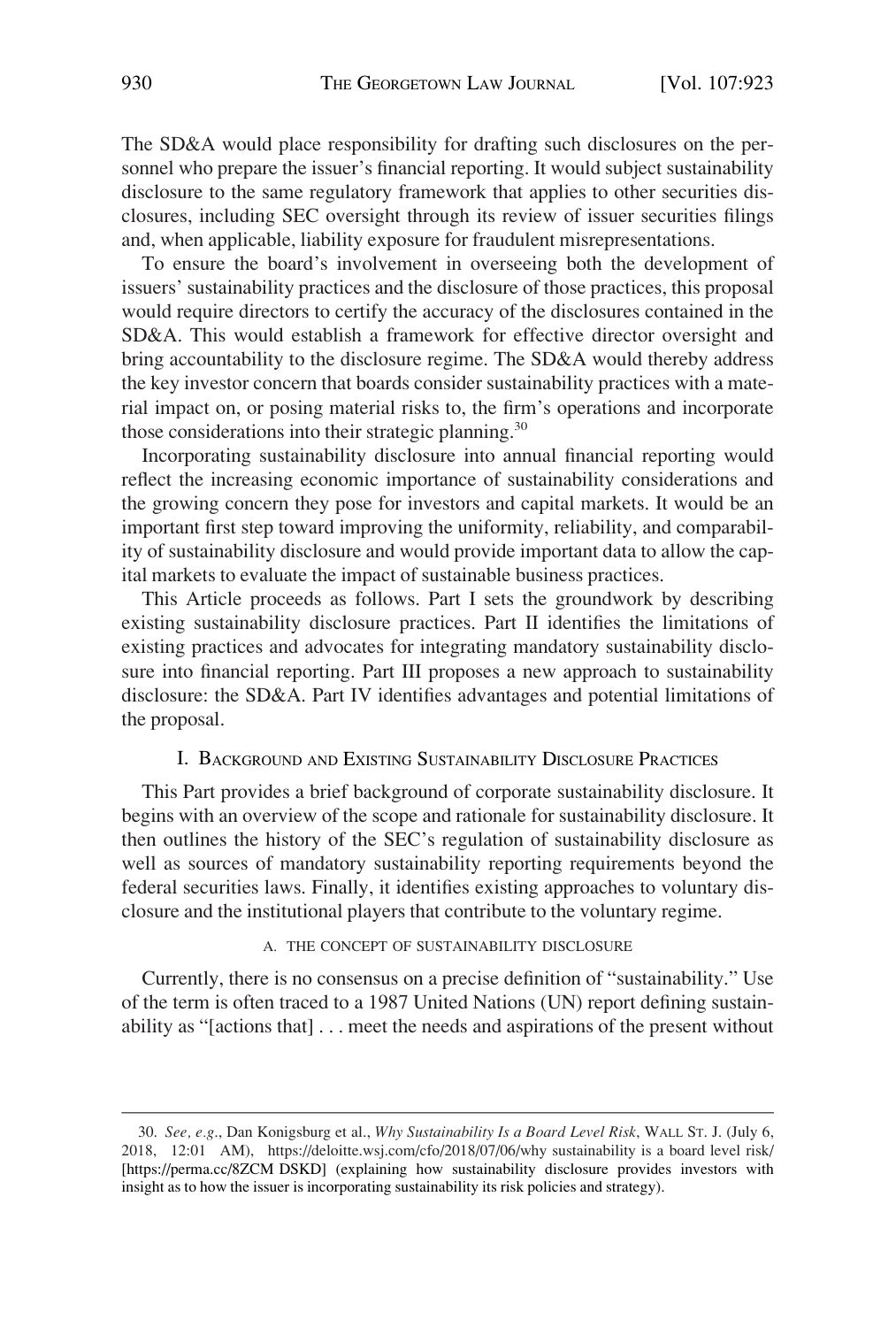compromising the ability to meet those of the future."<sup>31</sup> The UN formalized the principles in this report in its UN Global Compact, the "most prominent . . . [o]f the hundreds of international institutional and policy initiatives around corporate social and environmental responsibility and sustainability."<sup>32</sup> The idea behind corporate sustainability is decisionmaking that incorporates social, political, and ethical concerns in addition to traditional financial performance.<sup>33</sup> As J. Robert Brown explained in his comment letter to the SEC: "Sustainability involves matters that can impact the long-term success of the company and the economy.<sup>34</sup> Martin Lipton notes that sustainability "encompasses a wide range of issues, such as climate change and other environmental risks, systemic financial stability, labor standards, and consumer and product safety."<sup>35</sup> Experts also use a variety of terms to describe corporate sustainability and sustainability reporting. Among these are "CSR" (Corporate Social Responsibility),  $36$  "ESG" (Environmental, Social, and Governance),<sup>37</sup> "triple bottom line,"<sup>38</sup> and "societal impact."<sup>39</sup> Some

32. Thomas Clarke, *The Widening Scope of Directors' Duties: The Increasing Impact of Corporate Social and Environmental Responsibility*, 39 SEATTLE U. L. REV. 531, 551 (2016).

34. J. Robert Brown, Jr., Professor of Law, Univ. Denver Sturm Coll. Law, Comment Letter on Concept Release on Disclosure Required by Regulation S K (Oct. 3, 2016), https://www.sec.gov/ comments/s7 06 16/s70616 374.pdf. Brown goes on to explain that "[t]hese matters relate to corporate governance, international tax strategies, climate change, political spending, derivatives exposures, investments in human capital, and other areas of demonstrated interest for investors and the public." *Id*. The scope of topics within sustainability continues to evolve. *See, e.g*., Scott J. Shackelford & Scott Russell, *Operationalizing Cybersecurity Due Diligence: A Transatlantic Case Study*, 67 S.C. L. REV. 609, 626 (2016) (advocating "a wide view of risk management to encompass all of the dimensions of sustainability economic, environmental, social, and, potentially, [cyber]security").

35. Lipton, *supra* note 5.

37. *See, e.g*., NASDAQ, *supra* note 16, at 10. The Nasdaq explains that the term sustainability is more commonly used by issuers, while investors commonly use the term ESG. *See id*. ("[W]hile this document primarily uses the term 'ESG' because it is commonly used among investors, the term 'sustainability' is used interchangeably as it is more common among companies.").

38. See, e.g., JOHN ELKINGTON, CANNIBALS WITH FORKS: THE TRIPLE BOTTOM LINE OF 21ST CENTURY BUSINESS (photo reprint 1999) (1997); *see also About*, DBL PARTNERS, http://www. dblpartners.vc/about/ [https://perma.cc/XM6Y 6SQA] (last visited Feb. 13, 2019) (describing a double bottom line investment strategy of seeking "top tier venture capital returns (First Bottom Line), while working with our companies to enable social, environmental and economic improvement in the regions in which they operate (Second Bottom Line)").

39. *See, e.g*., Shlomit Azgad Tromer, *Corporations and the 99%: Team Production Revisited*, 21 FORDHAM J. CORP. & FIN. L. 163, 184 (2016).

<sup>31.</sup> Rep. of the World Comm'n on Env't & Dev., *Our Common Future*, U.N. Doc. A/42/427, at 51 (1987), http://www.un documents.net/a42 427.htm [https://perma.cc/NB8C Y2MF]; *see, e.g*., Sarah Widder, *Institutionalizing Sustainability: Implementation of Executive Order 13,514 and its Impact on the Environmental, Economic, and Social Performance of Pacific Northwest National Laboratory*, 27 NOTRE DAME J. L. ETHICS & PUB. POL'Y 229, 229 30 (2013) (extolling "[t]he simplicity and breadth of this definition").

<sup>33.</sup> *See* Business and Financial Disclosure Required by Regulation S K, Securities Act Release No. 10,064, Exchange Act Release No. 77,599, 81 Fed. Reg. 23,916, 23,970 71 (proposed Apr. 22, 2016) (surveying sustainability considerations).

<sup>36.</sup> *See, e.g*., John M. Conley & Cynthia A. Williams, *Engage, Embed, and Embellish: Theory Versus Practice in the Corporate Social Responsibility Movement*, 31 J. CORP. L. 1, 1 (2005).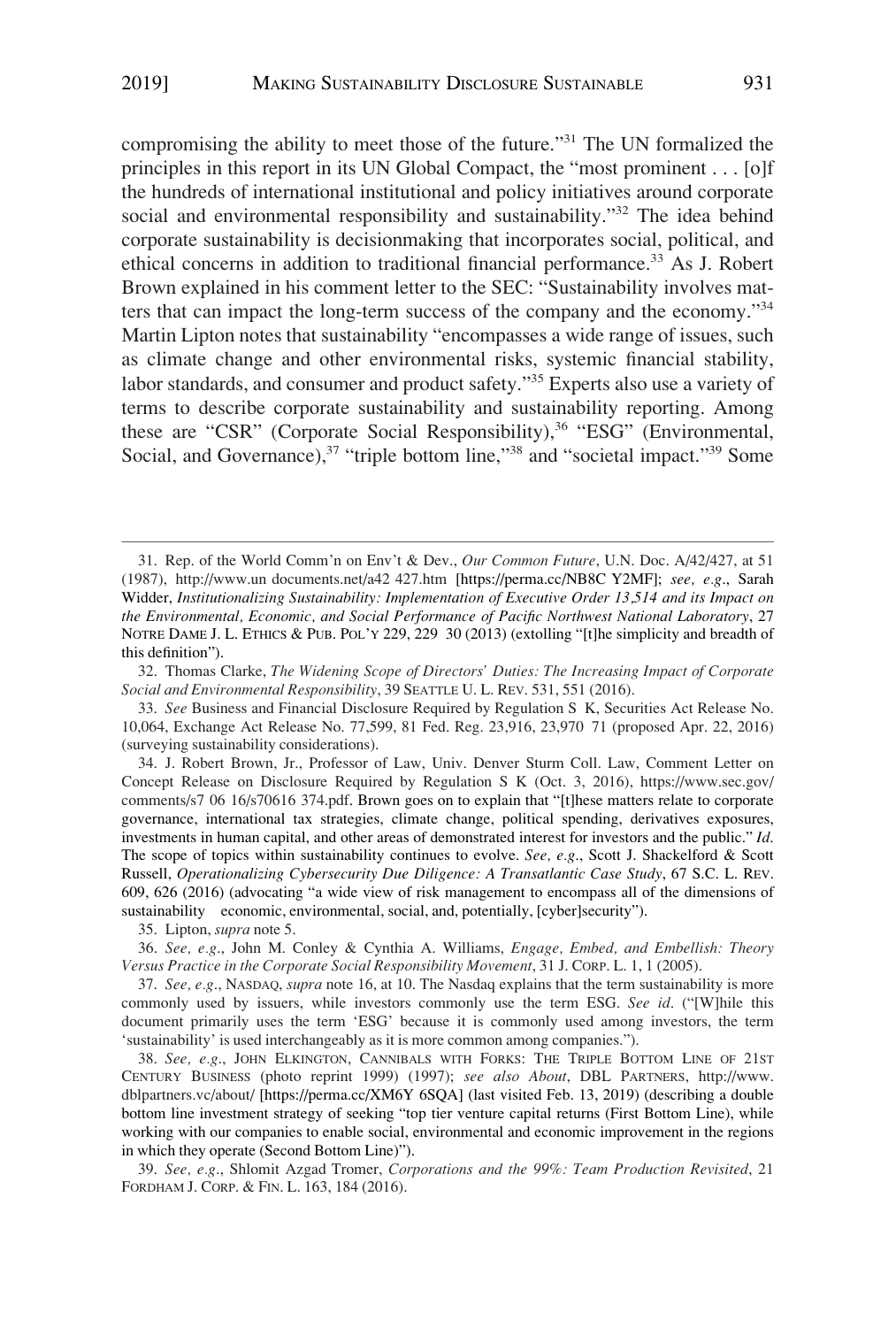also describe sustainability disclosure as "non-financial" reporting.40

Demand for corporate sustainability disclosure has traditionally come from special-interest investors, such as religious organizations and ethical investment funds, and non-investor special interests.<sup>41</sup> More recently, however, interest in sustainability disclosure has spread to mainstream investors. Goldman Sachs, describing this trend as the "ESG Revolution," compiled data showing a rise in the ESG focus of traditional investor-directed communications, such as "earnings transcripts, social media and asset manager initiatives."<sup>42</sup> Support for ESG disclosure has extended to a growing percentage of the investor community.<sup>43</sup> For example, at the 2017 annual meeting, Exxon shareholders voted on a shareholder proposal requesting the company to report "the impact on its business of compliance with global climate change guidelines."<sup>44</sup> The proposal received more than sixty-two percent of the votes cast, a tally that included the support of BlackRock and Vanguard.45 A similar proposal at Occidental Petroleum passed earlier in 2017.46

Traditional investors' growing interest in sustainability disclosure is based on a variety of rationales. Many see sustainability information as facilitating their ability to evaluate a firm's operational plan from a longer term perspective.<sup>47</sup>

<sup>40.</sup> Stu Dalheim, Vice President, Calvert Inv. Mgmt., Inc., Comment Letter on Concept Release on Business and Financial Disclosure Required by Regulation S K 6 (July 21, 2016), https://www.sec.gov/ comments/s7 06 16/s70616 245.pdf ("Investors increasingly consider non financial factors when assessing companies' long term performance."). The relevance of sustainability information to economic performance has caused some to argue that this term is misleading. *See, e.g*., NASDAQ, *supra*  note 16, at 10 ("The very term non financial is a controversial point of reference, because many believe that ESG information is no less relevant or useful to an investor in assessing the financial prospects and operational performance of a company than information channeled through traditional accounting practices.").

<sup>41.</sup> See, e.g., Michael S. Piwowar, Comm'r, U.S. Sec. & Exch. Comm'n, Dissenting Statement at Open Meeting on Resource Extraction (Dec. 11, 2015), https://www.sec.gov/news/statement/piwowar dissenting statement at open meeting resource extraction.html [https://perma.cc/4ZKX JVCB] (describing the congressional mandate to disclose resource extraction payments as responding to the demands of non shareholder special interest groups).

DEREK R. BINGHAM ET AL., Goldman Sachs, A REVOLUTION RISING FROM LOW CHATTER TO 42. LOUD ROAR [REDACTED] 1 (2018), https://www.goldmansachs.com/insights/pages/new energy landscape folder/esg revolution rising/report.pdf.

<sup>43.</sup> *See generally id*. (describing the growing investor support for ESG disclosure).

*Exxon Shareholders Approve Measure on Climate Change Report*, CNBC (May 31, 2017, 4:37 44. PM), http://www.cnbc.com/2017/05/31/exxon steps up efforts to sway shareholders on climate report vote.html [https://perma.cc/9SUH BP8K].

<sup>45.</sup> *Id*.

*See* Rob Kozlowski, *Occidental Petroleum Shareholders Pass Climate Change Disclosure*  46. *Proposal*, PENSIONS & INVS. (May 12, 2017, 5:01 PM), http://www.pionline.com/article/20170512/ ONLINE/170519941/occidental petroleum shareholders pass climate change disclosure proposal [https://perma.cc/98HQ UGAN].

<sup>47.</sup>  *See, e.g*., Sanford Lewis, No Action Letter on The Goldman Sachs Group, Inc. Exchange Act Rule 14a 8 (Jan. 23, 2017), https://www.sec.gov/divisions/corpfin/cf noaction/14a 8/2017/johnharringtongold man012317 14a8.pdf (explaining that investors use sustainability disclosures to evaluate "long term value creation and systemic risk").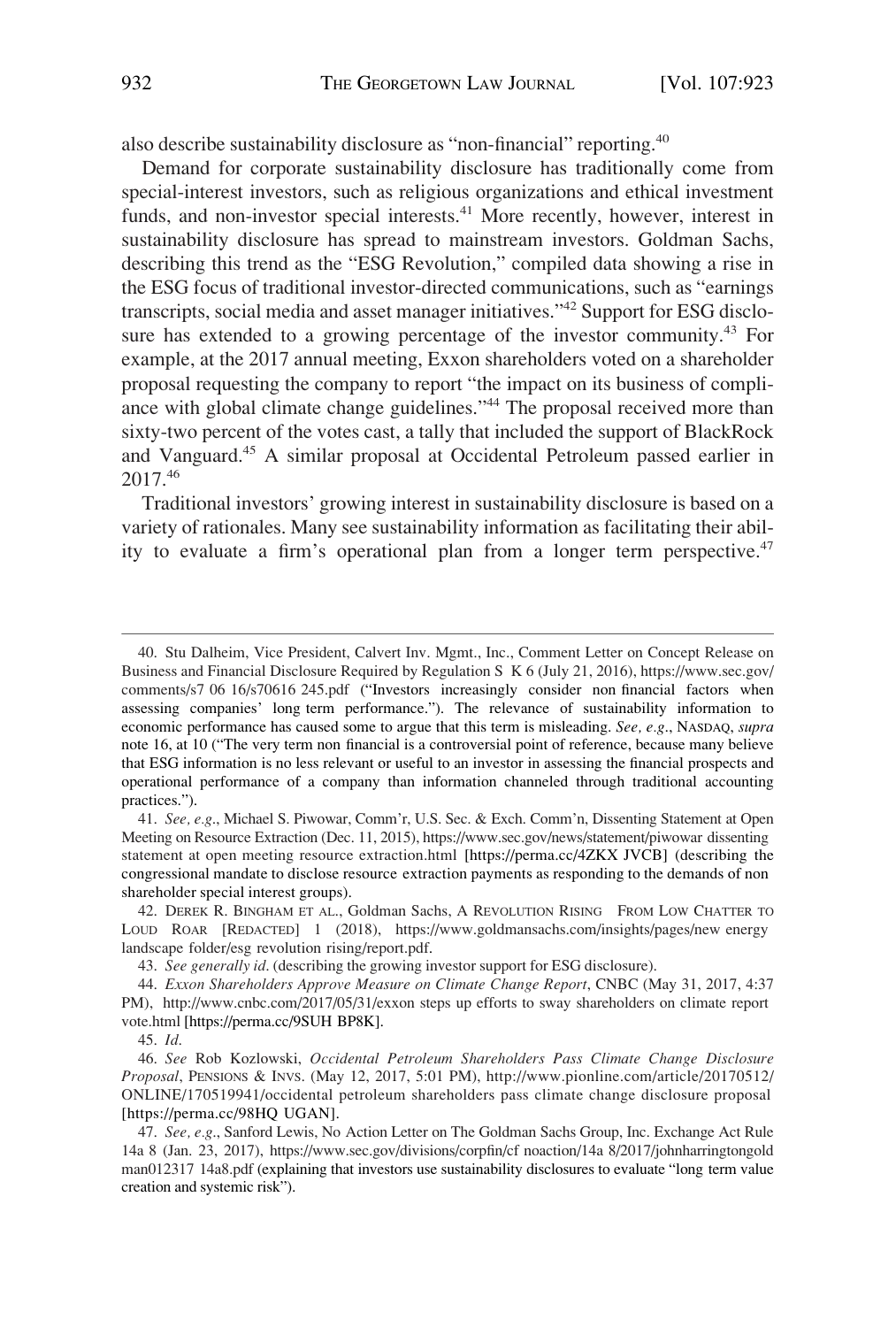Investors also use sustainability disclosures to evaluate business risk<sup>48</sup> and have suggested that sustainability disclosure provides insights into a board's level of engagement and oversight, enabling them to determine the extent to which the board is aware of and managing factors that affect the viability of the company's strategy over the intermediate and long term.<sup>49</sup>

These analyses identify a potential relationship between sustainability and economic performance. Although the evidence regarding this is mixed, several studies support the claim that sustainability factors are related to operating performance and share price. A recent Bank of America Merrill Lynch study found that positive ESG factors are associated with higher earnings quality and lower risk of bankruptcy.<sup>50</sup> The report claims that ESG attributes are "a better signal of future earnings volatility than any other measure we have found."51 Similarly, an academic paper surveying the empirical ESG literature reports that the vast majority of empirical studies document correlations between sustainability practices and economic performance.<sup>52</sup> Notably, these studies are in tension with the Department of Labor's recent suggestion that ESG factors are typically collateral to economic considerations.<sup>53</sup>

To the extent there is a relationship between sustainability and performance, sustainability disclosure would seem to fit within the traditional objectives of the federal securities laws. However, the history of sustainability disclosure within the mandatory disclosure regime in the United States has been fragmented. For the most part, as detailed further in the pages that follow, the SEC has taken the view that sustainability disclosure is ordinarily not material, and that mandatory

51. *Id*. at 1.

*See, e.g*., Jonas Kron, Senior Vice President, Trillium Asset Mgmt., No Action Letter on The 48. Middleby Corporation Exchange Act Rule 14a 8 (Mar. 23, 2018), https://www.sec.gov/divisions/ corpfin/cf noaction/14a 8/2018/trilliumassetetal032318 14a8.pdf (arguing in support of shareholder proposal requesting company to provide a sustainability report that ESG reporting "allows companies to better integrate and capture value from existing sustainability efforts, identify gaps and opportunities in policies and practices, strengthen risk management programs, stimulate innovation, enhance company wide communications, and recruit and retain employees").

*See, e.g*., Ronald P. O'Hanley, *Long Term Value Begins at the Board*, HARV. L. SCH. F. ON CORP. 49. GOV. & FIN. REG. (Mar. 20, 2017), https://corpgov.law.harvard.edu/2017/03/20/long term value begins at the board/ [https://perma.cc/4Y39 P6VT] (describing perspective of State Street Global Advisors).

*See* SAVITA SUBRAMANIAN ET AL., BANK OF AM. MERRILL LYNCH, EQUITY STRATEGY FOCUS 50. POINT ESG PART II: A DEEPER DIVE 2 (2017), http://www.hubsustentabilidad.com/wp content/uploads/ 2017/07/equityStrategyFocusPointADeeperDive.pdf.

<sup>52.</sup> GORDON L. CLARK, ANDREAS FEINER & MICHAEL VIEHS, UNIV. OF OXFORD & ARABESQUE PARTNERS, FROM THE STOCKHOLDER TO THE STAKEHOLDER: HOW SUSTAINABILITY CAN DRIVE FINANCIAL OUTPERFORMANCE 9 (rev. ed. 2015), https://arabesque.com/research/From the stockholder to the stakeholder web.pdf.

<sup>53.</sup> *See* Canary, *supra* note 8 (referring to "otherwise collateral ESG issues" but acknowledging that such issues may sometimes "involve business risks or opportunities that are properly treated as economic considerations themselves").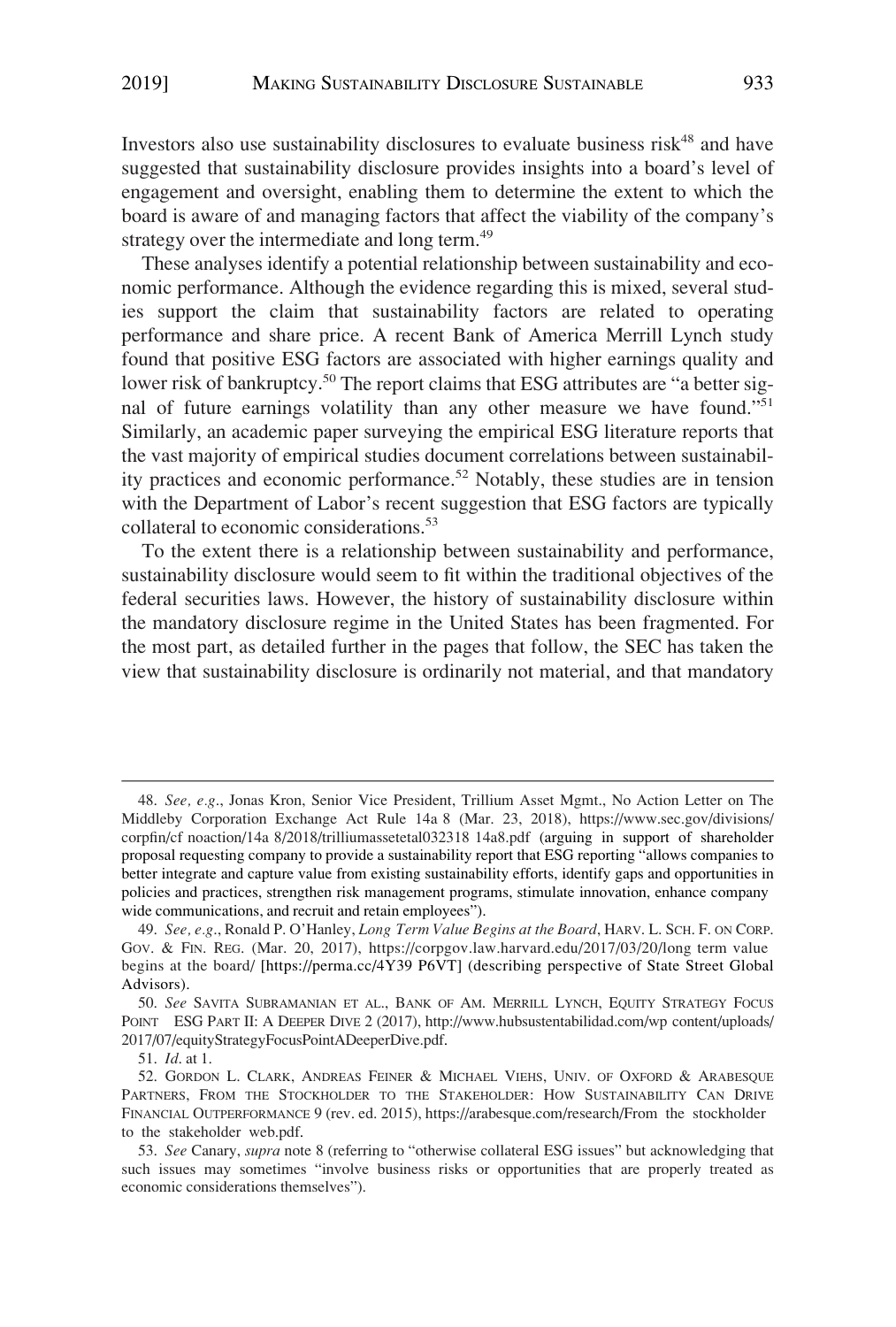disclosure should be limited to information that is useful to investors.<sup>54</sup> The SEC's approach has had the result of creating a norm that sustainability disclosure is not a component of financial reporting—a norm that this Article seeks to change.

# B. THE HISTORY OF SUSTAINABILITY DISCLOSURE UNDER THE FEDERAL SECURITIES LAWS

Efforts by various social and political groups to use the securities laws to obtain greater corporate sustainability disclosure began in the 1960s, partly in response to concerns about the rise of corporate power and its related societal implications.55 In 1971, the Natural Resources Defense Council (NRDC) and the Project on Corporate Responsibility filed a rulemaking petition asking the SEC to require public companies to make civil rights and environmental disclosures.<sup>56</sup> The SEC refused to adopt the requested rule changes, reasoning that expanded social disclosures were not required under the existing materiality standard.<sup>57</sup> After protracted litigation challenging this decision, the District of Columbia Court of Appeals dismissed the complaint, holding that the SEC's decision not to require specific disclosures and to require disclosure only of information that was reasonably likely to be material to investors was entitled to substantial deference.<sup>58</sup>

The SEC's position—that its disclosure requirements should be limited to information that is economically material to investors—was articulated in a 1977

56. For a description of this petition, see *Natural Resources Defense Council, Inc. v. SEC (NRDC I)*, 389 F. Supp. 689, 694 (D.D.C. 1974).

57. *See* Williams, *supra* note 54, at 1248 49. The SEC did issue an interpretive release, calling attention to issuers' obligations to disclose "*matters pertaining to [the] environment*" and "*[c]ertain [c]ivil [r]ights matters*," where material, such as when the existing requirements regarding disclosure of legal proceedings applied. Disclosures Pertaining to Matters Involving the Environment and Civil Rights, Securities Act Release No. 5170, Exchange Act Release No. 9252, 36 Fed. Reg. 13,989, 13,989 (July 29, 1971). Subsequently, the SEC adopted part of the proposal relating to environmental procedures when, in 1973, it codified the requirement that material legal proceedings relating to environmental matters be disclosed. Disclosure with Respect to Compliance with Environmental Requirements and Other Matters, Securities Act Release No. 5386, Exchange Act Release No. 10,166, 38 Fed. Reg. 12,100, 12,100 03 (May 9, 1973). This requirement was subsequently incorporated into Regulation S K. Adoption of Integrated Disclosure System, Securities Act Release No. 6383, Exchange Act Release No. 18,524, 47 Fed. Reg. 11,380, 11,380, 11,388 (Mar. 16, 1982).

58. *See* Nat. Res. Def. Council, Inc. v. SEC, 606 F.2d 1031, 1049, 1056 57 (D.D.C. 1979) ("[E]nvironmental concerns to some extent run counter to the SEC's primary mandate of financial protection of investors . . . .").

<sup>54.</sup> *Cf*. Cynthia A. Williams, *The Securities and Exchange Commission and Corporate Social Transparency*, 112 HARV. L. REV. 1197, 1247 63 (1999) (challenging the SEC's position that sustainability disclosure is usually not economically material).

<sup>55.</sup> *See, e.g*., *id*. at 1246 ("Efforts to use the federal securities laws to promote expanded social disclosure began during the late 1960s, growing out of the anti war and environmental movements."); *see also* Rob Gray, *The Social Accounting Project and* Accounting Organizations and Society*: Privileging Engagement, Imaginings, New Accountings and Pragmatism over Critique?*, 27 ACCT., ORGS. & SOC'Y 687, 690 (2002) (explaining that, in the mid to late 1960s, interest in social accounting grew "contemporaneously, with an apparent growth in anxiety about corporate ethics, corporate power, social responsibility and ecological degradation").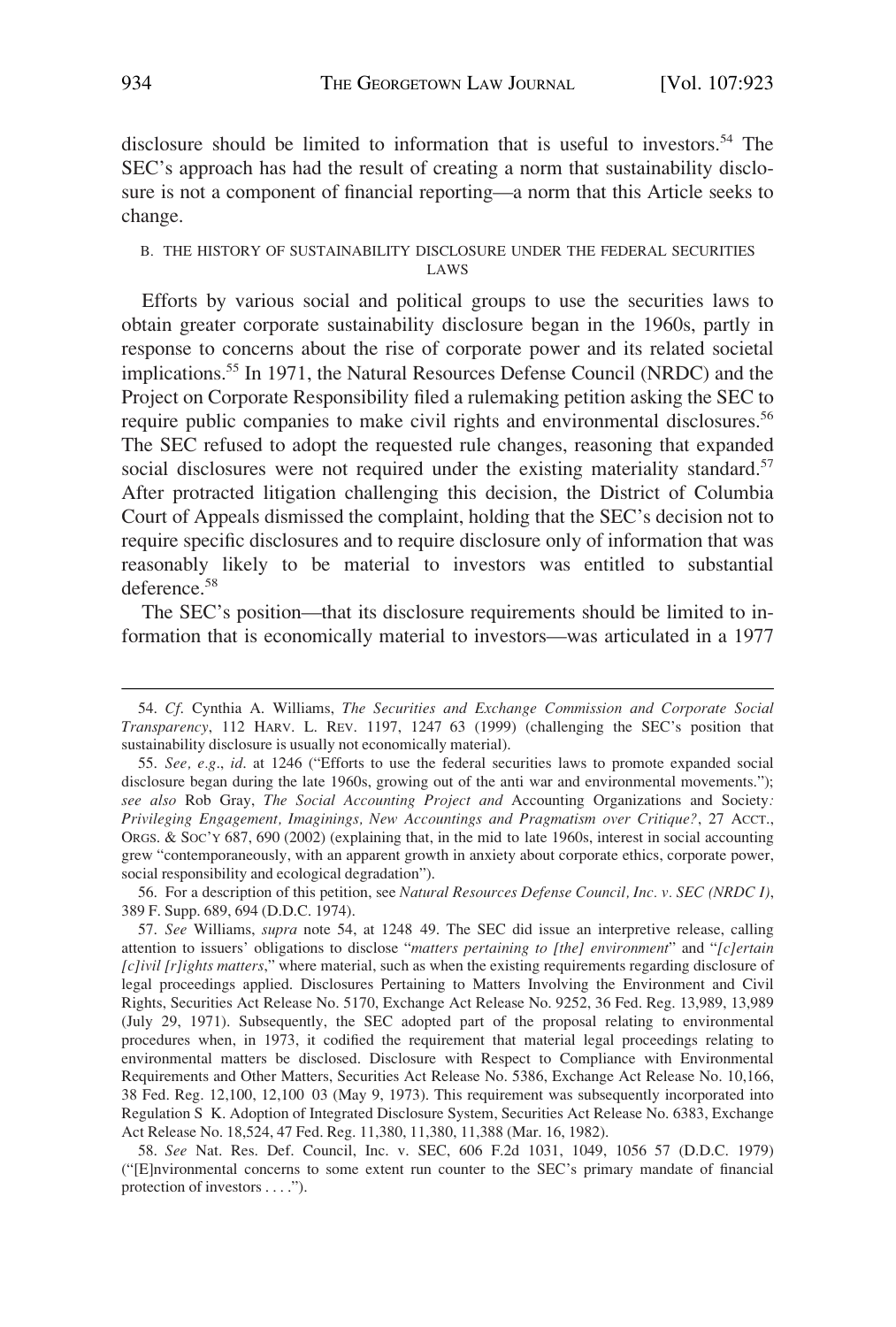report of the Advisory Committee on Corporate Disclosure, led by then-former SEC Commissioner A. A. Sommer, Jr. (the Sommer Report).<sup>59</sup> The Sommer Report introduced the disclosure framework that has subsequently been implemented through Regulation S–K.<sup>60</sup> As Commissioner Sommer later explained, the Committee concluded that the SEC "should not try to use its powers to compel disclosure concerning, for instance, social or environmental matters, hiring practices, and the like, unless it could be shown that such matters were material to investors."61

The SEC has adhered to the approach reflected in the Sommer Report. With limited exceptions, described below, the SEC has not required issuers to disclose specific categories of sustainability information. Instead, the SEC has taken the position that such information needs to be disclosed only to the extent it relates to an existing disclosure requirement or is necessary to prevent a required disclosure from being misleading.<sup>62</sup> The benchmark is whether the information is material to investors.63 The SEC's usual position is that, in the context of disclosure requirements, the materiality standard<sup>64</sup> should be understood in terms of the information's economic or financial impact.65 As the then-Director of the SEC's Division of Corporate Finance explained, "In assessing materiality, the SEC staff takes the view that the reasonable investor generally focuses on matters that have affected, or will affect, a company's profitability and financial outlook."66

In articulating this standard, the SEC has relied on the definition of materiality first announced in the context of proxy fraud in *TSC Industries, Inc. v. Northway,* 

61. A.A. Sommer, Jr., *The U.S. Securities and Exchange Commission Disclosure Study*, 1 J. COMP. CORP. L. & SEC. REG. 145, 149 (1978).

62. *See, e.g*., Business and Financial Disclosure Required by Regulation S K, Securities Act Release No. 10,064, Exchange Act Release No. 77,599, 81 Fed. Reg. 23,916, 23,970 (proposed Apr. 22, 2016) ("The Commission, however, has determined in the past that disclosure relating to environmental and other matters of social concern should not be required of all registrants unless appropriate to further a specific congressional mandate or unless, under the particular facts and circumstances, such matters are material.").

63. *See id*.

64. A related issue, to be explored further, *infra* notes 245 46 and accompanying text, is the relationship between disclosure related materiality and the scope of issuer liability for securities fraud. *See, e.g*., Stratte McClure v. Morgan Stanley, 776 F.3d 94, 100 04 (2d Cir. 2015).

65. For example, according to the SEC, a minority of the Advisory Committee that prepared the Sommer Report believed "that disclosure of social and environmental information is material to an investment decision regardless of its economic impact on the financial performance of the company," in part because that information might reflect on the quality of management. Business and Financial Disclosure Required by Regulation S K, Securities Act Release No. 10,064, Exchange Act Release No. 77,599, 81 Fed. Reg. 23,916, 23,971 n.687 (proposed Apr. 22, 2016).

66. Memorandum from David B.H. Martin, Dir., Div. of Corp. Fin., Sec. & Exch. Comm'n, to Laura Unger, Acting Chair, Sec. & Exch. Comm'n, 2001 SEC No Act. LEXIS 579 (May 8, 2001), at \*15.

<sup>59.</sup> ADVISORY COMM. ON CORP. DISCLOSURE, 95TH CONG., REP. TO THE SECURITIES AND EXCHANGE COMMISSION 391 99 (Comm. Print 1977).

<sup>60.</sup> Business and Financial Disclosure Required by Regulation S K, Securities Act Release No. 10,064, Exchange Act Release No. 77,599, 81 Fed. Reg. 23,916, 23,918 (proposed Apr. 22, 2016). The Sommer Report has served as an ongoing guide to the SEC in evaluating the appropriate scope and structure of the mandatory disclosure regime. *See id*. at 23,918 21 (providing a historical overview of Regulation S K).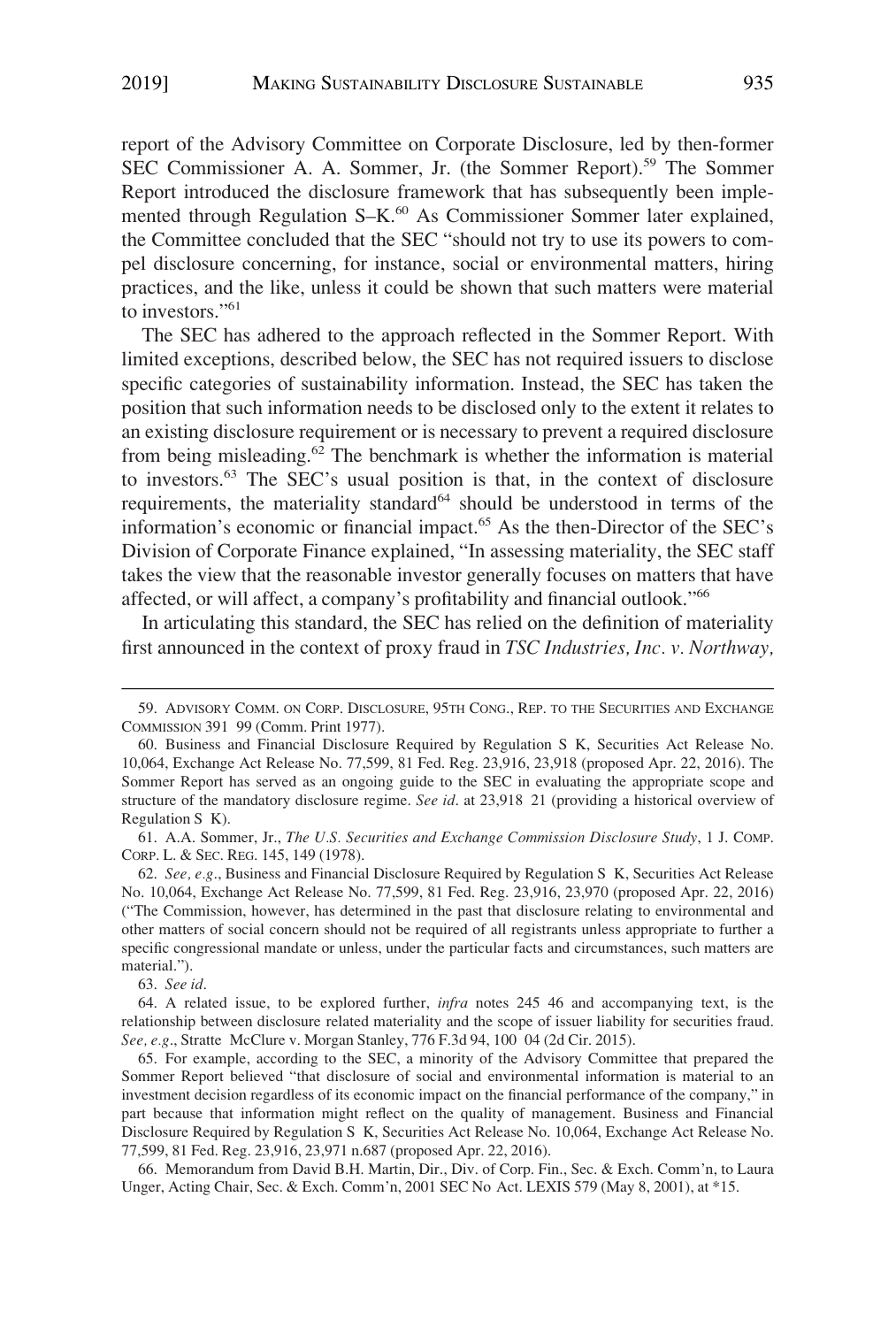*Inc*. 67 In *TSC*, the Supreme Court defined information as material "if there is a substantial likelihood that a reasonable shareholder would consider it important in deciding how to vote," meaning that there is "a substantial likelihood that the disclosure of the omitted fact would have been viewed by the reasonable investor as having significantly altered the 'total mix' of information made available."<sup>68</sup> The scope of this definition is itself unclear because even in the context of investment decisions, investors might reasonably be interested in information that is nonfinancial or only tangentially related to the issuer's financial performance.<sup>69</sup>

Recognizing that the question of what information is material to investors is an evolving one, on several occasions the SEC modified its approach to require more comprehensive disclosure with respect to specific sustainability issues. One example is the SEC's shift toward broadening the required disclosure about executive compensation. After years of taking a restrictive approach in which the SEC regularly went so far as to allow corporations to exclude shareholder proposals seeking to address executive pay,<sup>70</sup> the SEC changed its position and imposed extensive mandatory disclosure requirements.<sup>71</sup> The SEC subsequently modified and expanded these disclosure requirements.72 Notably, even accepting the view that the size and structure of executive compensation is economically material to investors,73 some elements of the required disclosure are arguably a stretch, such as the rule that issuers must disclose all executive perquisites valued at \$10,000 or more.74 Nonetheless, the importance of this disclosure is reflected in the SEC's recent enforcement action against Dow Chemical for failing to disclose executive perks adequately.75

72. *See, e.g*., Kenneth Rosen, *"Who Killed Katie Couric?" and Other Tales from the World of Executive Compensation Reform*, 76 FORDHAM L. REV. 2907, 2912 (2008) (describing the SEC's "significant changes to the existing system of disclosure related to executive and director compensation" in 2006).

73. *See generally* LUCIAN BEBCHUK & JESSE FRIED, PAY WITHOUT PERFORMANCE: THE UNFULFILLED PROMISE OF EXECUTIVE COMPENSATION (2004) (arguing for the importance to investors of the size and structure of executive compensation packages). *But see* Bevis Longstreth, *A Real World Critique of* Pay without Performance, 30 J. CORP. L. 767, 770 71 (2005) (questioning the materiality of executive compensation to investors).

74. 17 C.F.R. § 229.402(c)(2)(ix)(A) (2018).

75. *See In re* Dow Chem. Co., Exchange Act Release No. 83,581 (July 2, 2018) (imposing a cease and desist order and \$1,750,000 penalty against Dow Chemical).

<sup>67. 426</sup> U.S. 438, 449 (1976).

<sup>68.</sup> *Id*. The Court subsequently concluded that the *TSC* definition of materiality was applicable in transactional contexts as well. *See* Basic Inc. v. Levinson, 485 U.S. 224, 232 (1988) ("We now expressly adopt the *TSC Industries* standard of materiality for the § 10(b) and Rule 10b 5 context.").

<sup>69.</sup> By way of example, some investors screen their investments according to social or ethical criteria. Michael S. Knoll, *Ethical Screening in Modern Financial Markets: The Conflicting Claims Underlying Socially Responsible Investment*, 57 BUS. LAW. 681, 684 89 (2002) (explaining that some investors screen their investments according to social or ethical criteria).

<sup>70.</sup> *See, e.g*., Jill E. Fisch, *From Legitimacy to Logic: Reconstructing Proxy Regulation*, 46 VAND. L. REV. 1129, 1158 59, 1159 n.132 (1993) (describing the SEC policy of permitting the exclusion of such proposals as relating to ordinary business operations).

<sup>71.</sup> *See* Executive Compensation Disclosure, Securities Act Release No. 6962, Exchange Act Release No. 31,327, 57 Fed. Reg. 48,126, 48,126 59 (Oct. 21, 1992) (imposing extensive disclosure requirements for executive compensation).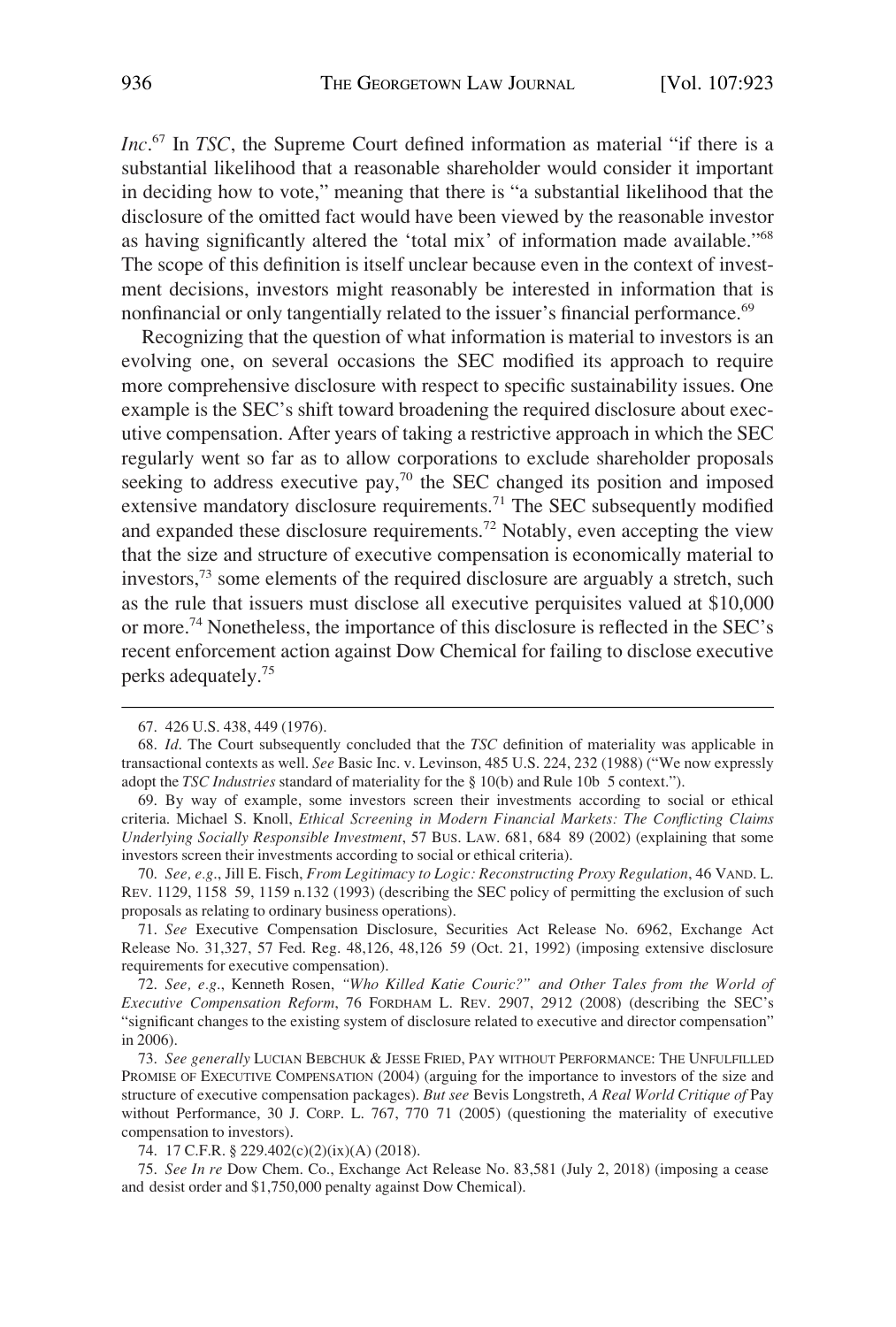The SEC's position has similarly shifted with respect to climate change disclosure. In 2007, twenty-two institutional investors petitioned the SEC asking it to issue guidance on climate change disclosure.<sup>76</sup> The petition asserted that "the risks and opportunities many corporations face in connection with climate change fall squarely within the category of material information that is required to be analyzed and disclosed in many corporate filings."77 Petitioners argued that, as a result, climate change fell within the existing disclosure requirements of Regulation S–K, but that existing disclosures were both inadequate and inconsistent.78 In 2010, almost three years later, the SEC issued the requested guidance in an interpretive release.<sup>79</sup> The SEC advised issuers that they were required to disclose material information about their exposure to risks resulting from climate change, explaining that this requirement was based in several existing provisions of Regulation S–K, including the MD&A, the required disclosure of legal proceedings, and the section on risk factors.<sup>80</sup> Issuer disclosure of climate changerelated information increased following the interpretive release, although criticism of the disclosure's quality continues,<sup>81</sup> and the SEC's enforcement has been limited.<sup>82</sup>

Climate change disclosure remains limited due in large part to the vagueness of the disclosure obligation and issuers' ability to determine, in their judgment, that a given issue is not material *enough* to warrant disclosure. Exxon's 2017 10– K provides an example of these limitations.<sup>83</sup> Item 3—"Legal Proceedings" briefly describes three enforcement actions by the federal Environmental Protection Agency (EPA), North Dakota, and the U.S. Treasury Department.<sup>84</sup>

A Ceres 2018 report stated that fifty one percent of companies disclosed climate change 81. information in their annual financial filings in 2017, as opposed to only forty two percent in 2014. KRISTEN LANG ET AL., CERES, TURNING POINT: CORPORATE PROGRESS ON THE CERES ROADMAP FOR SUSTAINABILITY 11 (2018), https://www.ceres.org/node/2275 [https://perma.cc/L95Q WWGM]. The report cautioned, however, that most of this reporting consisted of "boilerplate language [that failed] to provide investors decision useful information." *Id*.; *see also* Nina Hart, Note, *Moving at a Glacial Pace: What Can State Attorneys General Do About SEC Inattention to Nondisclosure of Financially Material Risks Arising from Climate Change?*, 40 COLUM. J. ENVTL. L. 99, 114 (2015) ("[C]ompanies are treating climate change risks with brevity and superficiality.").

82. See Robert Repetto, It's Time the SEC Enforced its Climate Disclosure Rules, INT'L INST. FOR SUSTAINABLE DEV. (Mar. 23, 2016), https://www.iisd.org/blog/it s time sec enforced its climate disclosure rules [https://perma.cc/EG68 2BKD].

83. *See* ExxonMobil Corp., Annual Report (Form 10 K) (Feb. 28, 2018) (disclosing climate change related risks of Exxon's business operations).

84. *Id*. at 26.

<sup>76.</sup> Cal. Pub. Emps.' Ret. Sys. et al., Petition Before the U.S. SEC for Interpretive Guidance on Climate Risk Disclosure, at 2 (Sept. 18, 2007), http://www.sec.gov/rules/petitions/2007/petn4 547.pdf.

<sup>77.</sup> *Id*.

<sup>78.</sup> *Id*. at 13, 45.

<sup>79.</sup> *See* Commission Guidance Regarding Disclosure Related to Climate Change, Securities Act Release No. 9106, Exchange Act Release No. 61,469, 75 Fed. Reg. 6289, 6290 (Feb. 8, 2010) ("The [SEC] is publishing this interpretive release to provide guidance to public companies regarding the Commission's existing disclosure requirements as they apply to climate change matters.").

<sup>80.</sup> *Id*. at 6293 97. Because the standard focused on materiality, the guidance left the materiality determination, and thus the decision whether to disclose, largely in the hands of the issuer's management.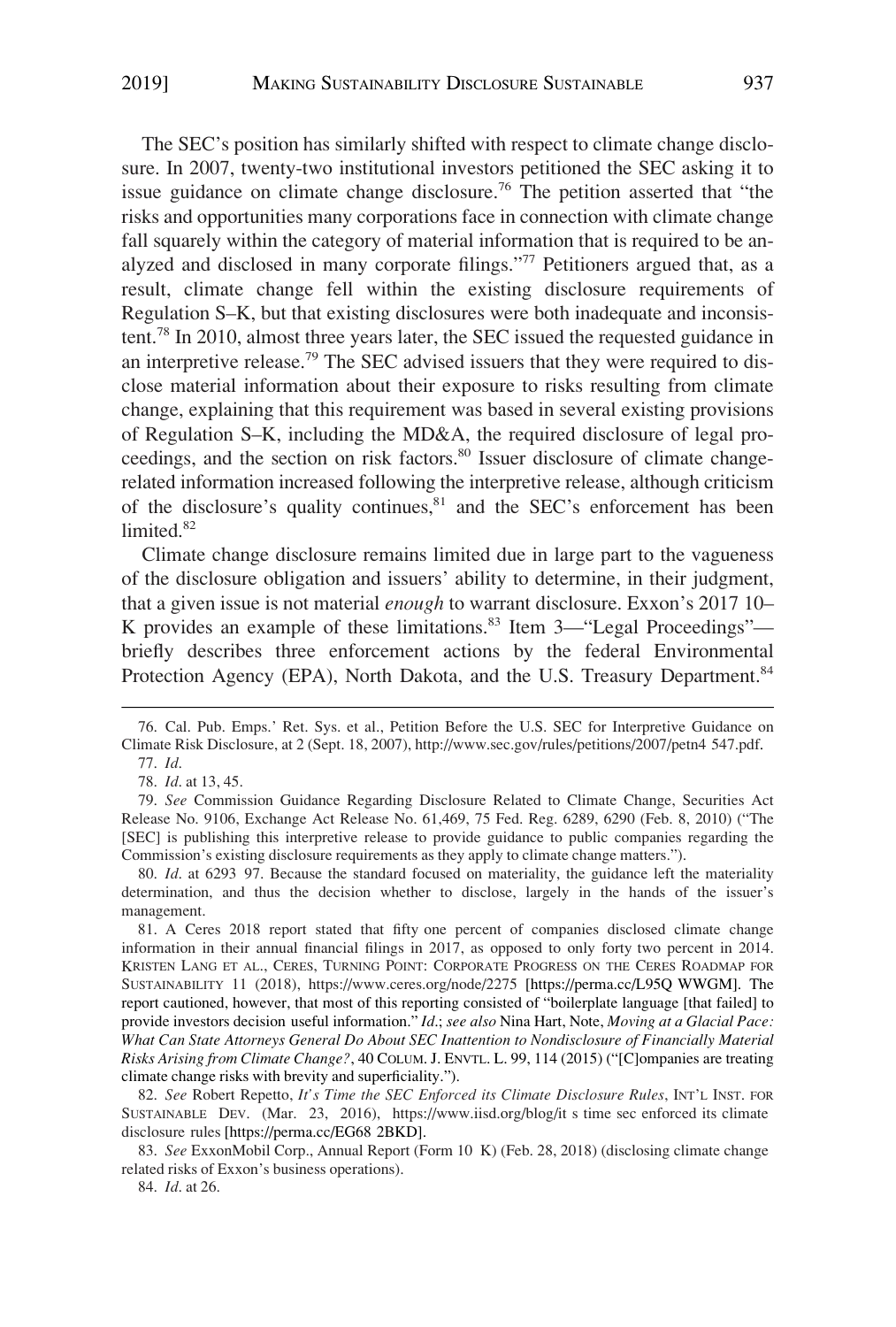Later, in the notes to the financial statements, Exxon states that "a variety of claims have been made against ExxonMobil and certain of its consolidated subsidiaries in a number of pending lawsuits."85 The 10–K does not provide details about the lawsuits, yet it concludes that "[b]ased on a consideration of all relevant facts and circumstances, the Corporation does not believe the ultimate outcome of any currently pending lawsuit against ExxonMobil will have a material adverse effect upon the Corporation's operations, financial condition, or financial statements taken as a whole."86 Notably absent from the 10–K is any discussion of the high-profile litigation against Exxon by several states that allege its fossil fuel use poses "grave risks" to the planet.<sup>87</sup> The SEC recently closed a related investigation of the manner in which Exxon disclosed the potential impact of climate change on the value of its assets without imposing a penalty.<sup>88</sup>

The SEC has also adopted rules mandating disclosure with respect to specific sustainability issues. In response to a worldwide focus on board diversity,<sup>89</sup> the SEC issued a rule in 2009 requiring issuers to disclose "whether, and if so how, the nominating committee (or board) considers diversity in identifying nominees" for the board of directors.<sup>90</sup> Former SEC Commissioner Mary Jo White observed that this rule has had limited effect, with companies' "generally vague" board diversity disclosures "chang[ing] little" since its adoption.<sup>91</sup>

The Dodd–Frank Act required the SEC to adopt disclosure requirements with respect to two sustainability issues: conflict minerals and resource extraction.<sup>92</sup>

*See* Dave Michaels & Bradley Olson, *SEC Drops Probe of Exxon's Climate Change Disclosures*, 88. WALL ST. J. (Aug. 3, 2018, 4:32 PM), https://www.wsj.com/articles/sec drops probe of exxons climate change disclosures 1533317730?mod=djemalertNEWS [https://perma.cc/J8AZ DZEH].

89. This resulted in many countries adopting gender quota requirements for corporate boards. *See, e.g*., AARON A. DHIR, CHALLENGING BOARDROOM HOMOGENEITY: CORPORATE LAW, GOVERNANCE, AND DIVERSITY 3 (2015) (discussing gender quota laws in Norway, Sweden, and Finland). *See generally*  Darren Rosenblum & Daria Roithmayr, *More Than a Woman: Insights into Corporate Governance After the French Sex Quota*, 48 IND. L. REV. 889 (2015) (analyzing the impact of France's board diversity quota statute).

90. Proxy Disclosure Enhancements, Securities Act Release No. 9089, Exchange Act Release No. 61,175, Investment Company Act Release No. 29,092, 74 Fed. Reg. 68,334, 68,364 (Dec. 23, 2009). The Rule goes on to provide that, "[i]f the nominating committee . . . has a policy with regard to the consideration of diversity in identifying director nominees, [disclosure of] how this policy is implemented" is required. *Id*. at 68,343 44.

91. Mary Jo White, Chair, U.S. Sec. & Exch. Comm'n, Keynote Address at the International Corporate Governance Network Annual Conference: Focusing the Lens of Disclosure to Set the Path Forward on Board Diversity, Non GAAP, and Sustainability (June 27, 2016), https://www.sec.gov/ news/speech/chair white icgn speech.html [https://perma.cc/C5C8 M59H].

92. *See generally* Dodd Frank Wall Street Reform and Consumer Protection Act, Pub. L. No. 111 203, § 1502(b), 124 Stat. 1376, 2213 18 (2010) (codified as amended in scattered sections of 12 and 15

<sup>85.</sup> *Id*. at 86.

<sup>86.</sup> *Id*.

<sup>87.</sup> Bob Van Voris, *Exxon Sues the Suers in Fierce Climate Change Case*, BLOOMBERG BUSINESSWEEK (Feb. 13, 2018, 5:00 AM), https://www.bloomberg.com/news/articles/2018 02 13/exxon sues the suers in fierce bid to defeat climate lawsuits; *see also* Ephrat Livni, *Big Oil Says Government Climate Change Lawsuits Are a "Conspiracy*,*"* QUARTZ (Jan. 12, 2018), https://qz.com/1177685/exxonmobile says government climate change lawsuits are a conspiracy against the company/ [https://perma.cc/666J 8AMQ] (describing the allegations and Exxon's response calling the lawsuits a "conspiracy").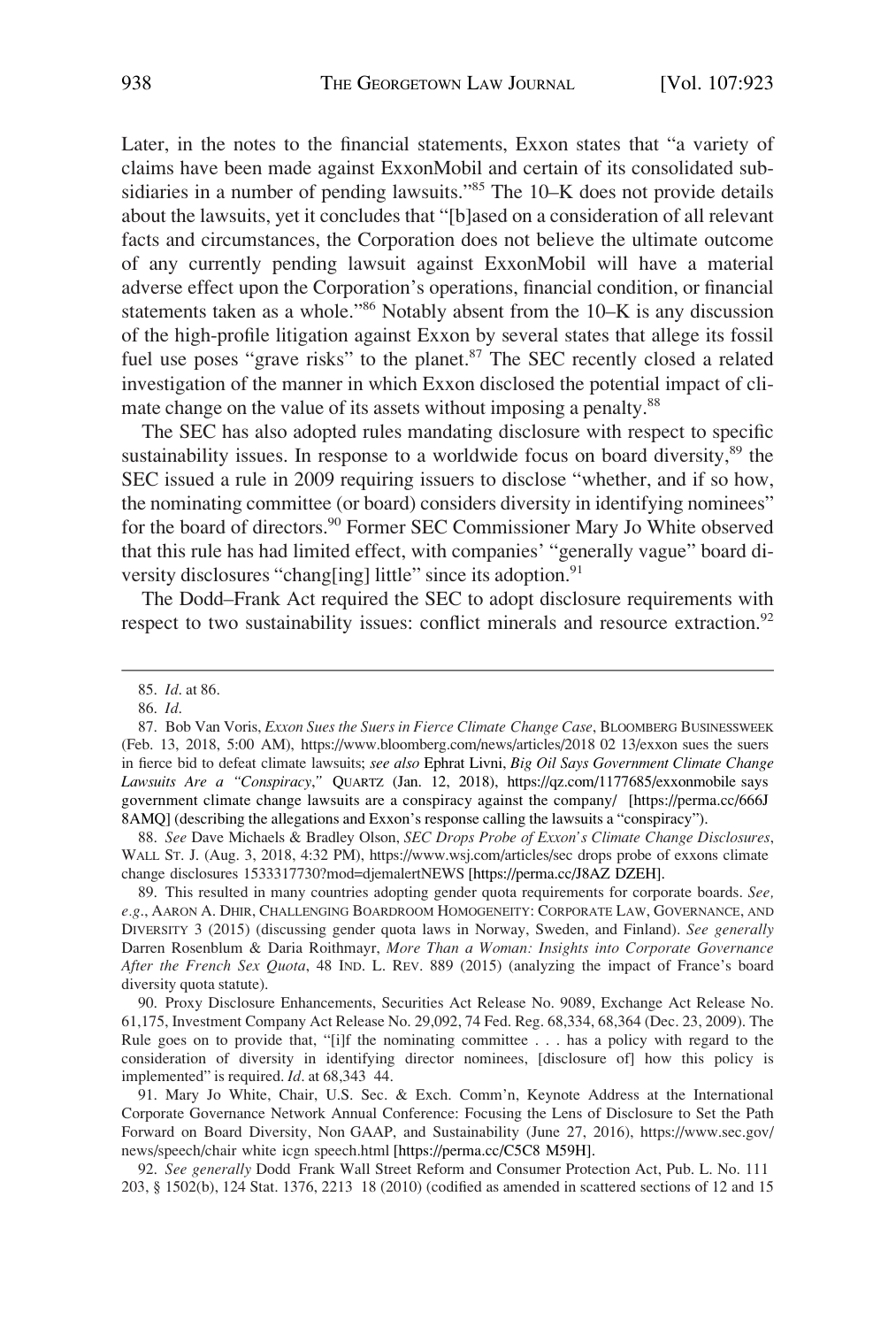The SEC adopted rules in accordance with this mandate,  $93$  although a subsequent Congress effectively eliminated both rules.<sup>94</sup> Importantly, at the time of Dodd-Frank's enactment, the SEC objected to the mandates, claiming that the required disclosures fell outside its core mission and were apparently "geared more toward influencing social policy than informing investors."95 Indeed, with the limited exceptions described above, the SEC has adhered to the position reflected in the Sommer Report that, as a general matter, sustainability disclosure is not economically material and therefore need not be integrated into financial reporting.

Commentators have called upon the SEC to do more to formalize sustainability disclosure.<sup>96</sup> As part of its Disclosure Effectiveness Initiative,<sup>97</sup> the SEC issued a Concept Release in April 2016.<sup>98</sup> The 341-page release listed various potential reforms to the disclosure system and invited comment on the extent to which SEC rules should mandate sustainability disclosure.<sup>99</sup> Specifically, the release requested comment on the importance of sustainability disclosure for shareholder

99. *Id*. at 23,970.

U.S.C.) (covering "Disclosure Relating to Conflict Minerals Originating in the Democratic Republic of the Congo"); *id*. § 1504, 2200 22 (covering "Disclosure of Payments by Resource Extraction Issuers").

<sup>93.</sup> Conflict Minerals, Exchange Act Release No. 67,716, 77 Fed. Reg. 56,273 (Sept. 12, 2012); Disclosure of Payments by Resource Extraction Issuers, Exchange Act Release No. 67,717, 77 Fed. Reg. 56,365 (Sept. 12, 2012). *But see* David M. Lynn, *The Dodd Frank Act's Specialized Corporate Disclosure: Using the Securities Laws to Address Public Policy Issues*, 6 J. BUS. & TECH. L. 327, 331, 339 (2011) (criticizing the SEC's implementation of this mandate).

<sup>94.</sup> In February 2017, the Congressional Review Act (CRA) eliminated the resource extraction rule. *See*, *e.g*., Nick Grabar et al., *Congress Rolls Back SEC Resource Extraction Payments Rule*, CLEARY GOTTLIEB M&A & CORP. GOVERNANCE WATCH (Feb. 6, 2017), https://www.clearymawatch.com/2017/02/congress rolls back sec resource extraction payments rule/ [https://perma.cc/473G 9PV3] (reporting on this action and explaining that such rules gaining congressional disapproval under the CRA are "treated as though [they] had never taken effect"). Later in 2017, Congress suspended funding to enforce the conflict minerals rule. *See, e.g*., Marc Butler, *Conflict Minerals Compliance & Reporting Requirements Continue to Face Uncertain Future*, INTELLIGIZE (Oct. 12, 2017), https://www.intelligize.com/conflict mineral reporting requirements continue face uncertain future/ [https://perma.cc/9MJC YCCK] (reporting this congressional action and SEC Chair Clayton's statement supporting a reduction in the disclosure requirements).

<sup>95.</sup> Aruna Viswanatha, *SEC Chair Chastises Congress Over New Disclosure Rules*, REUTERS (Oct. 3, 2013, 7:25 PM), https://www.reuters.com/article/us sec disclosures/sec chair chastises congress over new disclosure rules idUSBRE99215Q20131003 [https://perma.cc/4X5E 96T8].

<sup>96.</sup> *See* Petition for Rulemaking, *supra* note 14, at 1 2 (explaining how response to SEC's 2016 Concept Release reflected "an enormous pent up demand by disclosure recipients for more and better disclosure" (quoting GELLASCH, *supra* note 13, at 10)).

<sup>97.</sup> The JOBS Act required the SEC to conduct "a review of Regulation S K to determine how such requirements can be updated to modernize and simplify the registration process." U.S. SEC. & EXCH. COMM'N, *supra* note 12, at 1 (citing Jumpstart Our Business Startups (JOBS) Act, Pub. L. 112 106, 126 Stat. 306 (2012)). In response, the SEC staff issued a report in December 2013 recommending "a comprehensive review" of disclosure requirements for all public companies, *id*. at 104, which the SEC created a Disclosure Effectiveness Initiative to carry out. Robert Herz, *Disclosure Effectiveness Gains Traction and Momentum*, COMPLIANCE WEEK (Oct. 12, 2016), https://www.complianceweek.com/blogs/ robert herz/disclosure effectiveness gains traction and momentum [https://perma.cc/QE69 VXM5].

<sup>98.</sup> Business and Financial Disclosure Required by Regulation S K, Securities Act Release No. 10,064, Exchange Act Release No. 77,599, 81 Fed. Reg. 23,916 (proposed Apr. 22, 2016).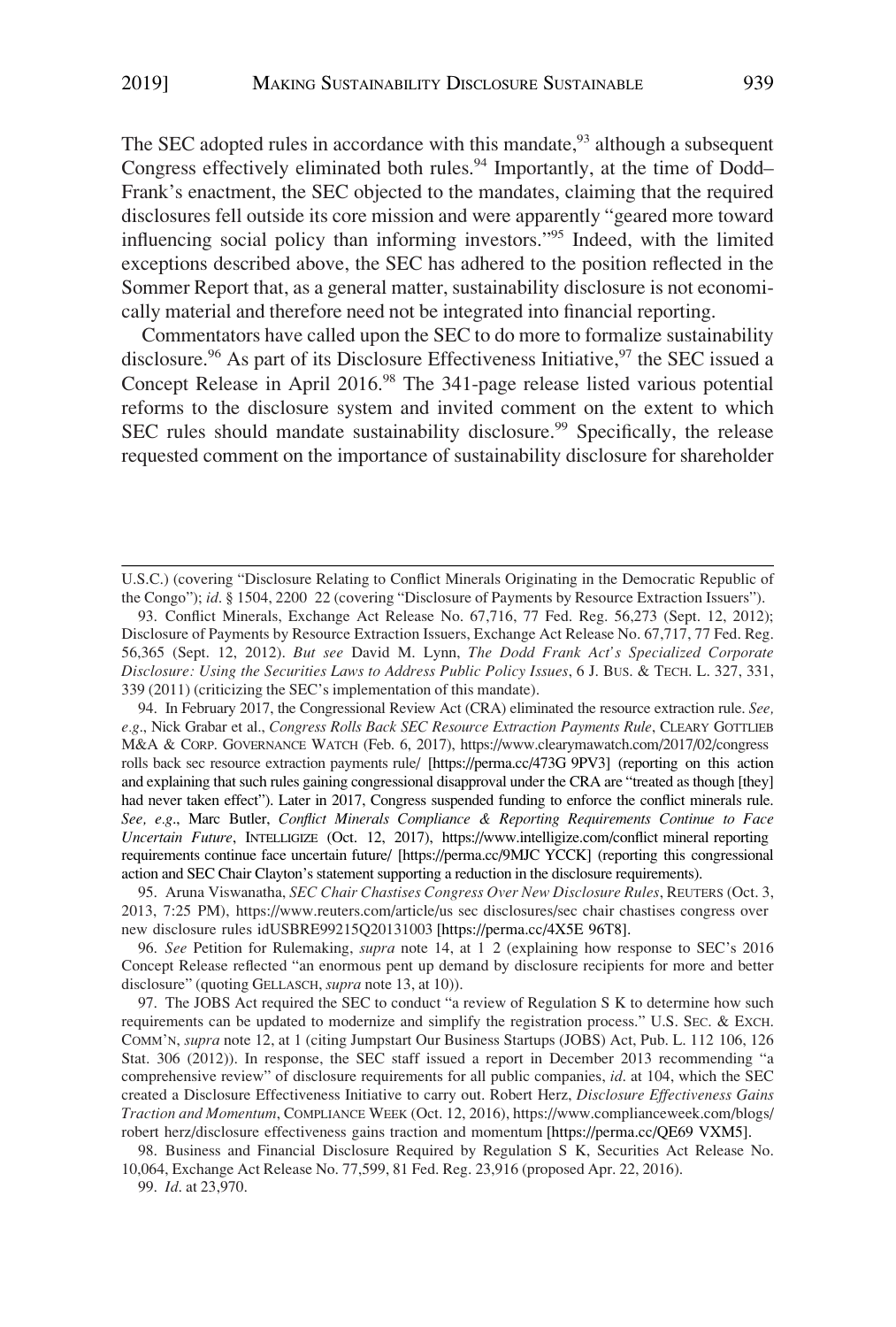investment and voting decisions.100 In response, the SEC received tens of thousands of comments on sustainability disclosure, $101$  with a substantial number of investors requesting that the SEC "require annual, uniform sustainability reporting from public companies as part of the overhaul of the agency's disclosure regime."<sup>102</sup> To date, however, the SEC has not acted on that request.

Investors have attempted to remedy these shortcomings by seeking disclosures on a company-specific basis. One mechanism for doing so is the SEC's shareholder proposal rule, Rule 14a-8.<sup>103</sup> For many years, shareholders have used Rule 14a-8 with mixed success to introduce proposals addressed to social policy concerns.<sup>104</sup> Such attempts have raised controversy among critics who contend that these proposals are often brought by special interest groups with limited economic stakes and in fact advance views tangential or even contrary to most shareholders' economic interests.<sup>105</sup>

Two developments have given shareholder proposals a more meaningful role in sustainability disclosure. First, proponents have modified their proposals to concentrate on seeking sustainability disclosure and oversight rather than attempting to cause the company to adopt specific sustainability policies.<sup>106</sup> Second, the proposals are receiving growing support from shareholders in general and from large, mainstream institutional investors in particular.<sup>107</sup>

104. See, e.g., Scott Hirst, Social Responsibility Resolutions (Harv. Law Sch., Discussion Paper No. 2016 06, 2016), https://pcg.law.harvard.edu/wp content/uploads/2015/11/Scott Hirst Social Responsibility Resolutions.pdf (describing this practice).

105. Classic examples include the shareholder proposal in *Lovenheim v. Iroquois Brands, Ltd*., 618 F. Supp. 554 (D.D.C. 1985), asking Iroquois to stop force feeding the geese used to make *pate de foie gras* and the proposal in Philip Morris Cos., 1990 SEC No Act. LEXIS 335 (Feb. 13, 1990), seeking to stop Philip Morris from conducting business in tobacco or tobacco products.

106. *See, e.g*., Devon Energy Corp., 2014 SEC No Act LEXIS 271 (Mar. 19, 2014) (rejecting issuer's attempt to exclude shareholder proposal requesting "that the company prepare a report on the company's goals and plans to address global concerns regarding the contribution of fossil fuel use to climate change, including analysis of long and short term financial and operational risks to the company" and finding that the proposal "does not seek to micromanage the company to such a degree that exclusion of the proposal would be appropriate").

<sup>100.</sup> *See id*. ("[W]e seek feedback on which, if any, sustainability and public policy disclosures are important to an understanding of a registrant's business and financial condition and whether there are other considerations that make these disclosures important to investment and voting decisions.").

<sup>101.</sup> *See, e.g*., GELLASCH, *supra* note 13, at 10 ("As of August 16, 2016, the SEC had received 26,512 comments in response to its Concept Release.").

<sup>102.</sup> Odom, *supra* note 23.

<sup>103. 17</sup> C.F.R. § 240.14a 8 (2018). The shareholder proposal rule enables shareholders who meet various ownership and procedural requirements to introduce a proposal on which shareholders can vote at the issuer's annual meeting and to have that proposal included in the issuer's proxy statement. *Id*. The rule provides several bases upon which the issuer can seek to exclude the proposal. *Id*. For more on this rule, see Fisch, *supra* note 70, at 1146 47.

<sup>107.</sup>  *See, e.g*., Thomas Singer, *Environmental and Social Proposals in the 2017 Proxy Season*, HARV. L. SCH. F. ON CORP. GOVERNANCE & FIN. REG. (Oct. 26, 2017), https://corpgov.law.harvard.edu/2017/10/ 26/environmental and social proposals in the 2017 proxy season/ [https://perma.cc/WB8E 5CUK] ("Large institutional investors, such as BlackRock and Vanguard, are beginning to exert pressure on companies by supporting E&S proposals that call for greater disclosure of issues they deem material to shareholder value.").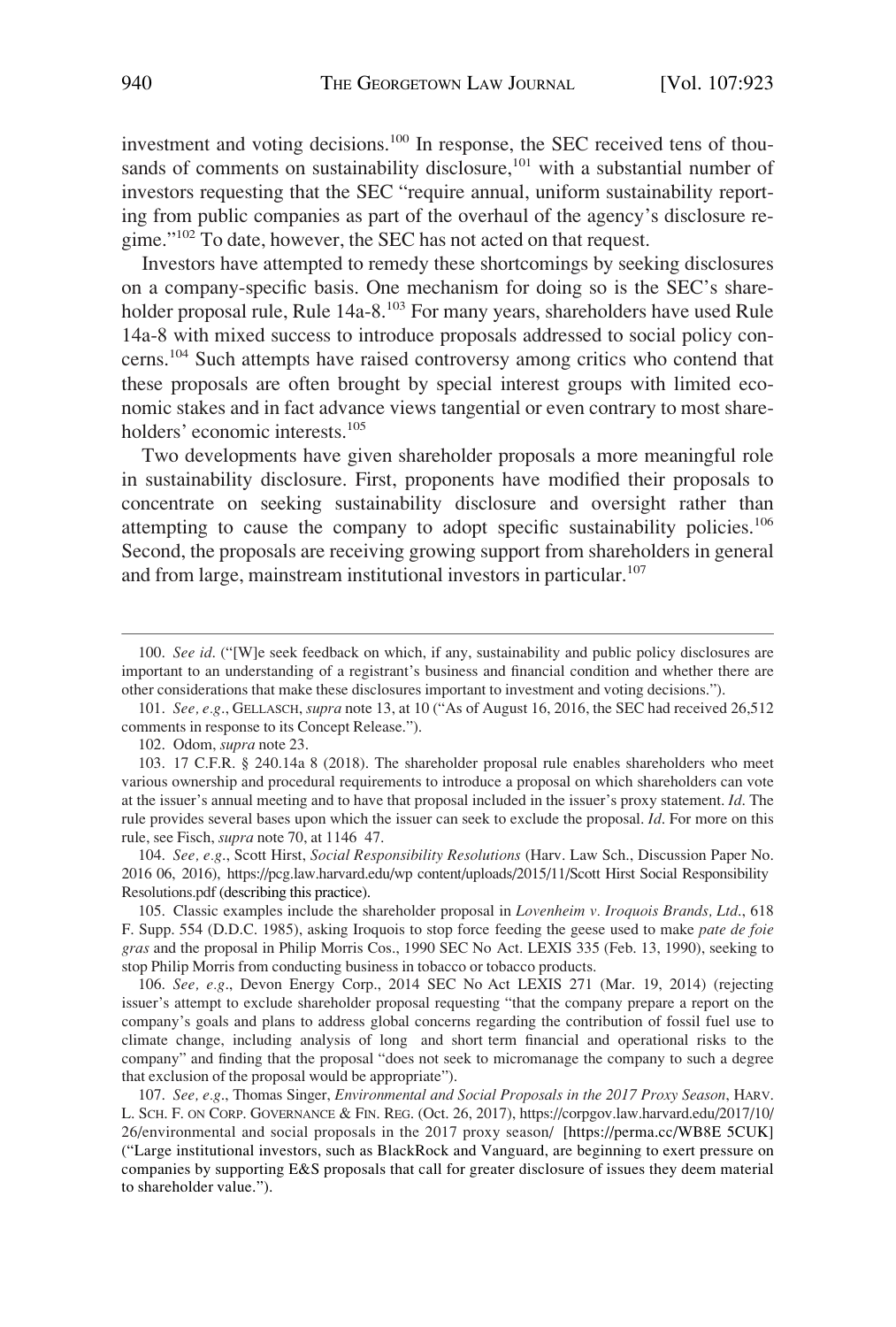A recent Conference Board report observed that almost half of the shareholder proposals brought to a vote during the 2017 proxy season concerned ESG issues and that, although most received limited support, the number of proposals supported by a majority of votes cast continues to increase.108 For example, during the 2017 proxy season, a majority of shareholders at three leading companies—Occidental Petroleum, PPL, and Exxon Mobil approved shareholder proposals requesting greater disclosure on the potential effects of climate change.<sup>109</sup> Among the shareholders voting in favor of the proposals were institutional heavyweights BlackRock and Vanguard,<sup>110</sup> both of which hold substantial stakes in most large public companies.<sup>111</sup> The New York City Common Retirement Fund, a cosponsor of the Exxon proposal, described the proposal as economically motivated, explaining that "[c]limate change is one of the greatest long-term risks we face in our portfolio and has direct impact on the core business of ExxonMobil."112 To the extent that shareholders continue to support proposals for increased sustainability disclosure, issuers will face pressure to provide greater disclosure even in the absence of regulation. $^{113}$ 

# C. SUSTAINABILITY DISCLOSURE REQUIREMENTS BEYOND THE FEDERAL SECURITIES LAWS

Federal securities laws are not the only source of sustainability disclosure requirements, some of which can be found in other areas such as federal

112. Mufson, *supra* note 110.

<sup>108.</sup> *See id*. (describing the Conference Board report findings).

*See* Cydney Posner, *Are Shareholder Proposals on Climate Change Becoming a Thing?*, 109. HARV. L. SCH. F. ON CORP. GOVERNANCE & FIN. REG. (June 21, 2017), https://corpgov.law.harvard. edu/2017/06/21/are shareholder proposals on climate change becoming a thing/ [https://perma. cc/JAV2 KEV6].

*See id*.; Steven Mufson, *Financial Firms Lead Shareholder Rebellion Against ExxonMobil*  110. *Climate Change Policies*, WASH. POST (May 31, 2017), https://www.washingtonpost.com/news/energy environment/wp/2017/05/31/exxonmobil is trying to fend off a shareholder rebellion over climate change/?utm term=.9579fd3049f6 [https://perma.cc/XVA6 PDDL] ("BlackRock and Vanguard are the biggest shareholders in ExxonMobil, owning 13 percent . . . ."); *cf*. Jan Fichtner et al., *Hidden Power of the Big Three? Passive Index Funds, Re Concentration of Corporate Ownership, and New Financial Risk*, 19 BUS. & POL. 298 (2017) (describing BlackRock, Vanguard, and State Street as the "Big Three" of the passive fund industry).

*See, e.g*., Rachel Evans et al., *BlackRock and Vanguard Are Less Than a Decade Away From*  111. *Managing \$20 Trillion*, BLOOMBERG (Dec. 4, 2017, 2:00 AM), https://www.bloomberg.com/news/ features/2017 12 04/blackrock and vanguard s 20 trillion future is closer than you think [https:// perma.cc/WT9N 8Q3H] (quoting Vanguard founder Jack Bogle as stating that BlackRock, State Street, and Vanguard collectively own about twenty percent of the "biggest U.S. companies").

*See, e.g*., Ed Crooks, *ExxonMobil Bows to Shareholder Pressure on Climate Reporting*, FIN. 113. TIMES (Dec. 11, 2017), https://www.ft.com/content/8bd1f73a dedf 11e7 a8a4 0a1e63a52f9c [https://perma.cc/W9U2 RPBQ] (reporting Exxon's announcement that, in response to investor demands, it would "start publishing reports on the possible impact of climate policies on its business").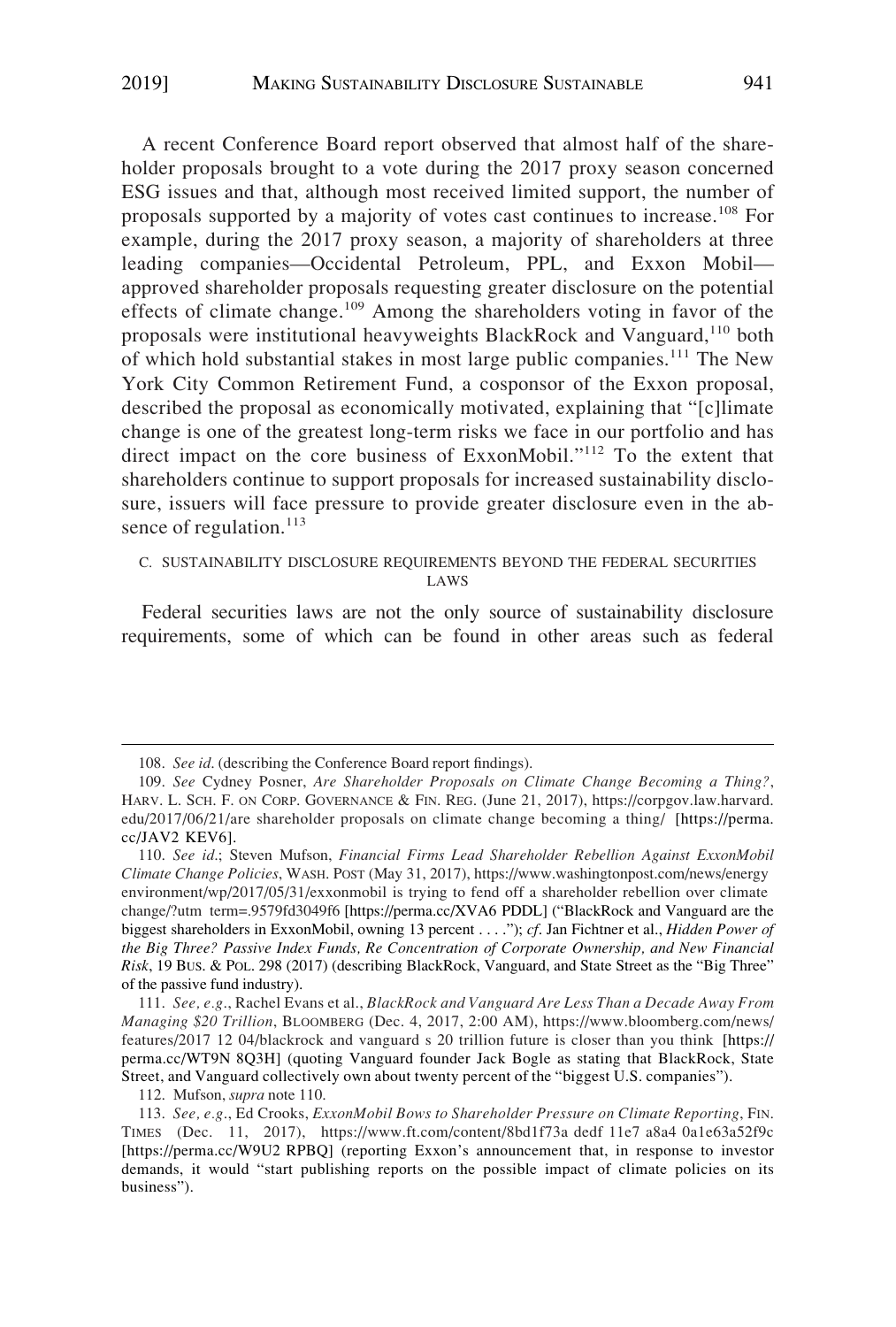environmental law,<sup>114</sup> employment law,<sup>115</sup> and consumer law,<sup>116</sup> and in the laws of some states.<sup>117</sup> At best, however, these disclosure requirements operate in a piecemeal manner and do not provide a complete picture of the sustainability issues with a potentially material impact on issuer operations.

Mandatory sustainability disclosure is more common in jurisdictions outside the United States.<sup>118</sup> Since 2006, a four-institution partnership has led a project collecting and reporting data on required sustainability reporting across the

117. For example, the California Transparency in Supply Chains Act of 2010 requires any retailer that does business in the state and has annual worldwide gross receipts exceeding \$100 million to make specific disclosures on its website about the efforts it makes to "eradicate slavery and human trafficking from [its] direct supply chain." KAMALA D. HARRIS, ATT'Y GEN., CAL. DEP'T OF JUSTICE, THE CALIFORNIA TRANSPARENCY IN SUPPLY CHAINS ACT: A RESOURCE GUIDE, at i (2015), https://oag.ca. gov/sites/all/files/agweb/pdfs/sb657/resource guide.pdf. The Act requires disclosures on five areas verification, audits, certification, internal accountability, and training and even companies that take no actions relating to a given category must disclose that fact. *Id*. at 4. The statute provides no private right of action and is enforceable exclusively by the California Attorney General. *Id*.

Plaintiffs' lawyers have also been using class actions based on state consumer protection statutes or claims of false advertising in an effort to create broader sustainability disclosure obligations. In *Barber v. Nestle´ USA, Inc*., plaintiffs sought to impose an obligation on Nestle´ to disclose that its cat food likely contained some seafood that was "produced by forced labor." 154 F. Supp. 3d 954, 957 (C.D. Cal. 2015). In *Hodsdon v. Mars, Inc*., 162 F. Supp. 3d 1016 (N.D. Cal. 2016), plaintiff sought to force Mars to disclose on its chocolate bars that they contained cocoa beans likely picked under conditions of child or slave labor. In *Hall v. SeaWorld Entm't, Inc*., No. 3:15 CV 660 CAB RBB, 2015 WL 9659911 (S.D. Cal. Dec. 23, 2015), plaintiffs sought to require SeaWorld to disclose facts concerning the health and welfare of the killer whales it held in captivity. To date, such lawsuits have been largely unsuccessful. *See, e.g*., Andrew G. Barna, Note, *The Early Eight and the Future of Consumer Legal Activism to Fight Modern Day Slavery in Corporate Supply Chains*, 59 WM. & MARY L. REV. 1449, 1454 (2018) (reporting that trial courts dismissed each of the initial eight consumer activist suits in California, although, at the time of the article's publication, appeals were still pending in several). In *SeaWorld*, for example, the court dismissed the case, reasoning that applying plaintiffs' theory would expose companies to limitless liability. 2015 WL 9659911, at \*7.

118. See, e.g., INITIATIVE FOR RESPONSIBLE INV., CORPORATE SOCIAL RESPONSIBILITY DISCLOSURE EFFORTS BY NATIONAL GOVERNMENTS AND STOCK EXCHANGES (2015), http://iri.hks.harvard.edu/files/ iri/files/corporate social responsibility disclosure 3 27 15.pdf (listing legislation adopted in twenty three countries requiring public companies to disclose environmental or social information); Galit A. Sarfaty, *Regulating Through Numbers: A Case Study of Corporate Sustainability Reporting*, 53 VA. J. INT'L L. 575, 598 (2013) (describing European countries' disclosure requirements).

Although a comprehensive examination of foreign jurisdictions' requirements is beyond the scope of this Article, it is worth noting some of the more interesting approaches to CSR, such as that in India. In 2013, India adopted a requirement that firms develop a board centered CSR policy and "spend at least two percent of their profits on CSR activities." Afra Afsharipour, *Corporate Social Responsibility and the Corporate Board: Assessing the Indian Experiment*, *in* GLOBALISATION OF CORPORATE SOCIAL RESPONSIBILITY AND ITS IMPACT ON CORPORATE GOVERNANCE 95, 96 (Jean J. du Plessis et al. eds., 2018).

<sup>114.</sup> *See, e.g*., David W. Case, *Corporate Environmental Reporting as Informational Regulation: A Law and Economics Perspective*, 76 U. COLO. L. REV. 379, 381 84 (2005) (providing an overview of environmental law disclosure requirements).

<sup>115.</sup> *See, e.g*., Cynthia Estlund, *Just the Facts: The Case for Workplace Transparency*, 63 STAN. L. REV. 351, 356 (2011) (advocating the expanded use of disclosure requirements in employment law).

<sup>116.</sup> *See, e.g*., Jonathan H. Adler, *Compelled Commercial Speech and the Consumer "Right to Know*,*"* 58 ARIZ. L. REV. 421, 424 (2016) (describing the expanding universe of disclosure requirements based on a "consumer right to know").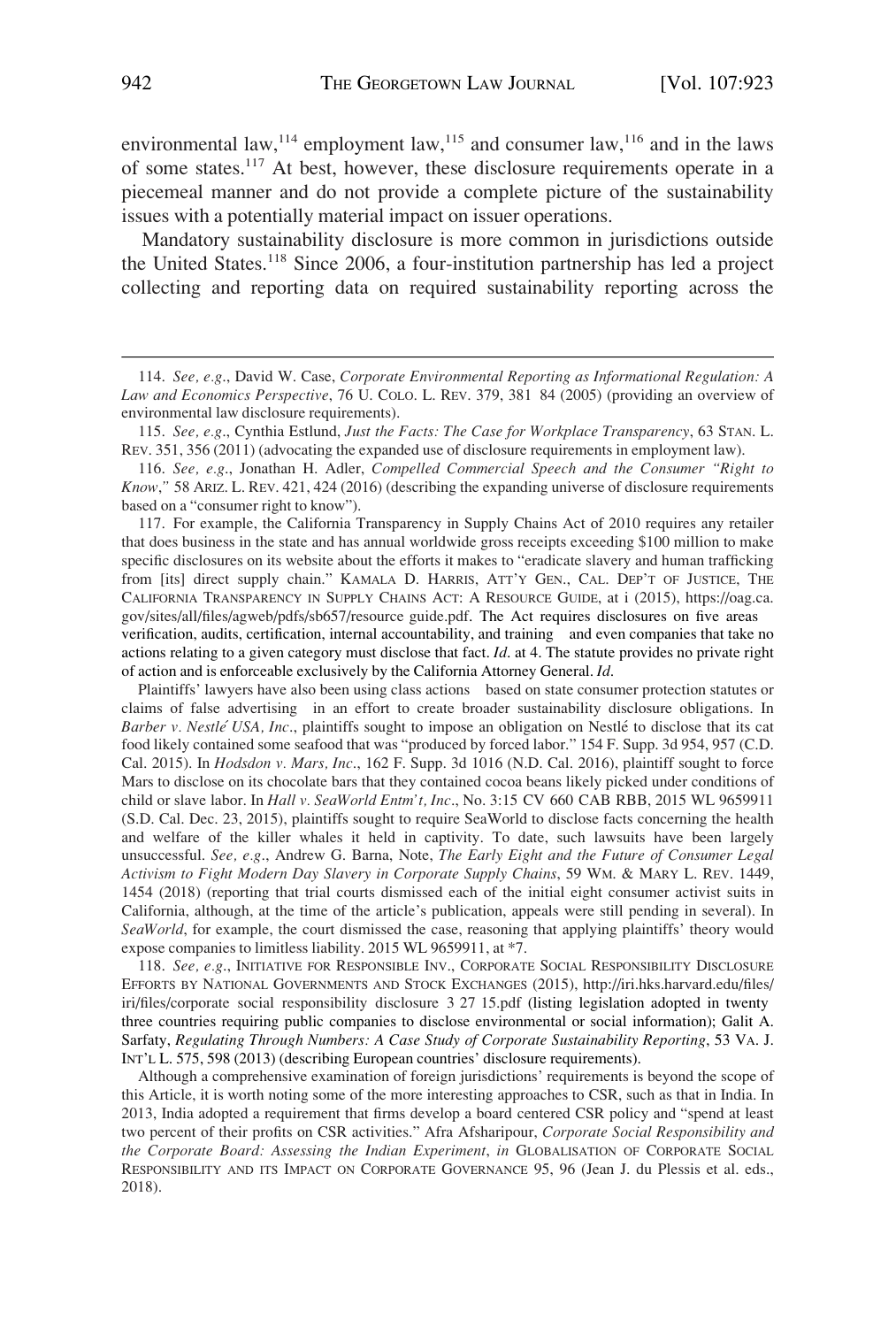globe.<sup>119</sup> Its 2016 report details evidence of a trend toward mandatory disclosure.<sup>120</sup> It also analyzes mandatory and voluntary disclosures across seventy-one countries.121 According to the report, many of the reporting requirements are found in areas such as environmental law rather than investor-oriented regulation, but stock exchanges and financial regulators are the source of almost one-third of the requirements, many of which take the form of an obligation to comply or explain.<sup>122</sup>

The EU's 2014 directive mandating sustainability disclosure is perhaps the most notable development in this regard.<sup>123</sup> It required large companies across the EU to publish information on their policies with respect to environmental protection, social responsibility, human rights, anti-corruption, and board diversity, starting in 2018.<sup>124</sup> The directive expressly terms this information part of a company's "non-financial statement" and does not appear to contemplate the integration of these disclosures with issuers' financial reporting.125

In June 2017, the EU published guidelines to assist companies in complying with the directive.<sup>126</sup> Although not mandatory, the guidelines clarify that the directive's focus differs importantly from U.S. federal securities disclosure, in that the EU directive is explicitly *stake*holder, rather than *share*holder, oriented.127 By December 2017, all EU member states had implemented the directive through national legislation, although the form of that legislation varies

Stock exchange reporting requirements are especially prevalent in emerging markets. BARTELS ET AL., KPMG INT'L ET AL., *supra* note 119, at 15. *See generally* INITIATIVE FOR RESPONSIBLE INV., *supra*  note 118 (reporting that six stock exchanges, including the London Stock Exchange, require social or environmental disclosure); KPMG, BUSINESS RESPONSIBILITY REPORTING (2017), https://assets kpmg. com/content/dam/kpmg/in/pdf/2017/07/Business Responsibility Reporting.pdf (describing the implementation of the Security and Exchange Board of India's requirement that the top one hundred Indian companies include sustainability in their annual financial reporting).

123. Directive 2014/95, of the European Parliament and of the Council of Oct. 22, 2014, art. 1, 2014 O.J. (L 330/1) 1, 5 (EU).

124. Non Financial Reporting, EUROPEAN COMM'N, https://ec.europa.eu/info/business economy euro/company reporting and auditing/company reporting/non financial reporting en#how to report [https://perma.cc/358V U6NE] (last visited Feb. 13, 2019).

125. Directive 2014/95, of the European Parliament and of the Council of Oct. 22, 2014, art. 1, 2014 O.J. (L 330/1) 1, 5 (EU).

<sup>119.</sup> WIM BARTELS ET AL., KPMG INT'L ET AL., CARROTS & STICKS: GLOBAL TRENDS IN SUSTAINABILITY REPORTING REGULATION AND POLICY (2016), https://www.globalreporting.org/ resourcelibrary/Carrots%20and%20Sticks 2016.pdf (summarizing growth in sustainability reporting instruments).

<sup>120.</sup> *Id*. at 9 (observing that "[m]andatory instruments dominate").

<sup>121.</sup> *Id*.

*Id*. at 13 14; *see also* Virginia Harper Ho, *"Comply or Explain" and the Future of Nonfinancial*  122. *Reporting*, 21 LEWIS & CLARK L. REV. 317 (2017) (describing the "comply or explain" approach and advocating its adoption in the United States for sustainability reporting); Jerry K.C. Koh & Victoria Leong, *The Rise of the Sustainability Reporting Megatrend: A Corporate Governance Perspective*, 18 BUS. L. INT'L 233, 233 34 (2017) (describing the Singapore Stock Exchange's 2016 amendment to its manual requiring issuers to produce sustainability reports on a "comply or explain" basis).

<sup>126.</sup> *Communication from the Commission on Guidelines on Non Financial Reporting (Methodology for Reporting Non Financial Information)*, 2017 O.J. (C 215), 1, 4 (EU).

<sup>127.</sup> *See id*. at 9 ("Companies are expected to consider the information needs of all relevant stakeholders.").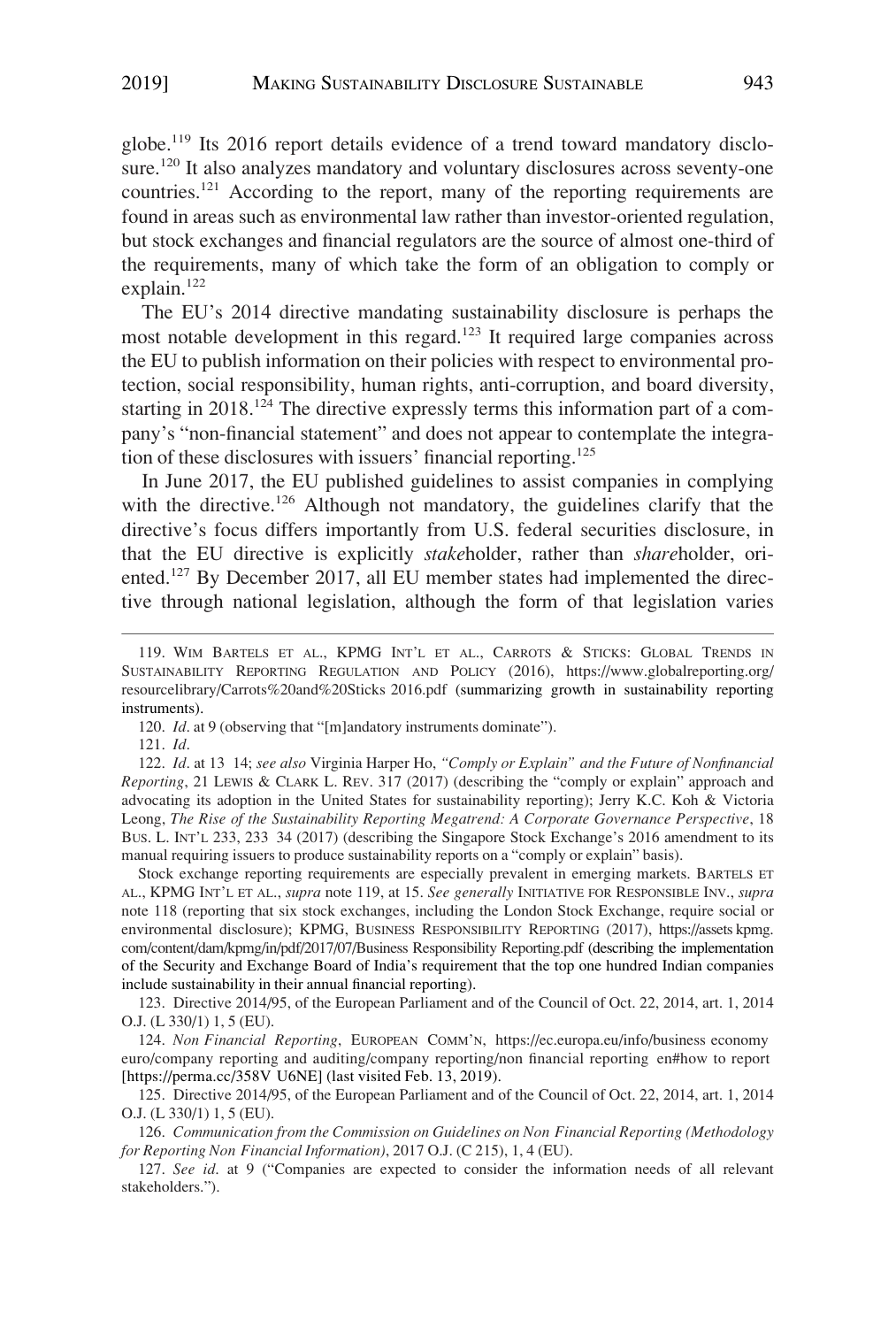"according to local conditions."<sup>128</sup> The EU directive is an important step that reflects an emerging global trend toward mandatory reporting, but it has also faced criticism from those who argue that its approach is likely to have limited efficacy in improving disclosure quality.129

## D. VOLUNTARY SUSTAINABILITY DISCLOSURE

In the absence of a uniform and universal mandatory regime, market forces continue to fuel the growth of voluntary sustainability disclosure.<sup>130</sup> Most sustainability information is disclosed not in issuer financial or securities filings, but in standalone sustainability reports. The Governance & Accountability Institute reported that, in 2016, eighty-two percent of S&P 500 companies published sustainability or corporate responsibility reports.<sup>131</sup> These reports vary in their length and the range of topics covered. It is increasingly common for sustainability reports to exceed one hundred pages in length, and some issuers produce multiple sustainability reports, each on different topics.<sup>132</sup> For example, in 2017, Apple produced both an environmental responsibility report<sup>133</sup> and a supplier responsibility report,<sup>134</sup> and provided additional descriptions of its inclusion and diversity initiatives on its website. $135$ 

The dominance of voluntary disclosure and the varied sources of that disclosure have contributed to the growth of global standard setters seeking to promulgate disclosure standards or guidelines, or rate issuers on the quality of their disclosure or sustainability practices. The number of standard setters, data repositories, and ratings organizations is huge and continues to grow.136 Although a description of all the important and relevant institutions and standards is beyond

130. *See* Walter, *supra* note 19.

<sup>128.</sup> *Innovative Implementation of EU Directive*, *supra* note 22.

<sup>129.</sup> Constance Z. Wagner, *Evolving Norms of Corporate Social Responsibility: Lessons Learned from the European Union Directive on Non Financial Reporting Transactions*, 19 TENN. J. BUS. L. 619, 624 (2018) ("The element of government regulation embodied in the Directive may not be a sufficient condition to achieve the policy goal of improved CSR reporting.").

<sup>131.</sup> Governance & Accountability Inst., *Flash Report: 82% of the S&P 500 Companies Published Corporate Sustainability Reports in 2016*, 3BL MEDIA (May 31, 2017, 2:30 PM), https://3blmedia.com/ News/Flash Report 82 SP 500 Companies Published Corporate Sustainability Reports 2016 [https:// perma.cc/YEW9 PEL9].

<sup>132.</sup> See, e.g., CTR. FOR SUSTAINABILITY & EXCELLENCE, SUSTAINABILITY REPORTING TRENDS IN NORTH AMERICA 16 & fig.9 (2017), https://www.cse net.org/wp content/uploads/documents/ Sustainability Reporting Trends in North%20America%20 RS.pdf (reporting that, in its sample of sustainability reports published by North American issuers in 2015 2016, the average report was fifty seven pages long, and more than ten percent exceeded one hundred pages).

<sup>133.</sup> APPLE, INC., ENVIRONMENTAL RESPONSIBILITY REPORT: 2017 PROGRESS REPORT, COVERING FISCAL YEAR 2016, at 3 (2017), https://images.apple.com/environment/pdf/Apple Environmental Responsibility Report 2017.pdf.

APPLE, INC., SUPPLIER RESPONSIBILITY: 2017 PROGRESS REPORT 2 (2017), https://images.apple. 134. com/supplier responsibility/pdf/Apple Progress Report 2017.pdf.

*Inclusion and Diversity*, APPLE, https://www.apple.com/diversity/ [https://perma.cc/XS9J 135. QZFP] (last visited Feb. 13, 2019).

<sup>136.</sup> *See, e.g*., BARTELS ET AL., KPMG INT'L ET AL., *supra* note 119, at 10 (reporting that 2016 research identified 383 sustainability reporting instruments in sixty four countries).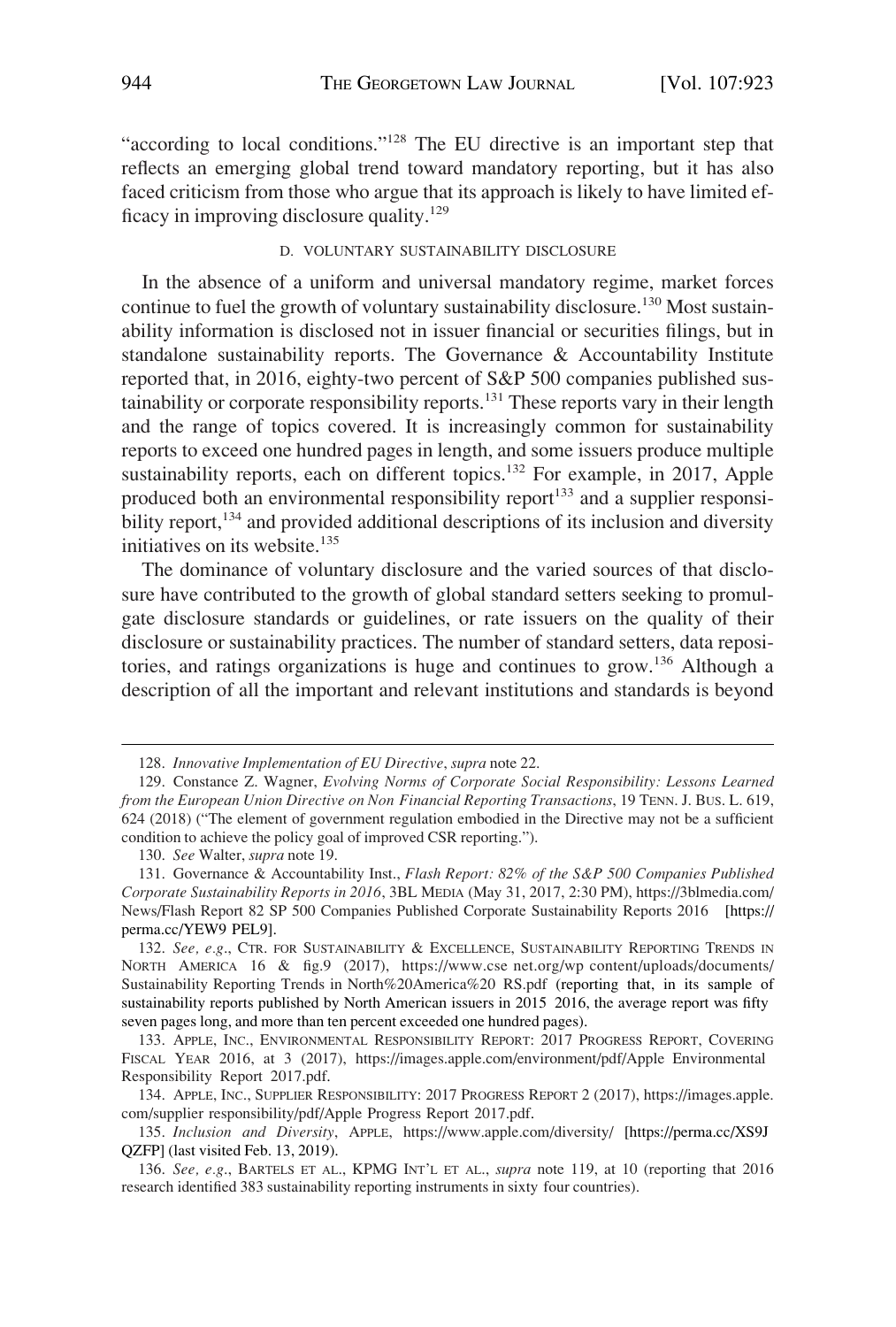the scope of this Article,<sup>137</sup> the following discussion highlights a few of the most prominent examples.

One way that private organizations contribute to the quality and usability of sustainability disclosure is by promulgating disclosure standards. The Global Reporting Initiative (GRI), an international organization founded twenty years ago as a U.S. non-profit, is one of the best-known private standard-setting organizations. Companies around the world use the GRI's standards for sustainability reporting in whole or in part.<sup>138</sup> In its 2017 worldwide survey of companies that report sustainability information, KMPG found that seventy-three percent used the GRI standards.<sup>139</sup> The GRI also maintains a free searchable database of more than  $46,000$  individual issuer sustainability reports.<sup>140</sup>

Another well-known standard-setting organization is the Sustainability Accounting Standards Board (SASB).<sup>141</sup> In contrast to the GRI, the SASB's focus has been to develop disclosure standards that are incorporated into SEC filings rather than separate sustainability reports. To this end, the SASB has developed industry-specific disclosure standards for seventy-seven industries.<sup>142</sup> The SASB's position is that its standards either are or should be incorporated into issuer financial reporting under the current legal requirements.<sup>143</sup> According to the SASB, its "standards focus on known trends and uncertainties that are reasonably likely to affect the financial condition or operating performance of a company and therefore would warrant disclosure under Regulation S–K."144

The volume of sustainability information disclosed in accordance with these and other standards complicates the task of evaluating a particular issuer's sustainability practices.<sup>145</sup> A number of organizations offer sustainability rankings or

*Sustainability Disclosure Database*, GRI, http://database.globalreporting.org/ [https://perma.cc/ 140. 9SWV JJ3C] (last visited Feb. 19, 2019).

141. *Standards Overview*, *supra* note 18.

144. *Id*.

<sup>137.</sup> For a list and brief description of key institutions, see *id*. app.1 at 23 24.

<sup>138.</sup> GRI Standards, GRI, https://www.globalreporting.org/standards [https://perma.cc/7GXM QK54] (last visited Feb. 13, 2019); *see also* KMPG, THE ROAD AHEAD: THE KPMG SURVEY OF CORPORATE RESPONSIBILITY REPORTING 2017, at 29 (2017), https://assets.kpmg.com/content/dam/ kpmg/xx/pdf/2017/10/kpmg survey of corporate responsibility reporting 2017.pdf.

In 2010, the GRI and the UN Global Compact signed an accord in which the GRI agreed to integrate the UN Global Compact's reporting framework into its sustainability reporting guidelines. *United Nations Global Compact*, GRI, https://www.globalreporting.org/information/about gri/alliances and synergies/Pages/United Nations Global Compact.aspx [https://perma.cc/93QW ANTE] (last visited Feb. 13, 2019).

<sup>139.</sup> KMPG, *supra* note 138, at 29.

<sup>142.</sup> *Id*.

<sup>143.</sup> SASB, THE STATE OF DISCLOSURE: AN ANALYSIS OF THE EFFECTIVENESS OF SUSTAINABILITY DISCLOSURE IN SEC FILINGS, at i (2017), https://www.sasb.org/wp content/uploads/2017/12/2017State of Disclosure Report web.pdf.

*See, e.g*., *Rate the Raters: Understanding the Universe of Corporate Sustainability Rankings*, 145. SUSTAINABILITY, http://sustainability.com/rate the raters/ [https://perma.cc/V8SG ZRXE] (last visited Feb. 13, 2019) ("There are a dizzying number and variety of external ratings, rankings, indices and awards that seek to measure corporate sustainability performance.").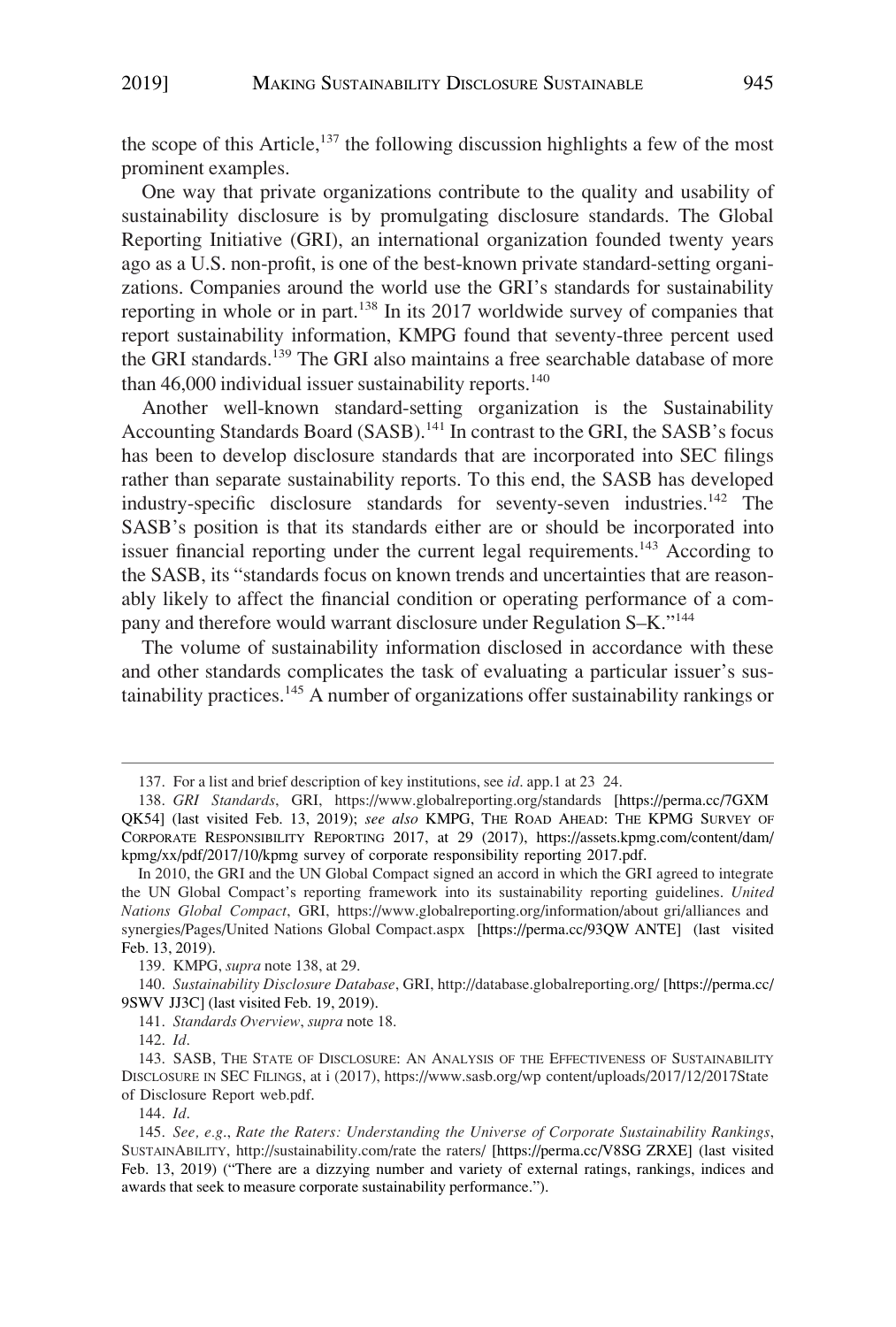ratings to assist in this endeavor.<sup>146</sup> One of the best-known indices is the Dow Jones Sustainability Index (DJSI).<sup>147</sup> Notably, the DJSI is based not on public disclosures but on information collected directly by invitation from 3,400 worldwide issuers through a questionnaire called the Corporate Sustainability Assessment.<sup>148</sup> The data are based on "approximately 80-120 questions on financially relevant economic, environmental and social factors that are relevant to the companies' success, but that are under-researched in conventional financial analysis."149 The DJSI rates top companies annually and is billed as the "gold star for corporate sustainability."150

Another rating organization, the CDP (formerly the Carbon Disclosure Project), publishes a variety of research based on voluntary environmental disclosures it obtains directly from issuers.<sup>151</sup> According to the CDP, "[r]eporting companies now represent over 50% of global market capitalization."<sup>152</sup> The CDP scores companies based on their transparency and environmentalism, again using the information they supply.153

Another rating organization run by *Newsweek* publishes annual sustainability rankings of large issuers, the *Newsweek* Green Rankings.<sup>154</sup> Newsweek's methodology is designed to be replicable by third parties, and it discloses its precise underlying metrics.155 In addition, unlike the DJSI and the CDP, *Newsweek*'s rankings are based on publicly available data.<sup>156</sup>

<sup>146.</sup> The Global Initiative for Sustainability Ratings (GISR), for example, databases hundreds of ratings and indexes. *See, e.g*., Barry B. Burr, *Global Initiative for Sustainability Ratings Launches Website for Comprehensive ESG Data*, PENSIONS & INVS. (Apr. 2, 2015, 2:49 PM), http://www. pionline.com/article/20150402/ONLINE/150409961/global initiative for sustainability ratings launches website for comprehensive esg data [https://perma.cc/6H7E XWCU] (describing the GISR database).

For a general description of this comprehensive index, see *About Us*, ROBECOSAM, https:// 147. www.sustainability indices.com/about us/ [https://perma.cc/2BFG YLKQ] (last visited Oct. 25, 2018).

*See generally Corporate Sustainability Assessment*, ROBECOSAM, https://www.sustainability 148. indices.com/sustainability assessment/corporate sustainability assessment.html [https://perma.cc/ F3DK BHLP] (last visited Feb. 20, 2019) (describing the Corporate Sustainability Assessment).

<sup>149.</sup> *Id*.

*Top Companies Listed on Dow Jones Sustainability Index*, SEC. NEWSWIRE (Sept. 18, 2017), 150. https://www.securitymagazine.com/articles/88327 top companies listed on dow jones sustainability index [https://perma.cc/SX8D 2DKP].

<sup>151.</sup> About Us, CDP, https://www.cdp.net/en/info/about us [https://perma.cc/ADC9 PPP3] (last visited Feb. 13, 2019).

<sup>152.</sup> The A List 2018, CDP, https://www.cdp.net/en/scores 2017 [https://perma.cc/NEN4 76S5] (last visited Feb. 13, 2019).

<sup>153.</sup> *Id*.

*Newsweek Green Rankings 2017 Methodology*, NEWSWEEK (Dec. 7, 2017, 7:38 AM), http:// 154. www.newsweek.com/newsweek green rankings 2017 methodology 739761 [https://perma.cc/X996 E9EX].

<sup>155.</sup> *Id*.

<sup>156.</sup> *Id*.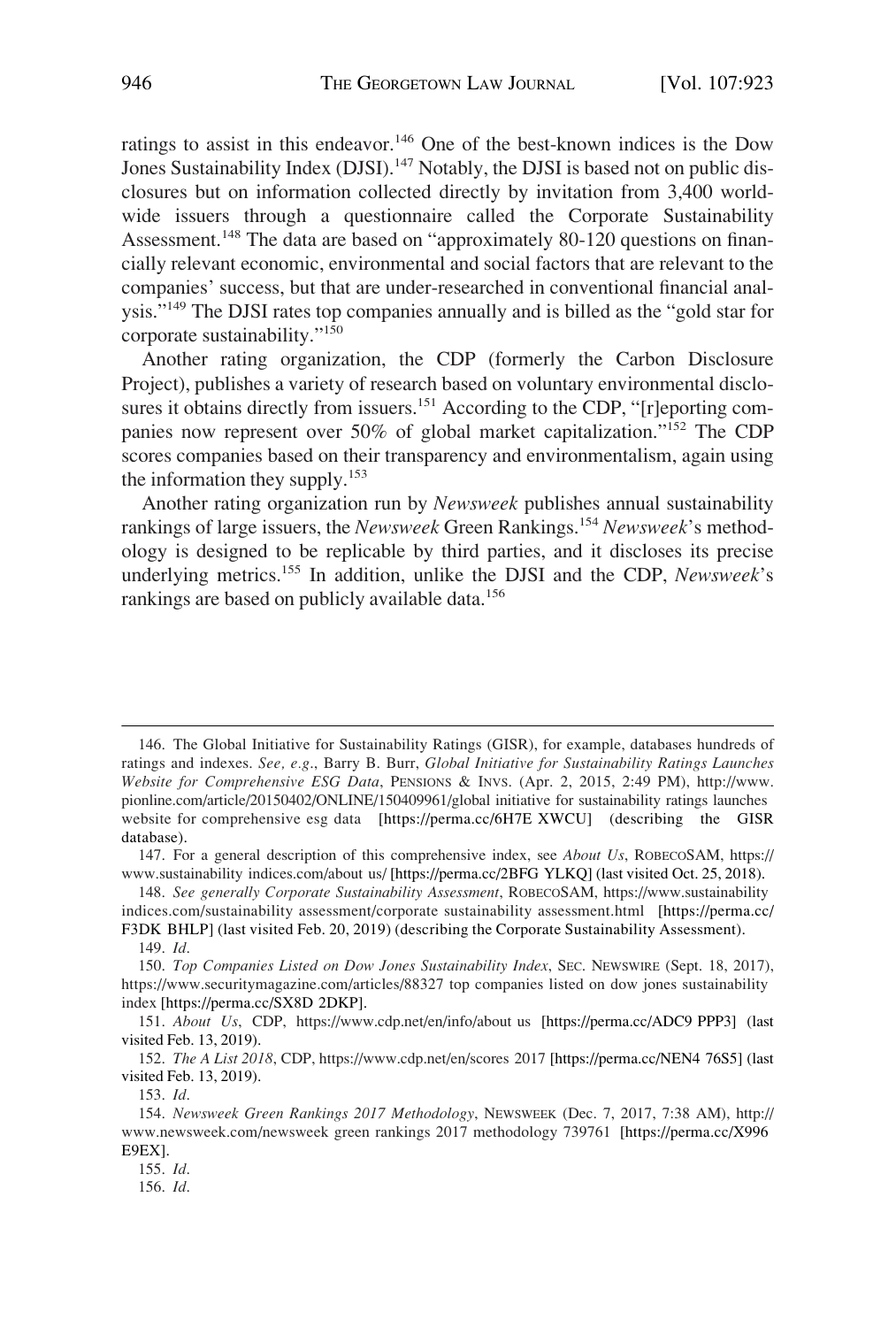# II. LIMITATIONS OF EXISTING SUSTAINABILITY DISCLOSURE

The structure of the existing voluntary disclosure framework is problematic for several reasons.<sup>157</sup> This Part highlights some of the key problems with this regime to demonstrate why, despite the growth in the volume of sustainability disclosure, private ordering has not been successful in producing sustainability disclosures that meet investors' needs. As Trillium Asset Management explained in a comment letter to the SEC: "While voluntary reporting frameworks are better than nothing at providing ESG information at participating companies they do not provide the consistency, accuracy and completeness that is inherent in securities filings."158

Under the current regime, sustainability disclosures are fragmented, of inconsistent quality, and often unreliable.<sup>159</sup> As explained in this Part, issuers are incentivized to focus on the positive aspects of their business practices and to omit unfavorable information. This problem is compounded by a lack of standardization that makes it difficult for investors to compare information across issuers, in addition to the limited regulatory oversight of sustainability disclosure.

These issues stem, in part, from the voluntary nature of the current regime. Because disclosure is voluntary, issuers can choose which issues to address and which reporting metrics to apply.<sup>160</sup> As a result, issuers overwhelmingly disclose only information about the areas in which their business practices are highly sustainable.161 In many cases, issuers simply omit the issues on which their practices fall short and reporting metrics that would flag shortcomings.<sup>162</sup> This makes their

<sup>157.</sup> *See generally* Virginia Harper Ho, *Nonfinancial Risk Disclosure and the Costs of Private Ordering*, 55 AM. BUS. L.J. 407, 407 (2018) (arguing that "the current state of sustainability disclosure" as implemented through private ordering "is inadequate for investment analysis" and calling for an SEC mandated disclosure requirement).

<sup>158.</sup> Jonas Kron, Senior Vice President, Trillium Asset Mgmt. LLC, Comment Letter on Concept Release on Business and Financial Disclosure Required by Regulation S K (July 21, 2016), https:// www.sec.gov/comments/s7 06 16/s70616 276.pdf.

<sup>159.</sup> *See, e.g*., Klaus Dingwerth & Margot Eichinger, *Tamed Transparency: How Information Disclosure Under the Global Reporting Initiative Fails to Empower*, 10 GLOBAL ENVTL. POL. 74, 88 (2010) (explaining that information in disclosures is "unbalanced" and "of limited practical use").

<sup>160.</sup> *See, e.g*., Markus J. Milne & Rob Gray, *W(h)ither Ecology? The Triple Bottom Line, the Global Reporting Initiative, and Corporate Sustainability Reporting*, 118 J. BUS. ETHICS 13, 17 (2013) (describing the poor quality and incompleteness of many triple bottom line reports, most of which "cover few stakeholders" and "cherry pick elements of news and generally ignore the major social issues that arise from corporate activity").

<sup>161.</sup> See, e.g., VINTAGE & MERGERMARKET, A QUESTION OF QUALITY: HOW TO IMPROVE SEC DISCLOSURE 11 (2016), https://www.acuris.com/assets/Vintage Group Newsletter 3 2016 Final LR.pdf ("Many companies now produce separate sustainability or corporate social responsibility reports . . . . But sometimes they are selective and basically say, 'Here are all the nice things we did last year' community activities, reducing their carbon footprint, and various other things. They don't necessarily focus on the issues that really matter in the context of their industry.").

<sup>162.</sup> For example, in Volkswagen's sustainability reports, the company concentrated heavily on its efforts to reduce  $CO_2$  emissions and included little discussion of its emissions of  $NO<sub>x</sub>$ , later found to be the main pollutant released by Volkswagen's cars as a result of its emissions testing modifications. *See, e.g*., Akmaral Zhakypova, Dissecting Corporate Sustainability Reporting: VW Emissions Scandal Case 22 (2016) (unpublished manuscript), https://nature.berkeley.edu/classes/es196/projects/2016final/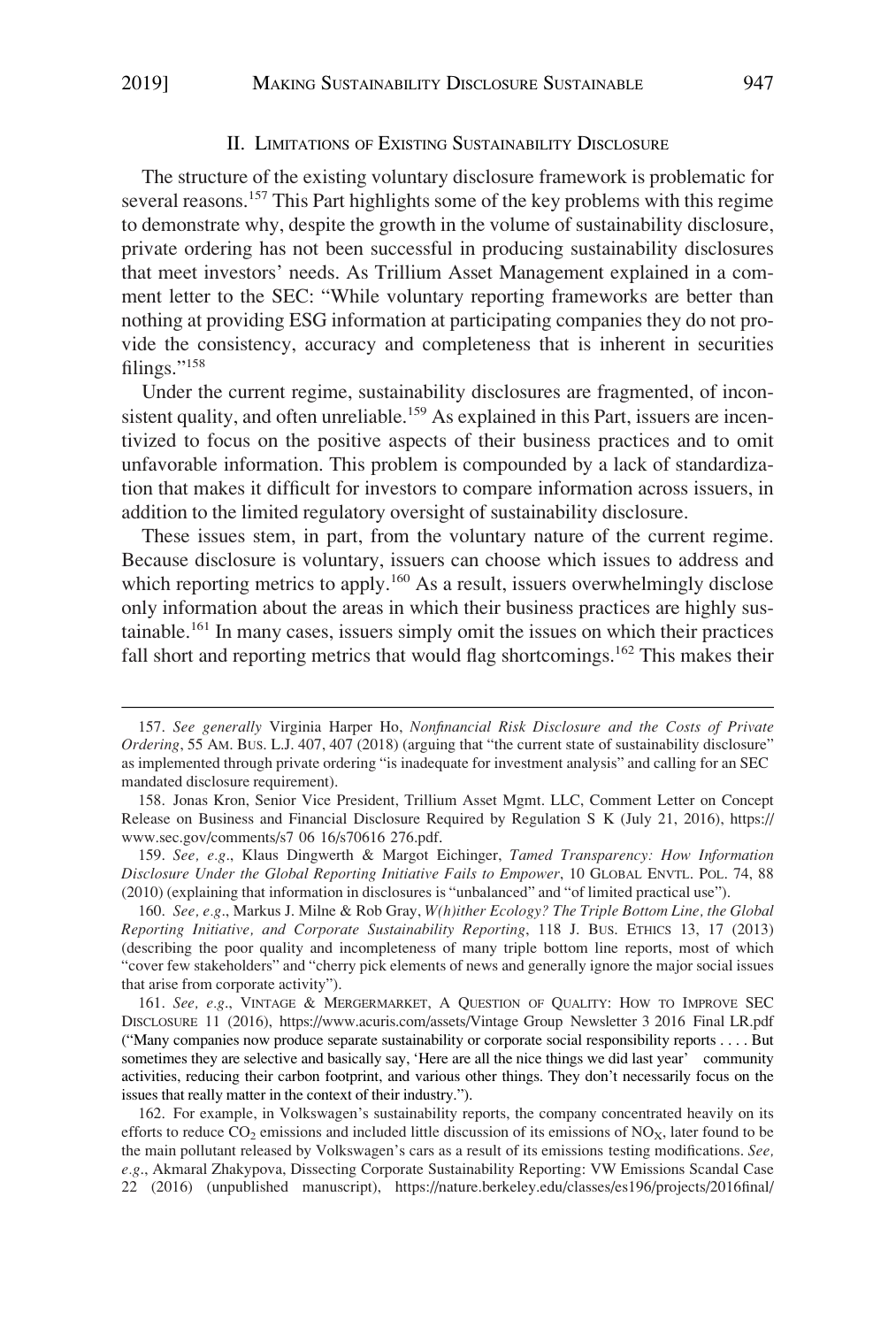reports poor tools for assessing the extent to which sustainability issues represent material business risks.

The practice of emphasizing positive and omitting negative information to make an issuer's business practices appear to be more sustainable than they actually are is known as "greenwashing."163 Perhaps the most prominent recent example of greenwashing was Volkswagen, which was long praised as a global leader in corporate social responsibility, based largely on its self-disclosed sustainable practices.<sup>164</sup> In 2015, Volkswagen was named the world's most sustainable car company by the Dow Jones Sustainability Index.<sup>165</sup> Just one week later, U.S. regulators publicly announced the emissions scandal.<sup>166</sup>

Voluntary disclosure also tends to be vague, general, or boilerplate, rather than providing investors with the specific information that would enable comparison of companies' sustainability practices.<sup>167</sup> The corporate desire for generic disclosure is rational—to the extent issuers disclose specifics, investors can more readily identify outliers and pressure a change in their policies.

*See, e.g*., Lauren Hepler, *Volkswagen and the Dark Side of Corporate Sustainability*, GREENBIZ 164. (Sept. 24, 2015, 2:00 AM), https://www.greenbiz.com/article/volkswagen and dark side corporate sustainability [https://perma.cc/P9KQ 2L87] (describing Volkswagen's recognition for its sustainability as "following a pattern of high marks for Volkswagen over the years").

165. See Press Release, Volkswagen U.S. Media Site, Volkswagen is World's Most Sustainable Automotive Group (Sept. 11, 2015), https://media.vw.com/en us/releases/566 [https://perma.cc/LDH5 MG4G] ("The Volkswagen Group has again been listed as the most sustainable automaker in the world's leading sustainability ranking."); *see also* Erika Fry, *VW Fooled Everyone. Was It the Only One?*, FORTUNE (Oct. 26, 2015), http://fortune.com/2015/10/26/emissions testing software cheat volkswagen scandal/ [https://perma.cc/4J3L A4SY] ("In early September the Dow Jones Sustainability Index (DJSI) crowned Volkswagen . . . the world's most sustainable car company.").

166. Letter from Phillip A. Brooks, Dir., Air Enf't Div., U.S. Envtl. Prot. Agency, to David Geanacopoulos, Exec. Vice President, Pub. Affairs & Gen. Counsel, Volkswagen Grp. of Am. & Stuart Johnson, Gen. Manager, Eng'g & Envtl. Office, Volkswagen Grp. of Am., Regarding Notice of Violation (Sept. 18, 2015), https://www.epa.gov/sites/production/files/2015 10/documents/vw nov caa 09 18 15.pdf. Volkswagen subsequently agreed to a \$15.3 billion settlement with U.S. regulators. Margaret Cronin Fisk et al., *Volkswagen Agrees to \$15 Billion Diesel Cheating Settlement*, BLOOMBERG (June 28, 2016, 5:25 PM), https://www.bloomberg.com/news/articles/2016 06 28/volkswagen to pay 14 7 billion to settle u s emissions claims [https://perma.cc/H63V 2ZMM].

167. *See, e.g*., Robyn Bishop, Note, *Investing in the Future: Why the SEC Should Require a Uniform Climate Change Disclosure Framework to Protect Investors and Mitigate U.S. Financial Instability*, 48 ENVTL. L. 491, 500 01 (2018) (explaining that "the majority of climate related information comes from voluntary reporting" and that many companies "currently include a boilerplate disclosure recognizing climate change as a risk, but say nothing about its impacts on a particular business").

ZhakypovaA 2016.pdf (describing Volkswagen's discussion of "CO<sub>2</sub>' or 'carbon'" and "'NO<sub>X</sub>' or 'nitrogen'" in its 2013 and 2014 sustainability reports).

*See, e.g*., Bryant Cannon, Student Article, *A Plea for Efficiency: The Voluntary Environmental*  163. *Obligations of International Corporations and the Benefits of Information Standardization*, 19 N.Y.U. ENVTL. L.J. 454, 478 (2012) ("[C]orporate greenwashing allows those companies that falsely, yet effectively, portray an image of environmental responsibility to obtain undeserved benefits . . . ."); *see also* Roel Nieuwenkamp, *Ever Heard of SDG Washing? The Urgency of SDG Due Diligence*, OECD: DEV. MATTERS (Sept. 25, 2017), https://oecd development matters.org/2017/09/25/ever heard of sdg washing the urgency of sdg due diligence/ [https://perma.cc/UV4H TR3R] ("[T]he term SDG washing points to businesses that use the Sustainable Development Goals to market their positive contribution to some SDGs while ignoring their negative impact on others.").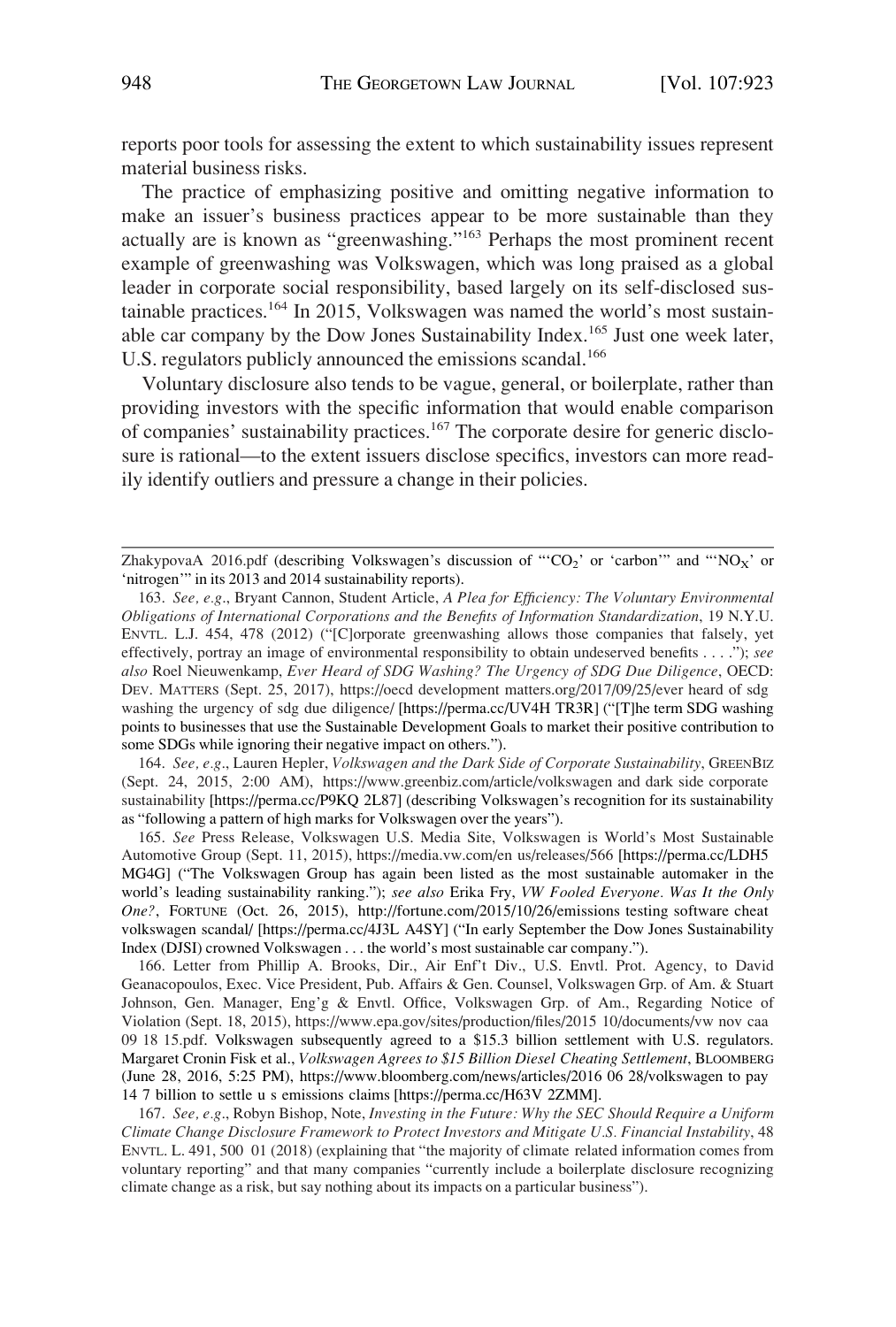Even when voluntary disclosure is relatively balanced and comprehensive, it has other limitations. The absence of standardized disclosure requirements may lead issuers to disclose such a high quantity of information that it results in information overload.168 Critics have argued that existing securities disclosure requirements are so excessive as to flood the markets with so much information that investors cannot use the information intelligently;<sup>169</sup> but voluntary sustainability disclosures are, in many cases, far more extensive than mandatory financial disclosures.<sup>170</sup>

Because no centralized regulator or authority is responsible for establishing disclosure standards, even within a single jurisdiction, sustainability disclosure is fragmented rather than standardized. Issuers can choose which metrics or standards to use for their disclosures and which among those standards to report on. The absence of standardization impedes the market's ability to compare issuer sustainability practices, even among similar companies.<sup>171</sup> According to one study, nearly eighty percent of investors were dissatisfied with the "comparability of sustainability reporting between companies in the same industry."172 In another, only eight percent of investors polled believed that "existing ESG disclosures allow for comparison across companies/peers."<sup>173</sup>

Although third-party ratings and rankings attempt to address the comparability issue, they suffer from some of the same defects, $174$  including limitations in coverage, differences in the information used, and heavy reliance on issuer-supplied information.175 In addition, rating agencies do not produce consistent results, presumably due in part to methodological differences. An analysis comparing "three of the most well-known and [publicly] available CSR rankings published in 2015: Newsweek, Forbes, and CSR Magazine Global" found that only twelve

173. SUBRAMANIAN ET AL., *supra* note 50, at 6.

<sup>168.</sup> One commentator describes this practice, in the context of sustainability disclosures to consumers, as "information flooding," warning that it enables issuers to bury or even omit bad facts. Karen Bradshaw Schulz, *Information Flooding*, 48 IND. L. REV. 755, 756 (2015).

<sup>169.</sup> Troy A. Paredes, *Blinded by the Light: Information Overload and Its Consequences for Securities Regulation*, 81 WASH. U. L.Q. 417, 419, 443 (2003).

<sup>170.</sup> *See supra* notes 132 35 and accompanying text (describing length of voluntary sustainability reports).

<sup>171.</sup> Comparability of disclosures is a critical attribute for investors' ability to use those disclosures effectively. *Cf*. Letter from Amy C. McGarrity, Chief Inv. Officer, Colo. PERA to Jay Clayton, Chairman, U.S. Sec. & Exch. Comm'n & Russell G. Golden, Chairman, Fin. Accounting Standards Bd. (Mar. 16, 2018) (on file with author) (expressing concern over lack of comparability among non GAAP measures of financial performance and calling for the SEC to undertake a standardization project).

<sup>172.</sup> DELOITTE, SUSTAINABILITY DISCLOSURE: GETTING AHEAD OF THE CURVE 5 (2016), https:// www2.deloitte.com/content/dam/Deloitte/us/Documents/risk/us risk sustainability disclosure.pdf.

<sup>174.</sup> Because third party ratings appear to be independent, they can be highly influential, making their unreliability and inconsistency particularly problematic. The influence of credit rating agencies prior to the 2008 financial crisis offers a warning. *See, e.g*., Frank Partnoy, *What's (Still) Wrong with Credit Ratings?*, 92 WASH. L. REV. 1407, 1410, 1412 (2017) (discussing the contribution of credit ratings to the financial crisis).

<sup>175.</sup> As noted, see *supra* notes 164 66 and accompanying text. Volkswagen successfully concealed car emissions not just from regulators and consumers but also the DJSI, which named Volkswagen the world's most sustainable car company in 2015, just before news of the emissions scandal broke.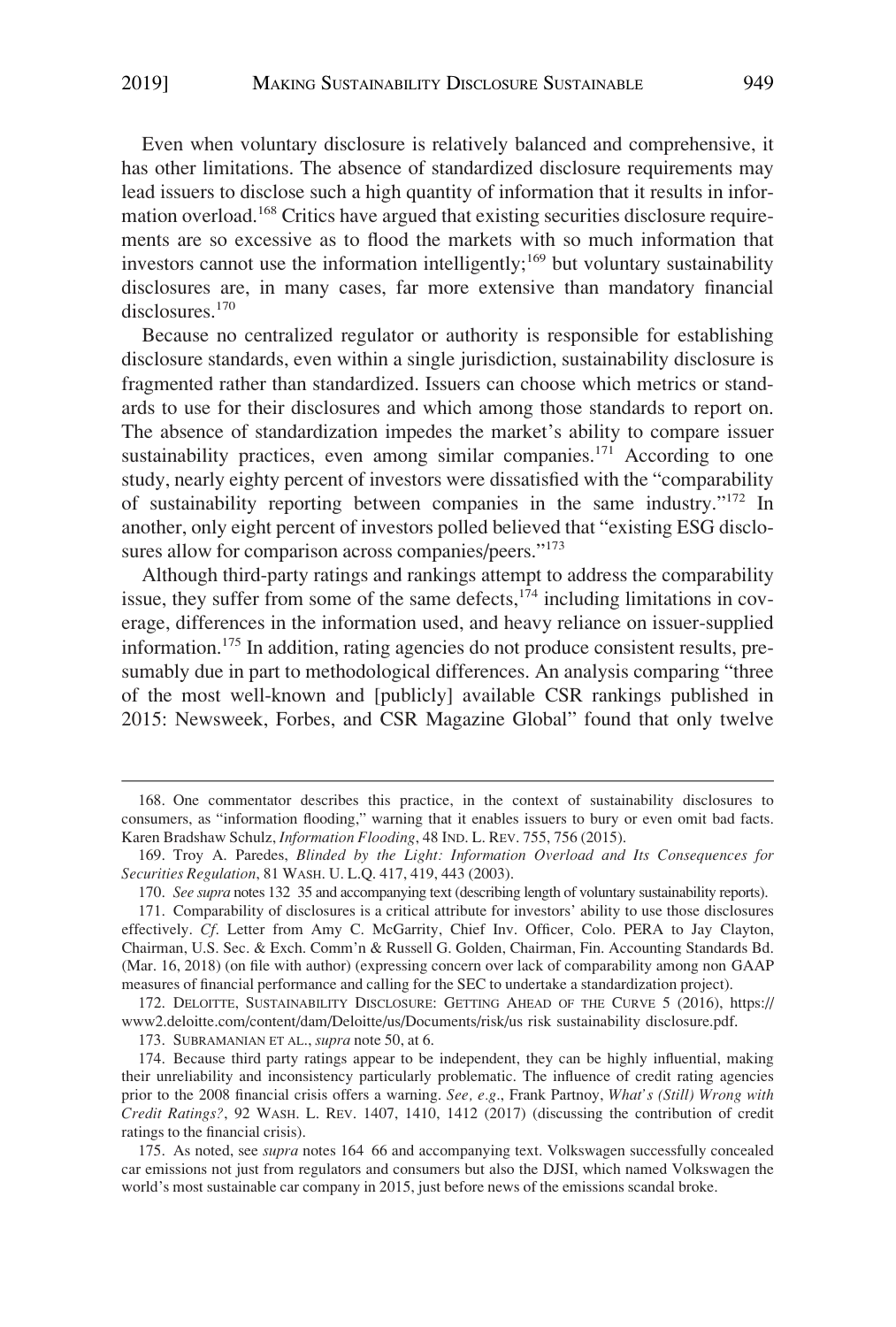percent of companies appeared on all three lists.176 A *Wall Street Journal* study noted similar disagreement among the "four leading ESG ratings providers," finding they came to completely different conclusions "about what makes a company a 'sustainable' investment."177 As another *Wall Street Journal* explained, despite these inconsistencies, ESG ratings "are used as though they were some sort of objective truth," although "[i]n reality they are no more than a series of judgments by the scoring companies about what matters."<sup>178</sup>

Finally, sustainability reporting is not reliable. As noted, such reporting mostly occurs in standalone reports that are not integrated with the issuer's securities filings. These reports are often prepared by public relations or marketing personnel and, as a result, contain disclosures that do not meet the standards applied to securities filings. Furthermore, they are not routinely prepared or reviewed by disclosure lawyers, reviewed or certified by the CEO or board of directors, or subject to the oversight of third-party auditors. Finally, unlike securities filings, sustainability reports are not filed with and reviewed by the SEC. Although, in theory, sustainability reports are public disclosures, it is unclear whether greenwashing or other false disclosures in these reports would subject the issuer to liability for federal securities fraud.179 As a result, issuers may take less care in the preparation of their sustainability disclosures.

These limitations in the existing framework are behind investors' demands for an SEC rule that mandates sustainability reporting. Investors that value sustainability considerations as relevant to economic performance, as well as those that wish to explore the question of their relevance, need quality information. Significantly, sustainability information is important for an evaluation of issues such as board oversight, risk management, and business practices, regardless of the extent to which investors believe an issuer should focus on sustainability in business decisions.180 Moreover, if sustainability disclosures relate to issues such as financial performance and risk management, those disclosures should be

<sup>176.</sup> Beixin (Betsy) Lin et al., *Are Sustainability Rankings Consistent Across Ratings Agencies?*, CPA J. (July 2017), https://www.cpajournal.com/2017/07/19/sustainability rankings consistent across ratings agencies/ [https://perma.cc/XFZ3 BN4D].

<sup>177.</sup> Jon Sindreu & Sarah Kent, *Why It's So Hard to Be an 'Ethical' Investor*, WALL ST. J. (Sept. 1, 2018, 7:00 AM), https://www.wsj.com/articles/why its so hard to be an ethical investor 1535799601? mod=?mod=itp&mod=djemITP h [https://perma.cc/K7EH EBUG].

<sup>178.</sup> James Mackintosh, Is Tesla or Exxon More Sustainable? It Depends Whom You Ask, WALL ST. J. (Sept. 17, 2018, 11:58 AM), https://www.wsj.com/articles/is tesla or exxon more sustainable it depends whom you ask 1537199931 [https://perma.cc/5347 J3UP].

<sup>179.</sup> *See* Donald C. Langevoort, *Disasters & Disclosures: Securities Fraud Liability in the Shadow of a Corporate Catastrophe*, 107 GEO. L.J. 967, 974 (2019) (questioning whether compliance with voluntary disclosure standards can create an affirmative duty to disclose, thereby subjecting issuers failing to do so to liability for fraud); Cadesby B. Cooper, Note, *Rule 10b 5 at the Intersection of Greenwash and Green Investment: The Problem of Economic Loss*, 42 B.C. ENVTL. AFFS. L. REV. 405, 408 (2015) (exploring the answer to this question as depending in part on the extent to which the misrepresentations "involve information bearing on the future expected cash flows of the company").

<sup>180.</sup> This Article does not take a position on the normative question of the extent to which corporate decisionmaking should reflect sustainability considerations or, if so, which sustainability issues it should address.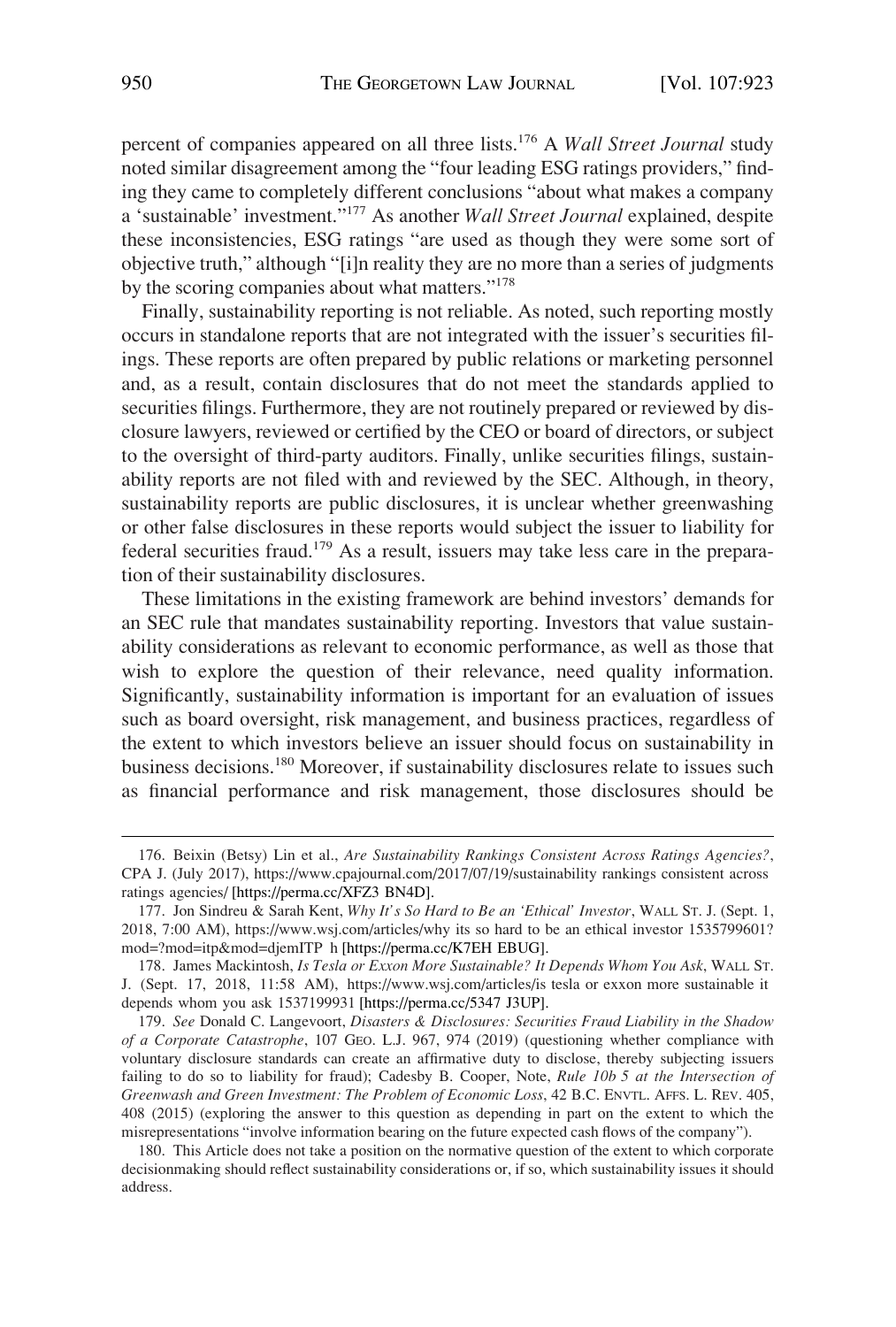integrated into investor-oriented disclosure documents rather than provided in separate reports as in current practice. Integration would have the added benefit of increasing interfirm comparability and reducing wasteful and duplicative search costs. Critically, SEC action is necessary because investors are allocating capital and businesses are basing operational decisions on sustainability information that is unreliable. As a result, the economic value of sustainability practices cannot be assessed effectively.

However, the challenge in adopting a disclosure mandate for sustainability within the existing securities disclosure framework is in the implementation. As noted, commentators have called for sustainability reporting to address a wide range of issues,<sup>181</sup> but the applicability of any specific issue varies by issuer and industry.182 In addition, sustainability is a moving target, meaning that the issues that arguably warrant disclosure and their importance continue to evolve. Because of these characteristics, designing a line-item series of disclosures to address sustainability is likely unworkable, and a principles-based approach appears more appropriate.

The SEC's materiality standard is arguably a principles-based requirement in that, to the extent sustainability issues are material to the existing mandated disclosure items—such as an issuer's business plan, financial operations, risk factors, or litigation risk—disclosure of those issues is required. This approach, however, does little to encourage either affirmative disclosures or issuer attention to determining whether sustainability issues are economically significant. In other words, an additional value to an affirmative disclosure requirement is its ability to focus board and management attention on acquiring information and exercising oversight.

This benefit can be analogized to that provided by the CEO and CFO certification requirement established by the Sarbanes–Oxley Act of 2002 (SOX).<sup>183</sup> Section 302 of SOX requires the CEOs and CFOs of public companies personally to certify that the reports filed by their companies with the SEC are both accurate and complete.184 Among the statute's requirements are that the certifying officers establish, maintain, and evaluate the effectiveness of the company's internal controls.185 False certifications subject officers to potential liability in an SEC enforcement action, as well as to criminal liability.<sup>186</sup> SOX also contains a

<sup>181.</sup> *See* Brown, *supra* note 34 (describing various calls for expanded sustainability disclosure).

<sup>182.</sup> *See generally* U.S. SEC. & EXCH. COMM'N, *supra* note 12 (describing industry specific MD&A factors).

<sup>183.</sup> *Compare* SEC General Rules and Regulations, 17 C.F.R. §§ 240.13a 15, 240.15d 15 (2018), *with* Sarbanes Oxley Act of 2002 (SOX) § 302(a), 15 U.S.C. § 7241 (2012).

<sup>184.</sup> SOX § 302(a).

<sup>185.</sup> *Id*.

<sup>186.</sup> SOX § 906, 18 U.S.C. § 1350 (2012), imposes criminal liability. *See also* Erin Massey Everitt, *Sarbanes Oxley's Officer Certification Requirements Has Increased Accountability Equaled Increased Liability?*, 6 DEPAUL BUS. & COM. L.J. 225, 244 45 (2008) (discussing criminal and enforcement liability). Notably, the provision does not contain a private right of action. *Id*. at 235 36.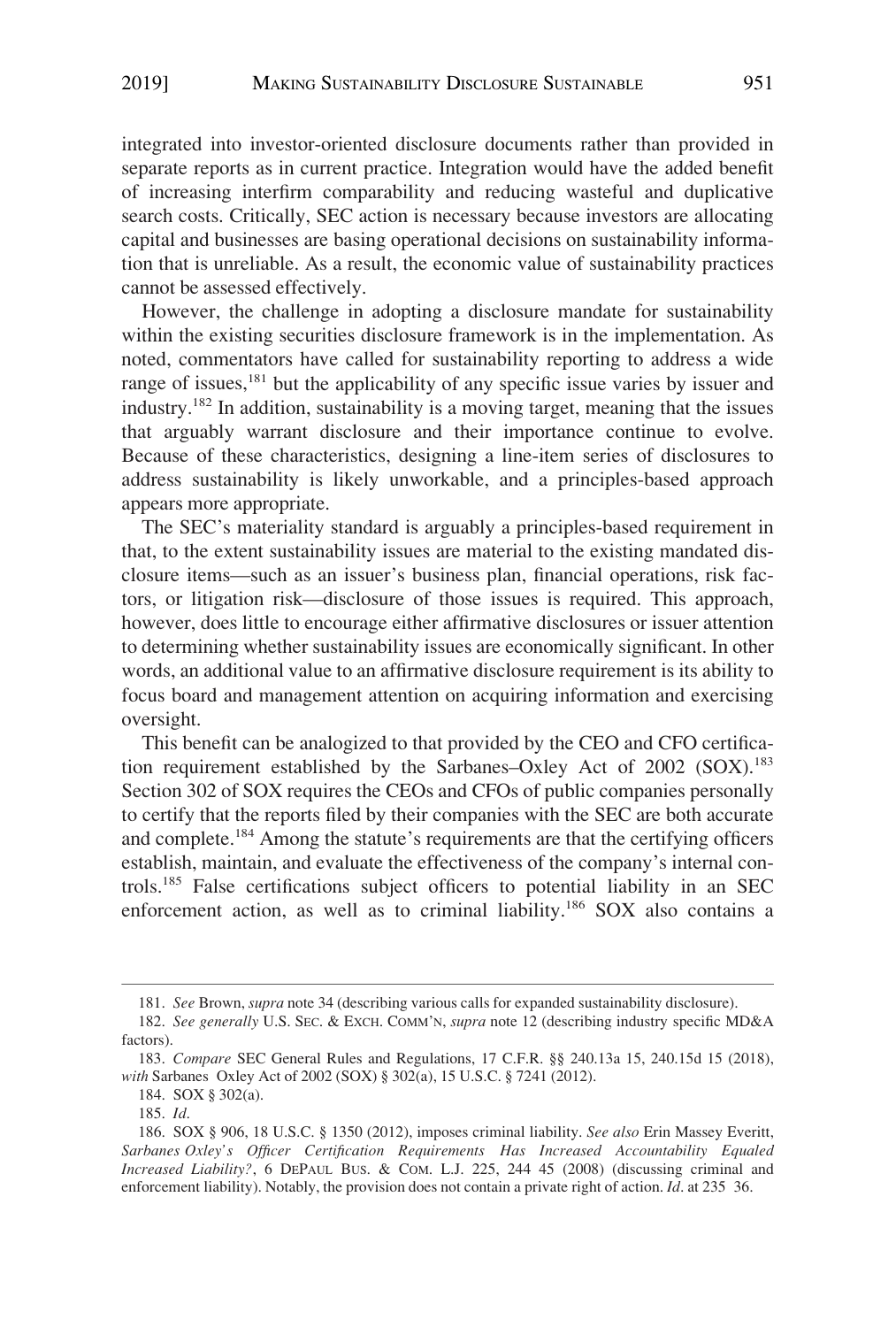provision requiring executives to forfeit incentive compensation and bonuses if their companies must restate their financial statements due to fraud or accounting errors.<sup>187</sup>

Enforcing the SOX certification requirement presents a challenge. Some commentators have characterized the SEC's limited enforcement efforts as "worrisome and problematic,"<sup>188</sup> or have criticized the failure of the provisions themselves to impose liability on private plaintiffs.189 On the other hand, there is widespread evidence of the certification requirement's effectiveness in encouraging corporate executives to be more engaged in their company's financial reporting and more proactive in seeking out the information necessary to engage in better oversight.<sup>190</sup> In the next Part, this Article offers a proposal for sustainability disclosure designed to encourage greater information flow and board oversight akin to the rationale behind SOX section 302. In the following Part, the Article addresses enforcement of the proposal.

# III. SD&A: A PROPOSED APPROACH FOR MANDATED SUSTAINABILITY DISCLOSURE

This Article proposes that the SEC implement a new disclosure requirement of sustainability discussion and analysis as part of Regulation S–K, thereby requiring issuers to include SD&A reporting as part of their annual reports.<sup>191</sup> The SD&A requirement is modeled on the existing MD&A and CD&A reporting requirements, which are described in this first section of this Part. In the second section, this Part then describes the details of the SD&A proposal, including several modifications to the MD&A and CD&A models that both address the specialized issues implicit in sustainability disclosure and enhance the effectiveness of the requirement.<sup>192</sup>

<sup>187.</sup> SOX § 304(a), 15 U.S.C. § 7243(a).

<sup>188.</sup> Allison List, Note, *The Lax Enforcement of Section 304 of Sarbanes Oxley: Why Is the SEC Ignoring Its Greatest Asset in the Fight Against Corporate Misconduct?*, 70 OHIO ST. L.J. 195, 218 (2009).

<sup>189.</sup> Everitt, *supra* note 186, at 235 36.

<sup>190.</sup> *See id*. at 245 ("The officer certification requirements of the Sarbanes Oxley Act have proven quite effective at prompting executives of publicly traded companies to become more engaged in the financial reporting process.").

<sup>191.</sup> This Article's proposal for issuers to include a narrative discussion of sustainability issues in the annual report is highly workable. Indeed, Salesforce voluntarily introduced a discussion of environmental, social, and governance information in its 2018 Annual Report. Salesforce, Annual Report 64 65 (Form 10 K) (Feb. 28, 2018), https://s1.q4cdn.com/454432842/files/doc financials/2018/ Salesforce FY18 Annual Report.pdf.

<sup>192.</sup> To the extent that the SEC determines that the SD&A requirement will impose significant new oversight costs on issuers, it may decide to implement the requirement on a delayed or tiered basis for smaller issuers or emerging growth companies. This approach would resemble that taken by the JOBS Act, which exempts emerging growth companies from some of Dodd Frank's disclosure requirements with respect to executive compensation as well as the non binding shareholder vote on such compensation. *See, e.g*., Amy Coleman, Note, *A Plague of Locusts: The JOBS Act as Foe More than Friend*, 16 DUQ. BUS. L.J. 43, 61 (2013) ("[The JOBS Act] negates the separate shareholder vote for executive compensation and the disclosure of executive compensation for median employee income requirement set by Dodd Frank.").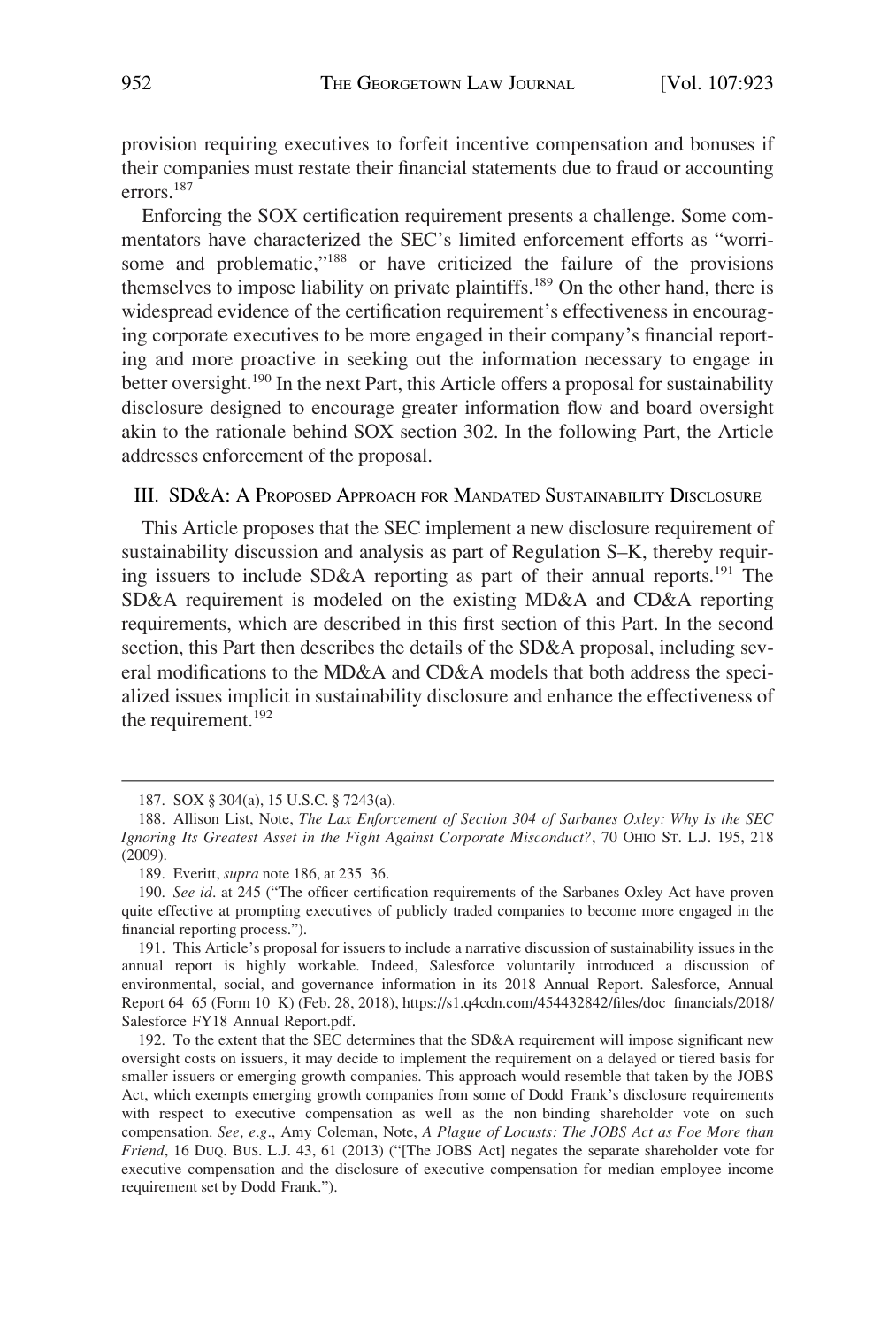### A. MD&A AND CD&A: THE MODELS FOR AN SD&A REQUIREMENT

The SD&A requirement is modeled on two existing narrative disclosure frameworks: Management Discussion and Analysis (MD&A) and Compensation Discussion and Analysis (CD&A). The MD&A disclosure requirement—contained in Item 303 of Regulation S–K and SEC Interpretive Release Number 6835—was adopted specifically to supplement the line-item disclosures with more flexible and company-specific disclosures.<sup>193</sup> As the SEC explained,

The Commission has long recognized the need for a narrative explanation of the financial statements, because a numerical presentation and brief accompanying footnotes alone may be insufficient for an investor to judge the quality of earnings and the likelihood that past performance is indicative of future performance. MD&A is intended to give the investor an opportunity to look at the company through the eyes of management by providing both a short and longterm analysis of the business of the company. The Item asks management to discuss the dynamics of the business and to analyze the financials.<sup>194</sup>

Importantly, Item 303 creates an affirmative and nonspecific duty to disclose material information when management knows of a trend, demand, commitment, or uncertainty.195 In adopting Item 303, the SEC explicitly disclaimed the application of the court-adopted definition of materiality.196 Instead, in its 1989 Release, the SEC issued the following guidance: "A disclosure duty exists where a trend, demand, commitment, event or uncertainty is both presently known to management and reasonably likely to have material effects on the registrant's financial condition or results of operation."197

The SEC went on to explain that that, when management knows of a trend, demand, commitment, event, or uncertainty, it must "make two assessments":

- (1) Is the known trend, demand, commitment, event or uncertainty likely to come to fruition? If management determines that it is not reasonably likely to occur, no disclosure is required.
- (2) If management cannot make that determination, it must evaluate objectively the consequences of the known trend, demand, commitment, event

<sup>193.</sup> Management's Discussion and Analysis of Financial Condition and Results of Operations; Certain Investment Company Disclosures, Securities Act Release No. 6835, Exchange Act Release No. 26,831, Investment Company Act Release No. 16,961, 54 Fed. Reg. 22,427, 22,436 (May 24, 1989); *see also id*. at 22,427 28 (summarizing the background of the MD&A disclosure requirement).

<sup>194.</sup> Concept Release on Management's Discussion and Analysis of Financial Condition and Operations, Securities Act Release No. 6711, Exchange Act Release No. 24,356, 52 Fed. Reg. 13,715, 13,717 (proposed Apr. 24, 1987).

<sup>195.</sup> Management's Discussion and Analysis of Financial Condition and Results of Operations; Certain Investment Company Disclosures, Securities Act Release No. 6835, Exchange Act Release No. 26,831, Investment Company Act Release No. 16,961, 54 Fed. Reg. 22,427, 22,429 (May 24, 1989).

<sup>196.</sup> *See id*. at 22,430 n.27 ("The probability/magnitude test for materiality approved by the Supreme Court in *Basic, Inc. v. Levinson*, 108 S. Ct. 978 (1988), is inapposite to Item 303 disclosure.").

<sup>197.</sup> *Id*. at 22,429.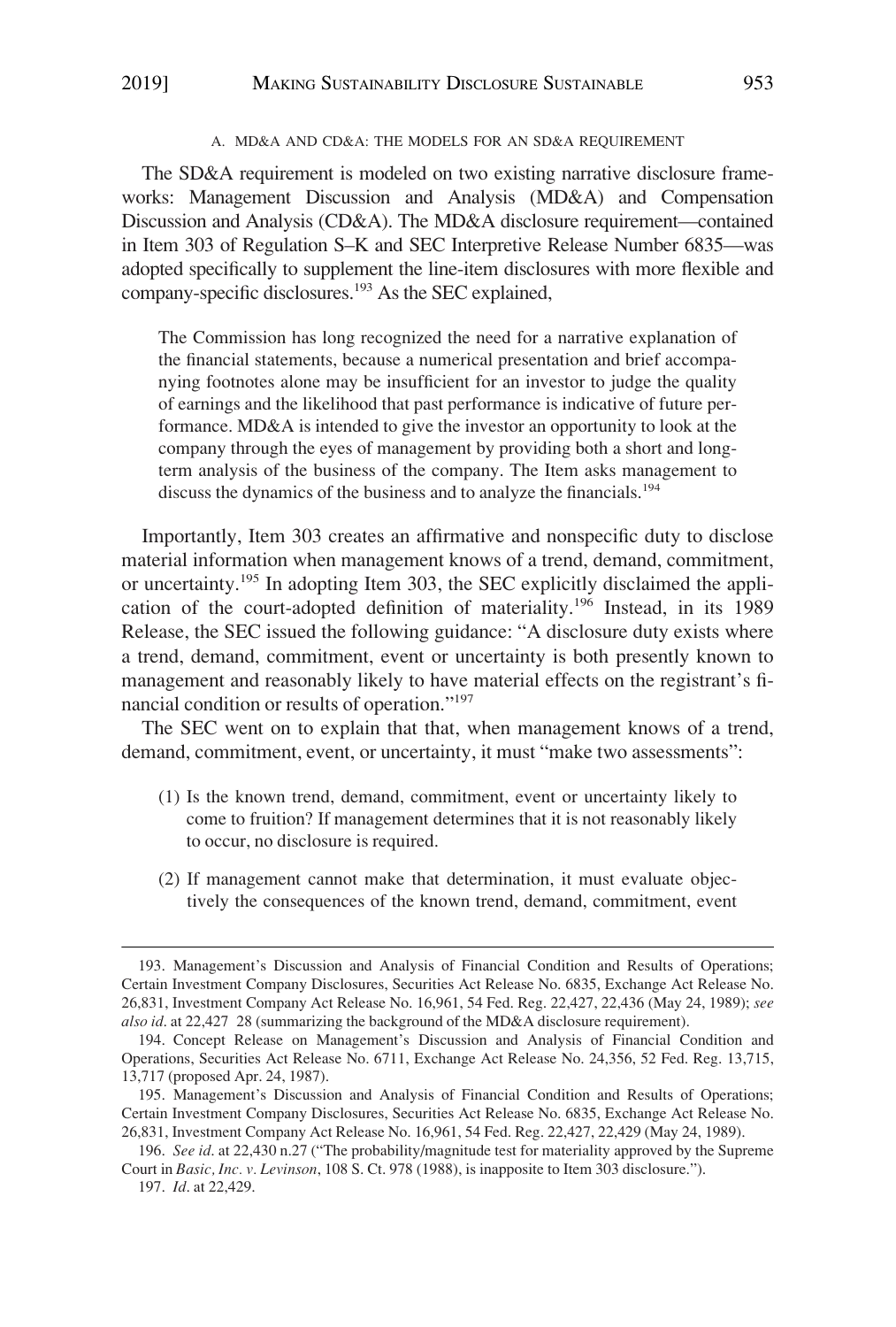or uncertainty, on the assumption that it will come to fruition. Disclosure is then required unless management determines that a material effect on the registrant's financial condition or results of operations is not reasonably likely to occur.<sup>198</sup>

The importance of MD&A disclosure continues to grow. As explained in one article, "[T]he MD&A is fast becoming the primary disclosure vehicle for management to relate its unique insider's critique of the registrant's financial performance and operations to help predict future performance."199 Another explains that "[t]oday, the MD&A is widely considered to be the primary form of narrative disclosure that is reviewed, together with financial statements, for investment decision making."200 On the other hand, the vague and flexible standard makes the requirement difficult for issuers to comply with.201 In one high-profile case, the SEC brought an enforcement action against Caterpillar for failing to disclose, in its MD&A, the importance of its Brazilian subsidiary to the firm's financial results and the likely impact of political changes in Brazil on future results.202 *Caterpillar* has been characterized a "message case" indicating that the SEC intends to require improved disclosure.<sup>203</sup>

The CD&A is a more recent disclosure requirement, modeled on the MD&A. The SEC adopted the CD&A requirement in 2006 as part of its executive compensation disclosure reforms.204 Issuers are required to provide the CD&A as part

<sup>198.</sup> Id. at 22,430. Former SEC Commissioner Edward H. Fleischman stated that the "reasonably likely" standard "suggests a likelihood of about forty percent." Mark S. Croft, *MD&A: The Tightrope of Disclosure*, 45 S.C. L. REV. 477, 485 (1994) (citing Edward H. Fleischman, Comm'r, U.S. Sec. & Exch. Comm'n, The Intersection of Business Needs and Disclosure Requirements: MD&A, Address to the Eleventh Annual Southern Securities Institute (Mar. 1, 1991), https://www.sec.gov/news/speech/1991/ 030191fleischman.pdf).

<sup>199.</sup> John W. Bagby, Paula C. Murray & Eric T. Andrews, *How Green Was My Balance Sheet?: Corporate Liability and Environmental Disclosure*, 14 VA. ENVTL. L.J. 225, 299 (1995).

<sup>200.</sup> Henry T.C. Hu, *Disclosure Universes and Modes of Information: Banks, Innovation, and Divergent Regulatory Quests*, 31 YALE J. REG. 565, 594 (2014).

<sup>201.</sup> *See* Rick E. Hansen, *Climate Change Disclosure by SEC Registrants: Revisiting the SEC's 2010 Interpretive Release*, 6 BROOK. J. CORP. FIN. & COM. L. 487, 495 (2012) ("[C]rafting an MD&A that is responsive to the SEC's rules is arguably among the most difficult aspects of preparing a quarterly or annual report and has prompted the SEC to issue MD&A specific guidance on several occasions.").

<sup>202.</sup> *In re* Caterpillar, Inc., Exchange Act Release No. 30,532, [1992 Transfer Binder] 7 Fed. Sec. L. Rep. (CCH) ¶ 73,830 (Mar. 31, 1992). Notably, the SEC's enforcement action was based on section 13(a) of the Exchange Act, not the antifraud provision. *See id*.

<sup>203.</sup> Suzanne J. Romajas, Note, *The Duty to Disclose Forward Looking Information: A Look at the Future of MD&A*, 61 FORDHAM L. REV. 245, 258 (1993).

<sup>204.</sup> *See* Executive Compensation and Related Person Disclosure, Securities Act Release No. 8732A, Exchange Act Release No. 54,302A, Investment Company Act Release No. 27,444A, 71 Fed. Reg. 53,158, 53,164 (Sept. 8, 2006) ("We are adopting a new Compensation Discussion and Analysis Section."). Jeffrey Gordon, a Columbia law professor, argued in a 2005 law review article that "the SEC should require proxy disclosure of a 'Compensation Discussion and Analysis' statement (CD&A) signed by the members of the compensation committee." Jeffrey N. Gordon, *Executive Compensation: If There's a Problem, What's the Remedy? The Case for "Compensation Discussion and Analysis*,*"* 30 J. CORP. L. 675, 677 (2005).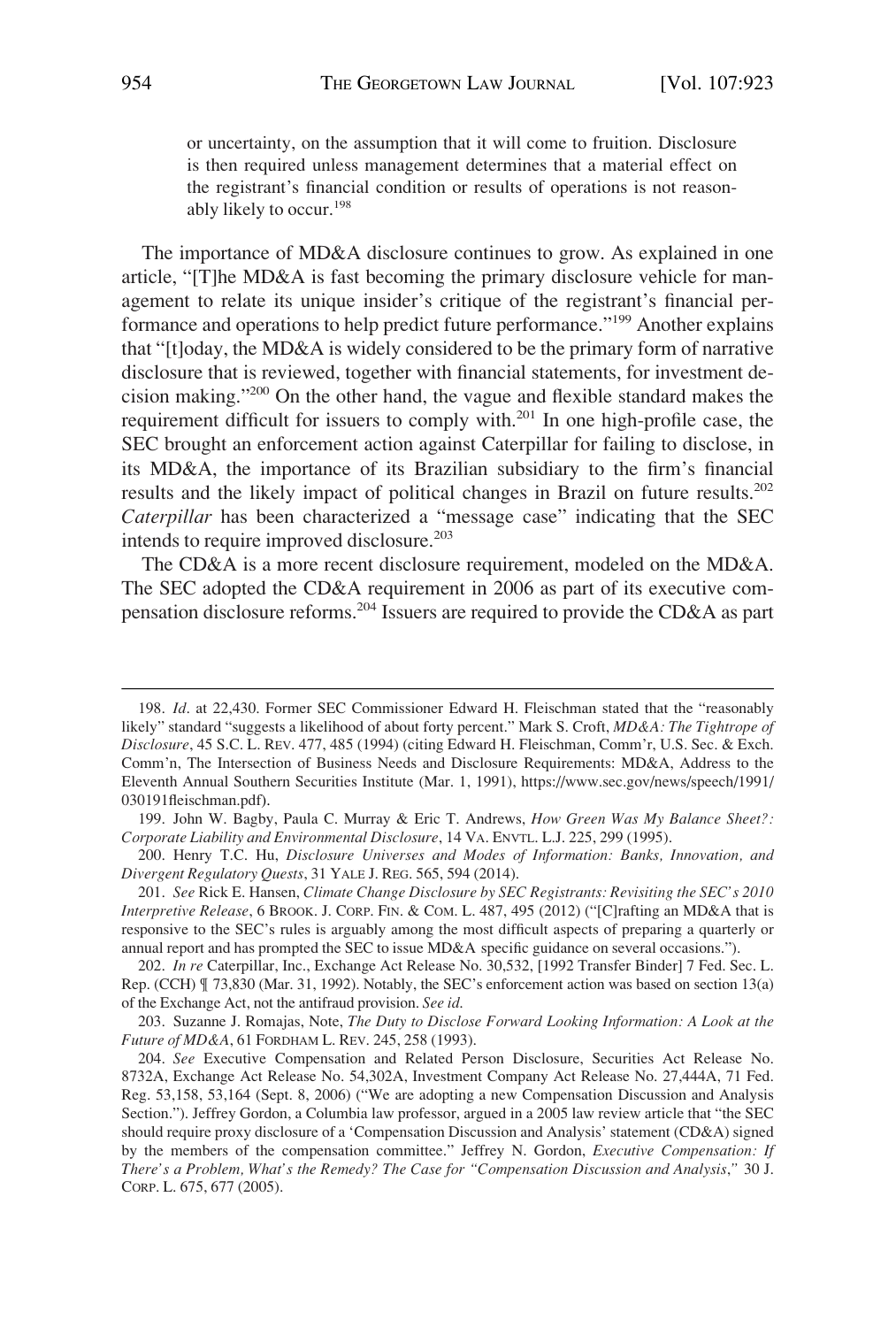of their executive compensation disclosure in the proxy statement.205

The CD&A is intended "to provide to investors material information that is necessary to an understanding of the [company's] compensation policies and decisions,"206 focusing on "the most important factors relevant to analysis of those policies and decisions."207 Specifically, the CD&A is intended to be principles-based and to avoid boilerplate.<sup>208</sup> Item 402, the SEC rule that governs executive compensation disclosure, sets out the requirements for the CD&A in two ways. First, Item  $402(b)(1)$  lists a variety of "mandatory principles-based topics" that issuers must address.209 The rule identifies a variety of components of the required CD&A disclosure, including the objectives of the compensation program and how each element of compensation is determined.<sup>210</sup> Item  $402(b)(2)$ then acknowledges that "the material information to be disclosed under Compensation Discussion and Analysis will vary depending upon the facts and circumstances,"211 and lists fifteen "examples" of "material information" that may be included in the  $CD&A.<sup>212</sup>$ 

Both the MD&A and CD&A disclosures are primarily principles-based. As such, they offer flexibility that both permits tailoring the disclosures to the issuer's particular circumstances and allows the disclosures to evolve in response to changes in issuer and market conditions. As the SEC staff explained with respect to its MD&A requirement: "[T]he flexible nature of this requirement has resulted in disclosures that keep pace with the evolving nature of business trends without the need to continuously amend the text of the rule."<sup>213</sup>

The flexibility of the existing MD&A and CD&A disclosures is a primary reason to use them as the model for an SD&A requirement. At the same time, these disclosures suffer from several disadvantages relative to line-item disclosure requirements.<sup>214</sup> First, because they are premised on a materiality determination by management, the disclosures offer management substantial discretion that is

212. *Id*.

<sup>205.</sup> *See* 17 C.F.R. § 240.14a 101, Item 8(b) (2018) (setting forth the required disclosure of the compensation of directors and executive officers). The details of the CD&A requirement are included in *id*. § 229.402(b)(1), which is cross referenced in Regulation 14A.

<sup>206.</sup> *Id*. § 229.402, Instructions to Item 402(b), ¶ 1.

<sup>207.</sup> *Id*. ¶ 3.

<sup>208.</sup> *See id*. (noting that the CD&A "should focus on the material principles underlying the registrant's executive compensation policies and decisions and the most important factors relevant to analysis of those policies and decisions" and "shall avoid boilerplate language").

<sup>209.</sup> Shareholder Approval of Executive Compensation and Golden Parachute Compensation, Securities Act Release No. 9178, Exchange Act Release No. 63,768, 76 Fed. Reg. 6010, 6015 & n.76 (Feb. 2, 2011).

<sup>210. 17</sup> C.F.R. § 229.402(b)(1) (2018).

<sup>211.</sup> *Id*. § 229.402(b)(2).

<sup>213.</sup> Commission Guidance Regarding Disclosure Related to Climate Change, Securities Act Release No. 9106, Exchange Act Release No. 61,469, 75 Fed. Reg. 6289, 6294 (Feb. 8, 2010).

<sup>214.</sup> *See generally* Brief of Professors at Law and Business Schools as Amicus Curiae in Support of Respondents, Leidos, Inc. v. Ind. Pub. Ret. Sys., 137 S. Ct. 1395 (2017) (No. 16 581), 2017 WL 8291737 [hereinafter *Leidos* Amicus Brief] (detailing the shortcomings of the MD&A requirement in providing meaningful information).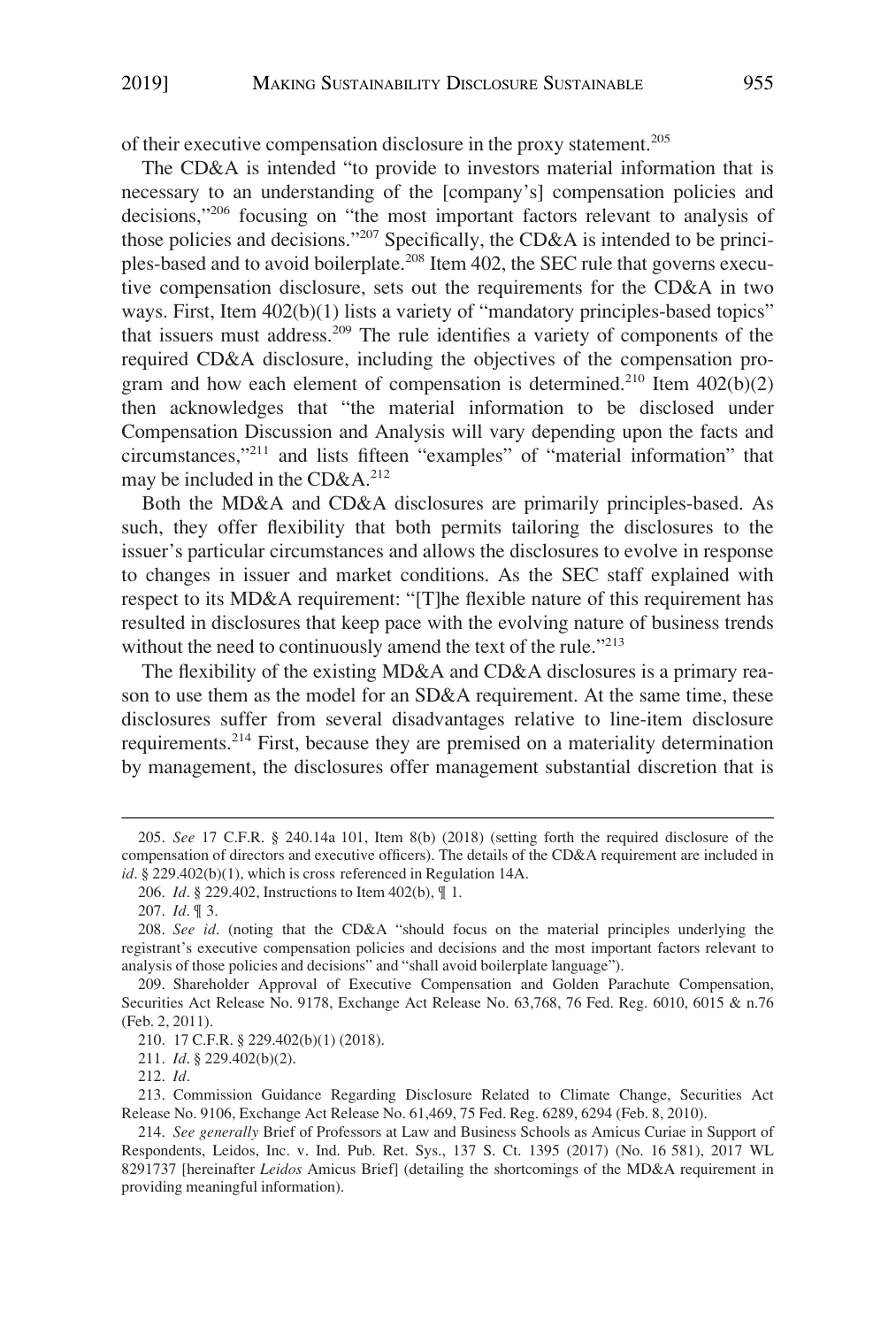often exercised in favor of failing to disclose. Even well-meaning insiders may evaluate the materiality standard differently. Second, the disclosures are not as readily comparable as quantitative disclosure requirements. The SEC itself has criticized existing MD&A disclosure as "less detailed" than desired and in need of "greater analysis" and "additional explanation."215 One SEC official offered the view that "in too many MD&As . . . . [t]here is too much elevator music, and not enough really useful analysis."<sup>216</sup> As a result, it is worth considering whether, in adopting the MD&A model for sustainability disclosure, that model can be refined to enhance its effectiveness.

#### B. THE SD&A PROPOSAL

The SD&A requirement proposed by this Article would require issuers to include a discussion of sustainability in their annual financial reporting. Issuers would be required, in their SD&A, to identify and explain the three sustainability issues most significant to their operations.<sup>217</sup> The required disclosure would include a discussion of the potential impact of those sustainability issues on the issuer's economic performance,<sup>218</sup> as well as an explanation of the basis for the issuer's determination of significance.<sup>219</sup> Analogous to the MD&A, the SD&A disclosure would be premised on known risks, trends, and opportunities, in that the requirement would be framed in terms of known or reasonably knowable sustainability issues. This would include risks, trends, and opportunities that, in the opinion of the board of directors, are material to the issuers' business plan or operations.

<sup>215.</sup> Business and Financial Disclosure Required by Regulation S K, Securities Act Release No. 10,064, Exchange Act Release No. 77,599, 81 Fed. Reg. 23,916, 23,946 47 (proposed Apr. 22, 2016).

<sup>216.</sup> Alan L. Beller, Remarks Before the SEC Historical Society at The Roundtable on the Integration of the 1933 and 1934 Acts 126 (Mar. 21, 2002), http://3197d6d14b5f19f2f440 5e13d29c4c0 16cf96cbbfd197c579b45.r81.cf1.rackcdn.com/collection/programs/int1933 1934Transcript.pdf.

<sup>217.</sup> Although this requirement may seem arbitrary, including three sustainability issues is a cost effective way of capturing the most significant risks without making the disclosure requirement unduly burdensome. Anecdotal evidence suggests that it also reflects existing practice. For example, at a September 2018 public program, NYU Law's Investors and ESG Conference, a high level public company executive identified three primary subjects in discussing his corporation's approach to sustainability.

<sup>218.</sup> This proposal focuses on sustainability that is "internal" in the sense that it is focused on the issuer's operational practices and not on an issuer's engagement efforts aimed at general societal improvements such as volunteerism or donating to charity. Some commentators have distinguished between internal and external CSR, although the use of these terms varies. *See, e.g*., Olga Hawn & Ioannis Ioannou, *Mind the Gap: The Interplay Between External and Internal Actions in the Case of Corporate Social Responsibility*, 37 STRATEGIC MGMT. J. 2569 (2016) (empirically analyzing issuer engagement in internal and external CSR as well as the gap between external and internal actions).

<sup>219.</sup> Robert Eccles and Tim Youmans have proposed that boards voluntarily issue a sustainability statement in their annual reports through what they term a "Statement of Significant Audiences and Materiality." Robert G. Eccles & Tim Youmans, *Materiality in Corporate Governance: The Statement of Significant Audiences and Materiality* 6 (Harvard Bus. Sch., Working Paper No. 16 023, 2015), https://www.hbs.edu/faculty/Publication%20Files/16 023 f29dce5d cbac 4840 8d5f 32b21e6f644e. pdf. Like the SD&A, the Eccles and Youmans statement would increase board involvement in and oversight of sustainability issues, but their proposal differs from the one developed in this Article in several key aspects, including perhaps most importantly its focus on stakeholder significance. *See id*. at 1, 6.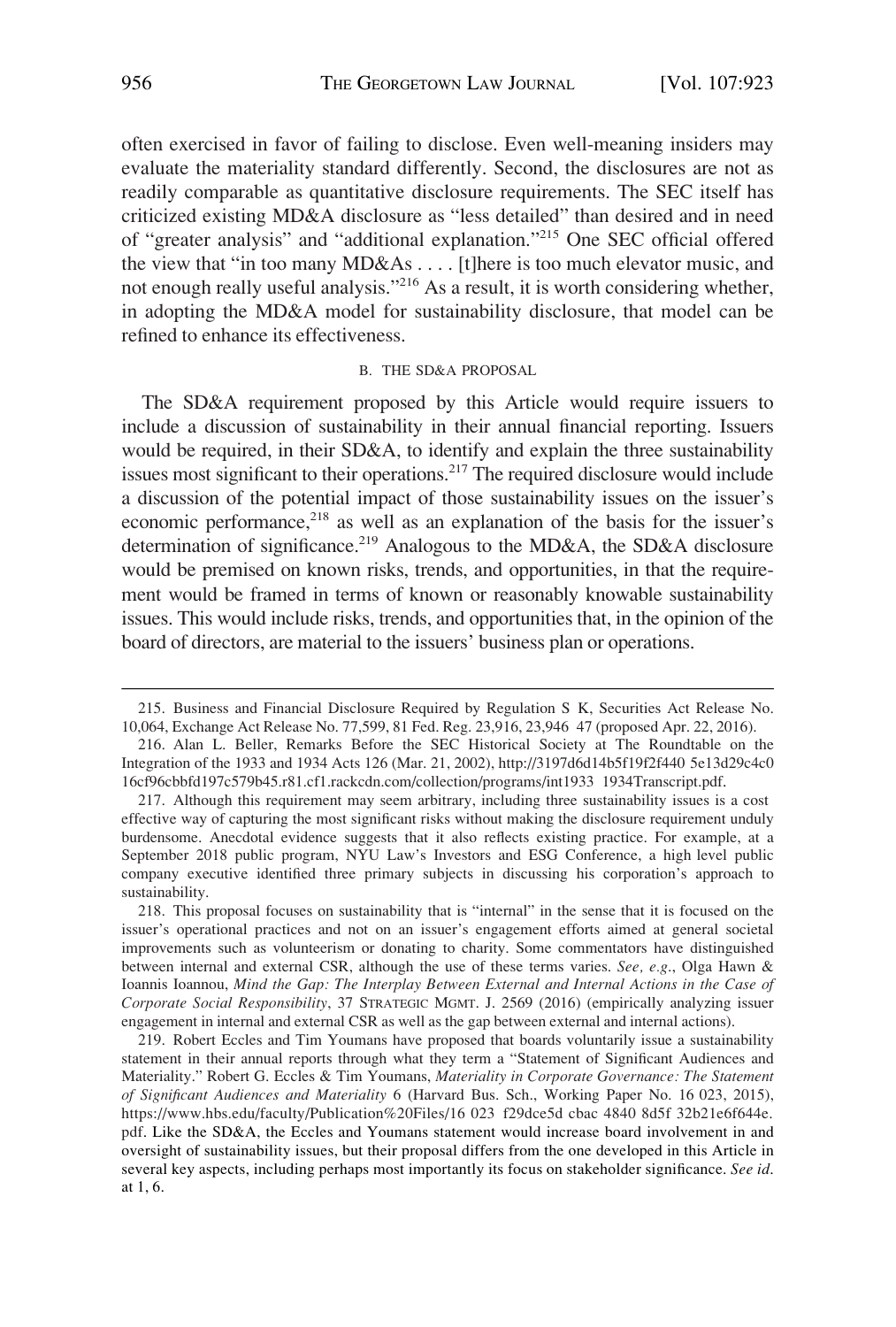The requirement that issuers identify and discuss the three most significant sustainability issues responds to the range of challenges that have been brought against mandated sustainability disclosure.<sup>220</sup> By requiring the SD&A to focus on the specific issues that are most important to a particular issuer's operations, the proposal addresses the difficulty in articulating a precise definition of materiality or determining an appropriate materiality standard. Although the SD&A does not provide a comprehensive level of disclosure, it is a workable starting point that enables boards and investors to identify and evaluate those practices most likely to have a substantial economic impact. In addition, as discussed further in the pages that follow, a requirement that issuers disclose the three most material issues reduces the potentially burdensome impact associated with a more ambitious disclosure requirement, while providing more objectivity than the generic but un-cabined materiality standard currently reflected in the SEC's approach to MD&A disclosure. Thus, the proposal is arguably superior to a standard that would require disclosure of all material sustainability issues or condition disclosure requirements in terms of a minimum dollar threshold of anticipated economic impact. $221$ 

The proposal contemplates that the SEC's adopting release would provide additional guidance with respect to the nature and scope of sustainability issues, similar to the guidance it provided for CD&A. Specifically, the guidance would identify the range of topics that have been identified within the framework of sustainability, such as "climate change, resource scarcity, corporate social responsibility, and good corporate citizenship,"<sup>222</sup> but would note that the identification of material sustainability issues is industry- and issuer-specific. The release would also note that the materiality of specific sustainability issues can evolve over time and is a product of a variety of considerations, including the relevance of the issue to earnings quality and volatility, reputational and regulatory risk, and the quality of board oversight and internal controls.

The SD&A proposal would modify the guidelines of Item 303 to place responsibility for the determination of what sustainability issues require disclosure in

<sup>220.</sup> Because the SD&A requirement would not require issuers to adhere to specific language in characterizing their sustainability practices, it is also consistent with the First Amendment concerns expressed in the D.C. Circuit's decision on conflict minerals disclosure, holding that the requirement that issuers certify their products as "not . . . found to be 'DRC conflict free'" violated the First Amendment. Nat'l Ass'n of Mfrs. v. SEC, 748 F.3d 359, 373 (D.C. Cir. 2014), *aff'd on reh'g*, 800 F.3d 518 (D.C. Cir. 2015).

<sup>221.</sup> Such an alternative approach could provide, for example, that trends or risks that the board estimates are reasonably likely to affect revenues by more than one million dollars annually are presumptively material. This guidance would be roughly analogous to Item 404's disclosure requirement for related party transactions, which requires disclosure of all such transactions in which the amount involved exceeds \$120,000. 17 C.F.R. § 229.404(a) (2018). Given the difficulty of ascertaining the impact of ESG considerations, this Article takes the position that such an approach is less workable.

<sup>222.</sup> Business and Financial Disclosure Required by Regulation S K, Securities Act Release No. 10,064, Exchange Act Release No. 77,599, 81 Fed. Reg. 23,916, 23,970 (proposed Apr. 22, 2016).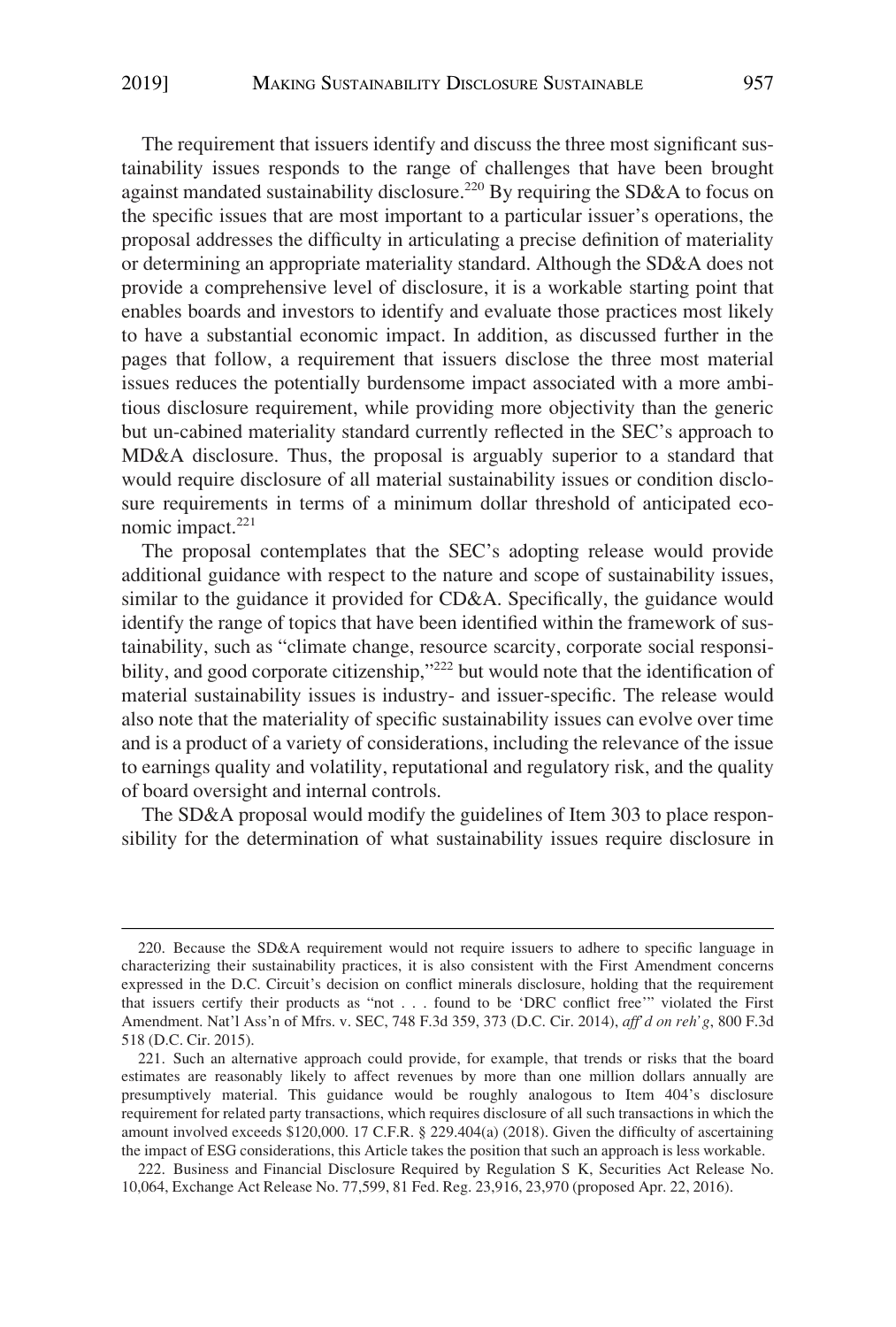the hands of the board of directors, rather than management.<sup>223</sup> This is consistent with one of the main reasons proffered by investors for requiring sustainability disclosure: that such disclosure provides them with valuable insight into the board's familiarity with and oversight of critical issues such as risk management. In addition, the SEC recently highlighted the expertise of the board in evaluating the significance of particular issues to the company's business.<sup>224</sup> The board or a sustainability committee of the board<sup>225</sup> would also be required to sign the SD&A.226 Like the CEO and CFO certification requirements of Sarbanes–Oxley, the certification requirement would encourage issuers to develop systems for collecting and communicating the information necessary for the board to meet this obligation.227

The rationale for requiring both board responsibility and certification is to ensure that the process of preparing the SD&A enhances the board's role in understanding and overseeing the issuer's sustainability practices. From an investor's perspective, the key issues are whether the directors are aware of the sustainability issues that may materially affect the issuer's operations and whether they have incorporated those issues into their strategic planning and oversight. Placing specific responsibility on directors enables investors to ensure that the board is performing this role and to hold the board accountable for doing so.

Finally, as detailed later, this Article contemplates that the SD&A requirement would be enforced through a combination of public and private enforcement. The SEC staff would review and comment on issuers' SD&A disclosures as part of its review of securities filings and would have the authority to bring enforcement

<sup>223.</sup> This board centered approach follows that of India, which, through legislation, placed primary responsibility for development and oversight of an issuer's CSR policy in the board of directors. *See*  Afsharipour, *supra* note 118, at 101 04 (discussing India's approach). This Article's focus on the board's role is limited to disclosure oversight, with the expectation that such oversight would broaden the information available to the board for purposes of risk management and strategic planning.

*See, e.g*., *Staff Legal Bulletin No. 14I (CF)*, U.S. SEC. & EXCH. COMM'N (Nov. 1, 2017), https:// 224. www.sec.gov/interps/legal/cfslb14i.htm [https://perma.cc/RZL5 TUA2] (observing that, in the context of determining the application of the ordinary business exemption to shareholder proposals, "[a] board acting in this capacity and with the knowledge of the company's business and the implications for a particular proposal on that company's business is well situated to analyze, determine and explain whether a particular issue is sufficiently significant").

<sup>225.</sup> *See, e.g*., Jayne W. Barnard, *At the Intersection of Corporate Governance and Environmental Sustainability*, 2 WM. & MARY BUS. L. REV. 207, 207 (2011) (articulating "several advantages to having a board level sustainability committee").

<sup>226.</sup> This requirement was part of Jeffrey Gordon's proposal for CD&A but was not adopted. *See*  Gordon, *supra* note 204, at 695 ("This CD&A should . . . be signed by the members of the committee (or the independent directors, as the case may be).").

<sup>227.</sup> *See, e.g*., Robert Charles Clark, *Corporate Governance Changes in the Wake of the Sarbanes Oxley Act: A Morality Tale for Policymakers Too*, 22 GA. ST. U. L. REV. 251, 266 (2005) ("[A] fair number of public company CEOs have already expressed the view that the process of getting ready for section 404 attestation has helped them improve their management information systems."); *see also*  Robert A. Prentice & David B. Spence, *Sarbanes Oxley as Quack Corporate Governance: How Wise is the Received Wisdom?*, 95 GEO. L.J. 1843, 1898 1907 (2007) (discussing the impact of Sarbanes Oxley's certification requirements).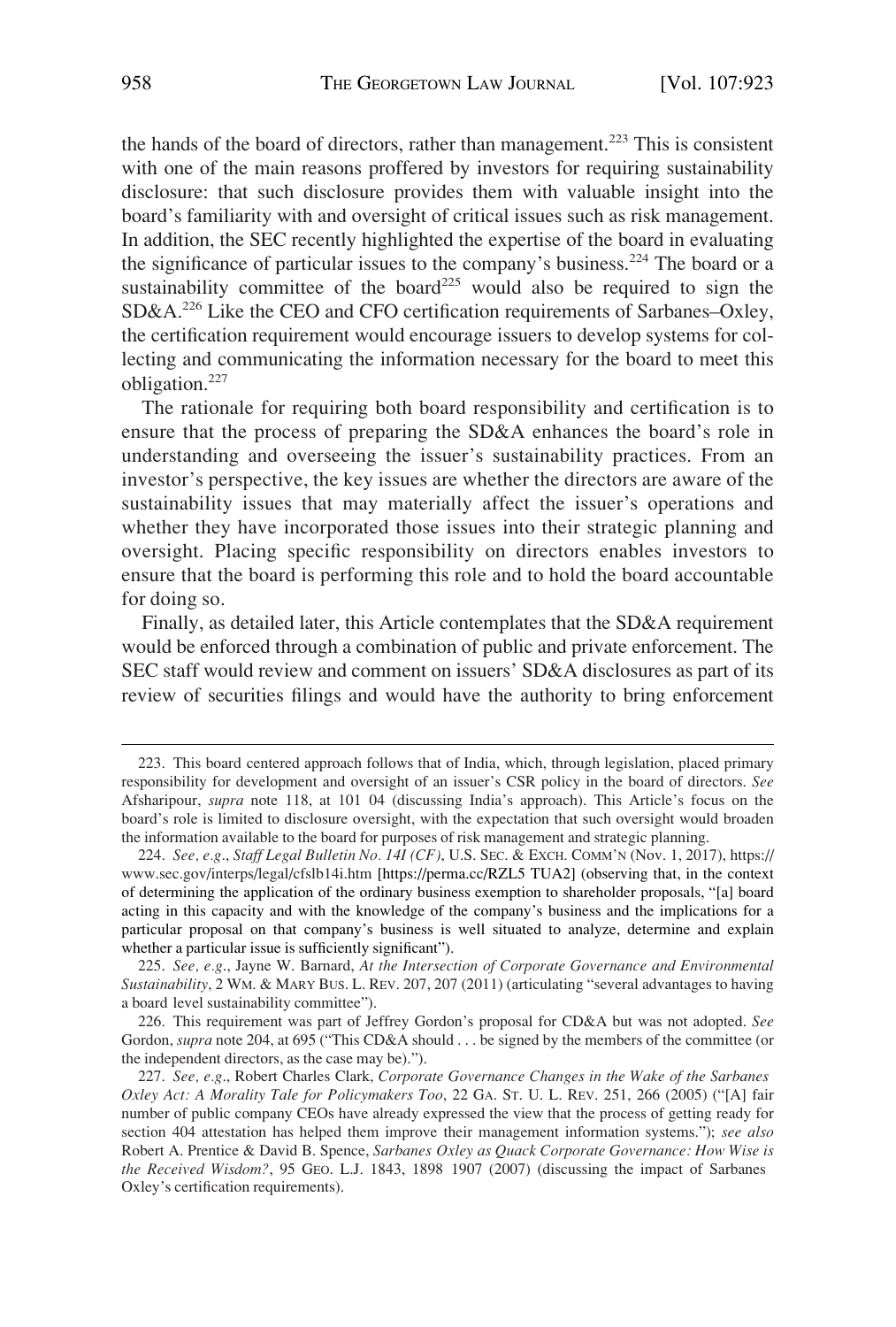actions against issuers and individual directors for failure to comply.228 In addition, fraudulent misrepresentations and omissions in an issuer's SD&A would be actionable under Rule  $10b-5$ ,<sup>229</sup> and shareholders could, in appropriate cases, pursue private litigation.<sup>230</sup>

# IV. ADVANTAGES AND LIMITATIONS OF SD&A

This Part identifies the key advantages of the SD&A proposal as well as the principal potential objections. Importantly, SD&A is a modest starting point for sustainability disclosure, and the proposal advanced in this Article is intended as a first step that will enable issuers, investors, and regulators to asses the utility of sustainability disclosure and provide data to evaluate claims of the relationship of sustainability to economic value. This Article does not make the claim that the SD&A will provide investors and the markets with comprehensive sustainability information or that it will or should displace existing voluntary disclosure regimes. Rather, for the reasons set out in the sections that follow, integrating sustainability disclosure into traditional financial reporting provides several advantages.

# A. THE SD&A PROPOSAL IS A WORKABLE FIRST STEP

A key advantage to the SD&A proposal is its workability. One of the challenges in formulating a mandatory sustainability disclosure requirement is that the topic of sustainability is vast and open-ended. Private organizations such as GRI and SASB have identified dozens of disclosure items, and current sustainability reports commonly exceed one hundred pages in length. The cost of developing and complying with comparable mandatory disclosure requirements would place a heavy burden on issuers.<sup>231</sup> As a result, issuers might reasonably question the extent to which specific disclosure issues were relevant to their operations. And the utility of such extensive disclosures for investors—for whom the overall volume of mandatory disclosure is already overwhelming—is questionable.<sup>232</sup>

Increasing the number of issues addressed, requiring issuers to provide hard sustainability data, and formulating line-item disclosure requirements would

<sup>228.</sup> The mandatory nature of the SD&A requirement is critical for enhancing comparability and incentivizing the board to take its responsibility seriously. *Cf*. Eccles & Youmans, *supra* note 219, at 8 (proposing to mobilize investors to "ask company boards to issue The Statement"). For the reasons previously detailed, this Article takes the view that boards will be unwilling to provide meaningful sustainability information in the financial statements unless required to do so.

<sup>229. 17</sup> C.F.R. § 240.10b 5 (2018).

<sup>230.</sup> *See generally* Jill E. Fisch*, Confronting the Circularity Problem in Private Securities Litigation*, 2009 WIS. L. REV. 333 (discussing private securities fraud litigation).

<sup>231.</sup> Cf. Jay Clayton, Chairman, U.S. Sec. & Exch. Comm'n, Remarks at the Economic Club of New York (July 12, 2017), https://www.sec.gov/news/speech/remarks economic club new york [https:// perma.cc/T2EW YDPZ] ("There are circumstances in which the Commission's reporting rules may require publicly traded companies to make disclosures that are burdensome to generate, but may not be material to the total mix of information available to investors.").

<sup>232.</sup> *See, e.g*., *id*.; Paredes, *supra* note 169 (explaining how increasing the quantity of required disclosures reduces their value to investors).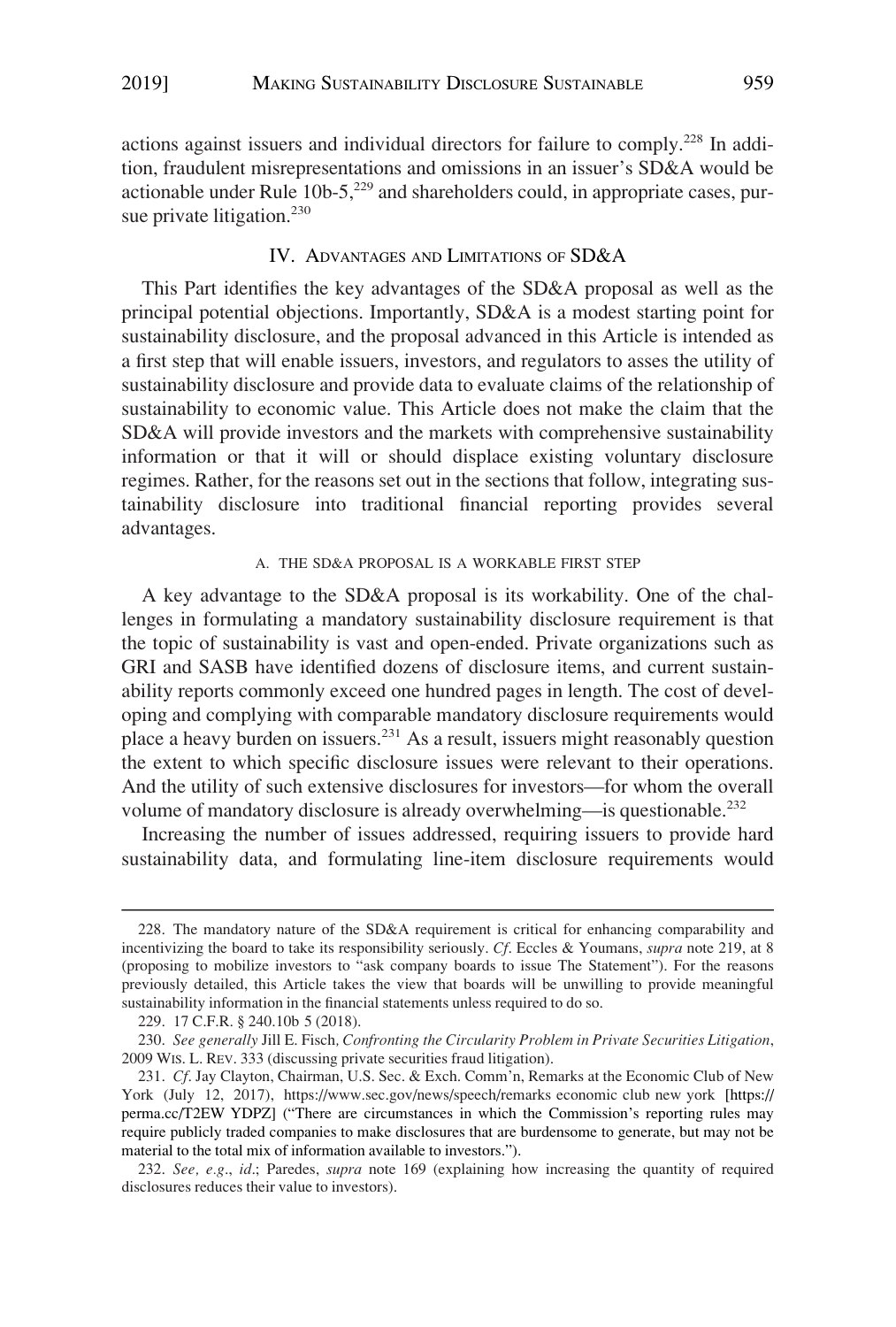potentially increase the informational content of sustainability disclosure. That increase would come, however, at a substantial cost both to issuers preparing the information and to investors relying on it. Instead, the SD&A proposal offers a balance between informational value and workability. In particular, the requirement that issuers determine which sustainability issues are most important and explain the basis for their determination might reduce the propensity of issuers to engage in duplicative or boilerplate disclosure that is likely to be uninformative.<sup>233</sup>

In addition, a more comprehensive disclosure requirement would embroil issuers and regulators in difficult determinations of the appropriate scope of disclosure. It would force regulators to assess which sustainability issues warrant line-item disclosure requirements and to evaluate contested claims about the economic materiality of the required information. At the same time, it would exacerbate the risk of information overload by requiring issuers to provide extensive boilerplate disclosures rather than identifying the specific issues on which investors should focus.

The SD&A requirement creates an explicit, although limited, affirmative reporting obligation rather than simply leaving sustainability issues within the ambiguous materiality assessment applicable to an issuer's overall MD&A and risk-factor disclosure. As the previous discussion demonstrates, it is a mistake to attempt to load sustainability disclosure into these general disclosure frameworks, and the SEC's decision to do so has had the effect of unduly limiting both issuer consideration and disclosure of sustainability issues. At the same time, the mandate would have the practical effect of requiring issuers to examine and evaluate the impact of a broader range of sustainability issues than those covered by the three most significant mandated disclosures, because this evaluation would be necessary to determine which issues to disclose. Accordingly, the proposal's effect on information reporting and board oversight would be substantially greater than requiring the company to consider just three disclosure items.

The SEC's adoption of an SD&A requirement would reverse its prior position that distinguished sustainability issues from financial performance and encourage a norm in which issuers and their boards view sustainability considerations as part of their operational strategy. It would also encourage the evaluation of sustainability factors from a financial perspective.

Finally, a sustainability disclosure requirement is a way of managing expectations. Although a wide range of sustainability issues may be relevant to investors, formalizing the type and quantity of such disclosure that is required enhances predictability and investor confidence. Moreover, there is evidence that qualitative disclosure can provide substantial value to the market. For example, a recent

<sup>233.</sup> But see INV'R RESPONSIBILITY RES. CTR. INST., THE CORPORATE RISK FACTOR DISCLOSURE LANDSCAPE 3 (2016), https://www.weinberg.udel.edu/IIRCiResearchDocuments/2016/01/FINAL EY Risk Disclosure Study.pdf (criticizing the narrative format of the risk factor disclosure requirement as "tend[ing] to represent a listing of generic risks, with little to help investors distinguish between the relative importance of each risk to the company").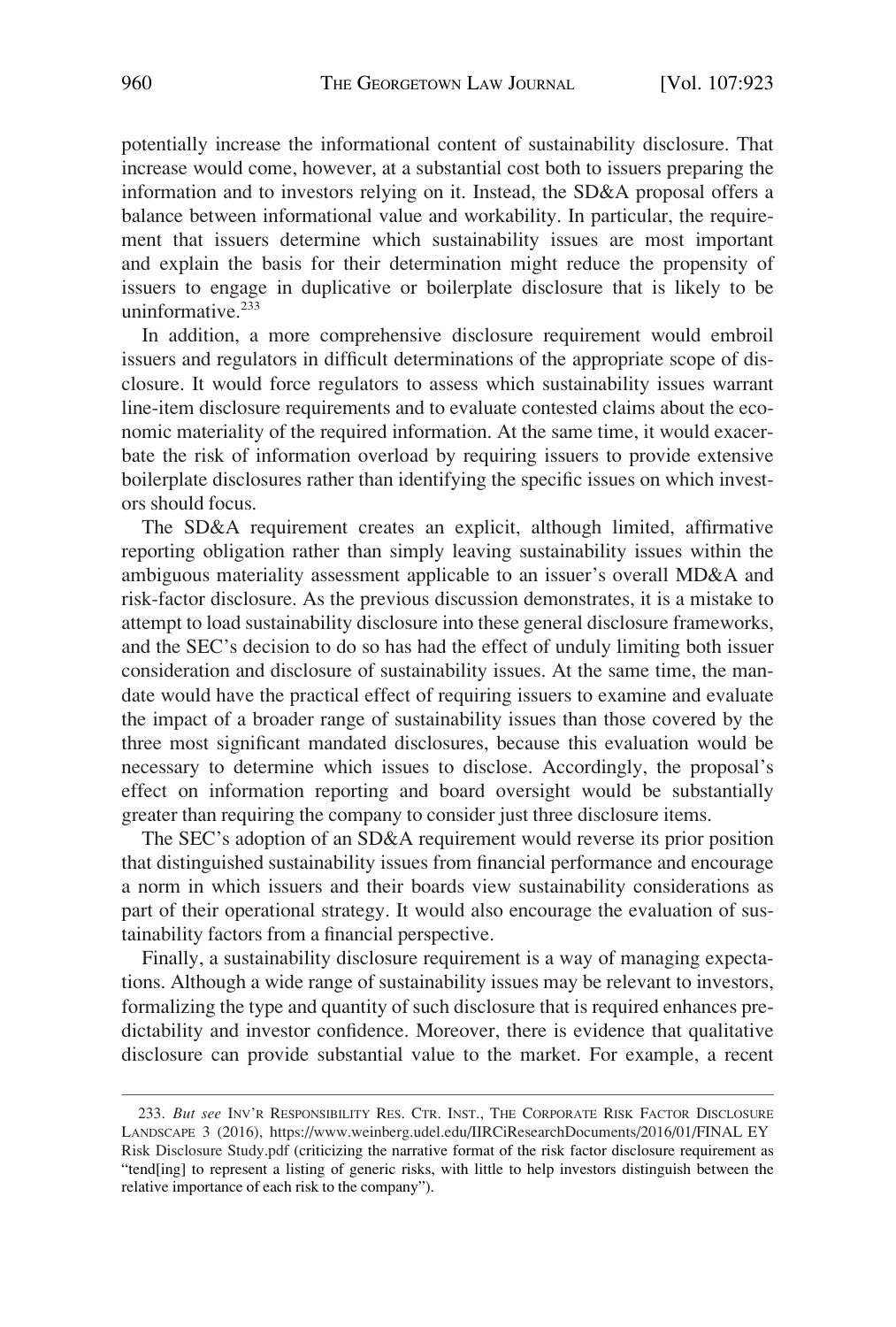empirical study of the effect of the SEC's 2005 mandate that firms include a "risk factor" section in their annual reports found that, contrary to the assertions of critics, "managers provide useful risk factor disclosures and investors incorporate this information into market values."<sup>234</sup>

#### B. SD&A REPORTING WILL PROMOTE COMPARABILITY

In addition, the SD&A proposal will promote the comparability of sustainability disclosure. Concededly, a disclosure obligation that admits to issuer-specific variation offers less comparability than a set of one-size-fits-all disclosure requirements. Because each issuer's board determines the most significant sustainability issues independently, there is likely to be substantial variation among the issues addressed. As a result, the market may learn little by comparing, for instance, Volkswagen's discussion of emissions with PepsiCo's discussion of water conservation. At the same time, including sustainability disclosures within an issuer's securities filings and subjecting those disclosures to SEC staff review and comment is likely to have a significant effect on comparability. The SEC staff currently reviews more than half of issuer 10–Ks filed each year.<sup>235</sup> The SEC's comments focus on not just the hard numbers in the 10–K but also the narrative components—the MD&A, CD&A, and the staff review subjects these disclosures to meaningful scrutiny.<sup>236</sup>

In addition, although only a small percentage of those 10–Ks receive staff comment letters, a variety of industry participants review the letters and report to issuers on trends in SEC policies and concerns with respect to 10–K disclosure.<sup>237</sup> These reports and the SEC reviews themselves lead to revisions and refinements of the narrative disclosures in the MD&A and CD&A.<sup>238</sup> This review process is likely to generate common disclosure policies among issuers, particularly for those in the same or related industries.<sup> $239$ </sup> In particular, because the SEC staff

<sup>234.</sup> John L. Campbell et al., *The Information Content of Mandatory Risk Factor Disclosures in Corporate Filings*, 19 REV. ACCT. STUD. 396, 439 (2014).

<sup>235.</sup> ERNST & YOUNG, SEC REPORTING UPDATE: 2017 TRENDS IN SEC COMMENT LETTERS 5 (2017). 236. *Cf. id*. at 6 7 (reporting that in 2016 and 2017, comments on the MD&A represented forty three percent of comments overall).

<sup>237.</sup> See, e.g., *id*. (describing trends in SEC comment letters); DELOITTE, SEC COMMENT LETTERS INCLUDING INDUSTRY INSIGHTS: WHAT "EDGAR" TOLD US, at viii (9th ed. 2015), https://www2.deloitte. com/content/dam/Deloitte/us/Documents/audit/us aers sec comment letters including industry insights what edgar told us 102015.pdf (reporting the top ten topics discussed in SEC comment letters).

*See* ELIZABETH A. ISING ET AL., DONNELLEY FIN. SOLS., EXECUTIVE COMPENSATION 238. DISCLOSURE HANDBOOK: A PRACTICAL GUIDE TO THE SEC'S EXECUTIVE COMPENSATION DISCLOSURE RULES 12 (rev. ed. 2016), https://www.gibsondunn.com/wp content/uploads/documents/publications/ Ising Mueller Hanvey Executive Compensation Disclosure Handbook Donnelley Financial Solutions Oct 2016.pdf ("[C]ompanies are increasingly seeing their peers make favorable changes to their disclosures and, regardless of prior say on pay votes, those that see this may be inclined to take a fresh look at their own CD&A simply to avoid falling behind.").

<sup>239.</sup> *See generally* Stephen V. Brown et al., *The Spillover Effect of SEC Comment Letters on Qualitative Corporate Disclosure: Evidence from the Risk Factor Disclosure*, 35 CONTEMP. ACCT. RES. 622 (2018) (documenting the spillover effect on the disclosures made by companies in related industries).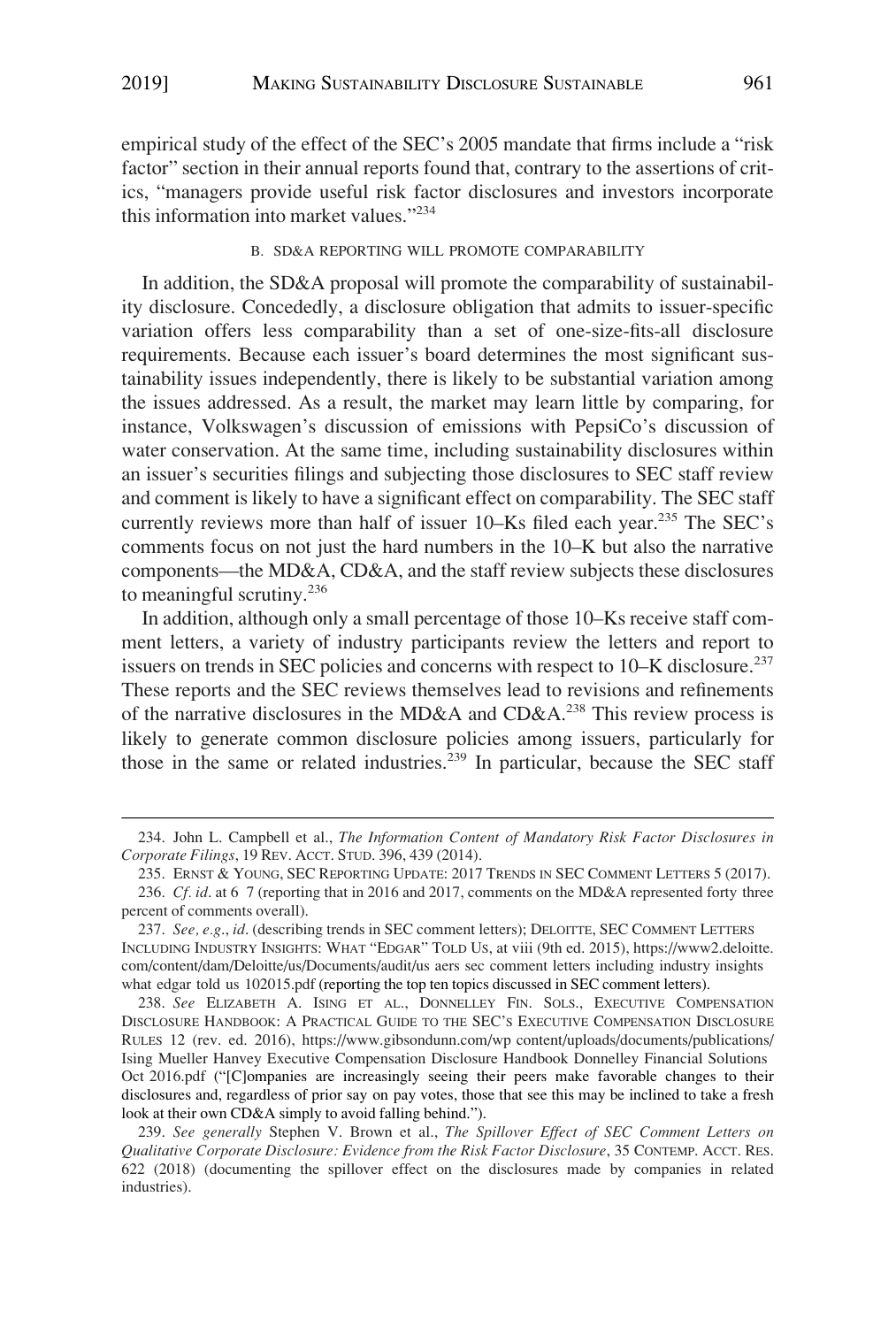have access to all issuers' disclosures, they will be able to identify situations in which an issuer has not addressed a subject apparently important to its peer firms or within its industry. The staff comment letters themselves will generate information about an issuer's evaluation of sustainability issues and the risks they present. And issuers will learn from and be able to emulate the disclosures made by their peers.

#### C. SD&A WILL IMPROVE SUSTAINABILITY DISCLOSURE RELIABILITY

Finally, SD&A will improve the reliability of sustainability disclosure over the current system. Here is arguably where this Article's proposal has the most to offer. First, it is important to recognize the substantial methodological impact of integrating sustainability disclosure into traditional securities reporting. Under this proposal, sustainability disclosures will be prepared by disclosure attorneys rather than marketing personnel and subjected to the same verification requirements as traditional financial disclosures.<sup>240</sup>

Furthermore, the SD&A proposal will lead to the board of directors being accountable for sustainability disclosures in a way in that they are not in the current system. The board's role in overseeing and certifying the sustainability disclosures will require that they set up reporting systems to receive information about the issues addressed in the SD&A and their impact on operations. This reporting process will both improve the reliability of the disclosures and provide the board with a greater role in overseeing and understanding the issuer's sustainability practices. In addition, it will enable the board to incorporate sustainability considerations into its analysis of strategic issues and operational risk management. By contrast, in the current system, the degree of board oversight of sustainability issues is unclear, and there is no direct link between the board or even high-level executives and the choice of issues addressed in an issuer's sustainability reports.

Even if some firms make high-quality sustainability disclosures under the voluntary system, a mandatory system is likely to improve the quality of sustainability disclosure more broadly. In an analogous examination of the shift from voluntary to mandatory disclosure of risk factors, Nelson and Pritchard found that, although those firms facing significant litigation risk made substantial disclosures under a voluntary regime, mandatory disclosure improved the quality of disclosure for other firms.<sup>241</sup>

The value of mandatory disclosure in ensuring quality disclosure depends critically on its enforcement; the risk of liability for noncompliance is what gives teeth to the statutory disclosure provisions. Accordingly, if the goal of the SD&A

<sup>240.</sup> For a discussion of the preparation of traditional securities filings, see *supra* notes 235 39 and accompanying text.

<sup>241.</sup> *See generally* Karen K. Nelson & A.C. Pritchard, *Carrot or Stick? The Shift from Voluntary to Mandatory Disclosure of Risk Factors*, 13 J. EMPIRICAL LEGAL STUD. 266, 287 95 (2016) (empirically analyzing the effect of mandated disclosure of risk factors).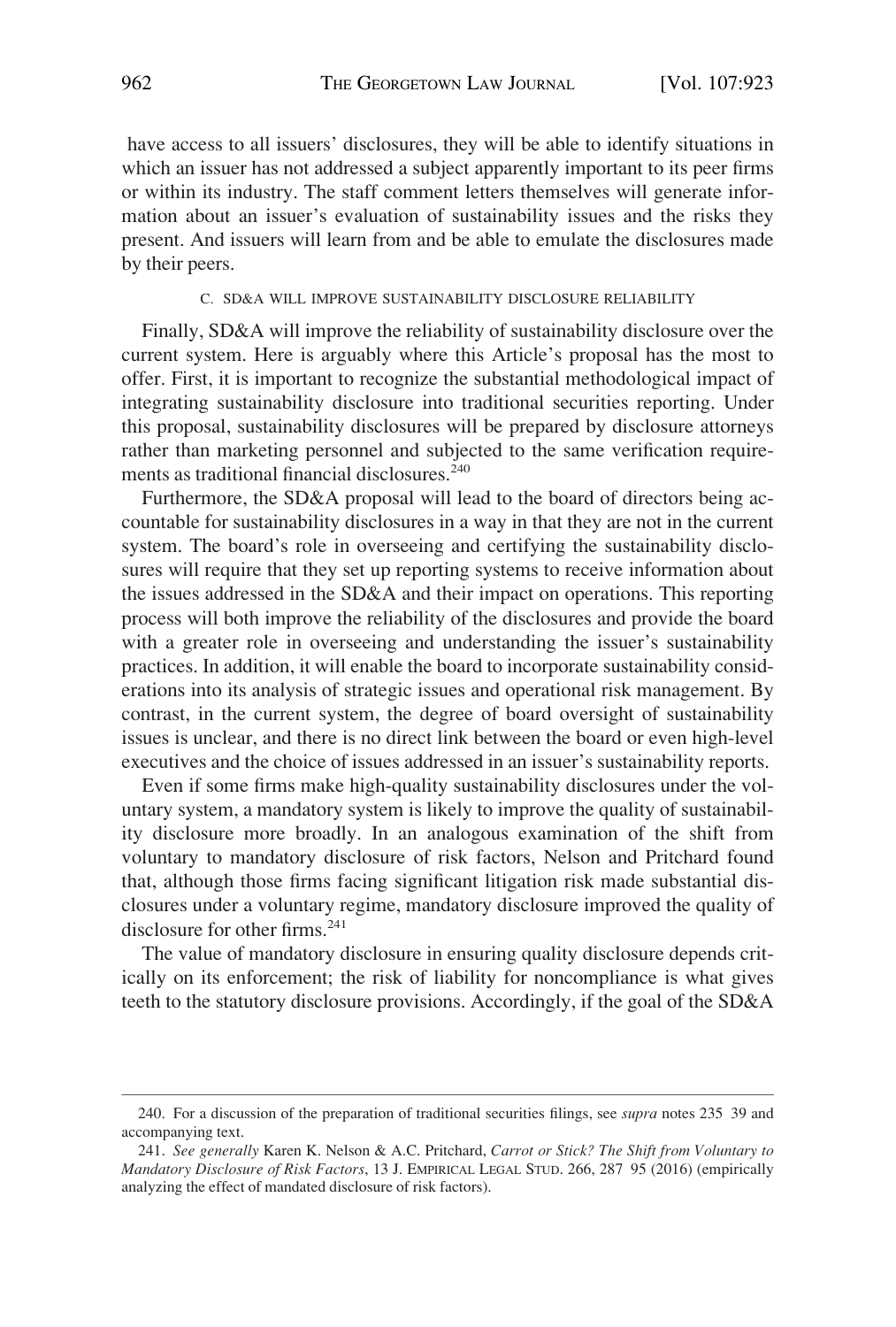is to improve the reliability of sustainability disclosures, it is necessary to give attention not just to the disclosure requirement itself but to the way it is enforced.

The disclosure requirements of Regulation S–K do not themselves "create[] an independent private right of action."242 Thus, an issuer's failure to disclose a known trend in violation of Item 303 can only be enforced by the SEC.<sup>243</sup> On the other hand, the federal courts have universally recognized a private right of action for federal securities fraud under Rule 10b-5.<sup>244</sup> Accordingly, to the extent that an issuer makes an affirmatively false disclosure, that conduct is arguably actionable through private litigation. Courts have typically held both that Regulation S–K creates an affirmative obligation to disclose and that failure to comply with that requirement can provide the basis for a private securities fraud suit.<sup>245</sup>

As a result, inclusion of SD&A within securities filings would subject issuers' sustainability disclosures to SEC oversight and enforcement and clarify that fraudulent misrepresentations and omissions are actionable as securities fraud. Notably, the structure of the SD&A proposal increases the likely reliability of the disclosure by making the issuer's affirmative disclosure requirement explicit.<sup>246</sup> Issuers cannot greenwash their SD&As to avoid addressing issues likely to cause the market concern<sup>247</sup> because, to the extent those issues are potentially among the three most significant, an issuer's decision to omit them would constitute not just an omission but a fraudulent misrepresentation—a representation that the omitted issue is not among the three most significant.

245. *See, e.g*., Ind. Pub. Ret. Sys. v. SAIC, Inc., 818 F.3d 85, 94 n.7 (2d Cir. 2016) ("Item 303 imposes an 'affirmative duty to disclose . . . [that] can serve as the basis for a securities fraud claim under Section 10(b).'" (quoting Stratte McClure v. Morgan Stanley, 776 F.3d 94, 101 (2d Cir. 2015) (alteration in original))).

246. There is ongoing debate about the extent to which all material omissions under Item 303 are actionable as securities fraud, centered on the question of whether the materiality standard for Item 303 is lower than that under *Basic Inc. v. Levinson*. *See, e.g*., *Oran*, 226 F.3d at 288 ("[A] violation of SK 303's reporting requirements does not automatically give rise to a material omission under Rule 10b 5."); *see also* Matthew C. Turk & Karen E. Woody, Leidos *and the Roberts Court's Improvident Securities Law Docket*, 70 STAN. L. REV. ONLINE 89, 92 (2017), https://review.law.stanford.edu/wp content/uploads/sites/3/2017/11/70 Stan. L. Rev. Online 89 Turk and Woody.pdf ("A consequence of the slightly lower materiality threshold for Item 303 is that it reduces the range of claims that private investors may bring based on firms' incomplete disclosure of required MD&A information.").

The Supreme Court was positioned to address this question when it granted certiorari in *Leidos* last year. Leidos, Inc. v. Ind. Pub. Ret. Sys., 137 S. Ct. 1395 (2017), but that case was settled before oral argument, Turk & Woody, *supra*, at 89.

247. The SD&A requirement is therefore more constraining than the risk factor disclosure requirement. *Cf*. Edward A. Morse, Vasant Raval & John R. Wingender, Jr., *SEC Cybersecurity Guidelines: Insights into the Utility of Risk Factor Disclosures for Investors*, 73 BUS. LAW. 1, 20 21 (2017 2018) (finding that most issuers failed to disclose cybersecurity risks after the SEC's release of new guidelines and that the market apparently viewed disclosing such risk as a negative signal).

<sup>242.</sup> Oran v. Stafford, 226 F.3d 275, 287 (3d Cir. 2000).

<sup>243.</sup> *Cf. id*.

<sup>244.</sup> *See, e.g*., Jill E. Fisch, *Cause for Concern: Causation and Federal Securities Fraud*, 94 IOWA L. REV. 811, 815 (2009) ("The federal courts have recognized an implied private right of action under section 10(b) of the Securities Exchange Act and SEC Rule 10b 5, and have used federal common law to define the contours of the cause of action." (footnotes omitted)).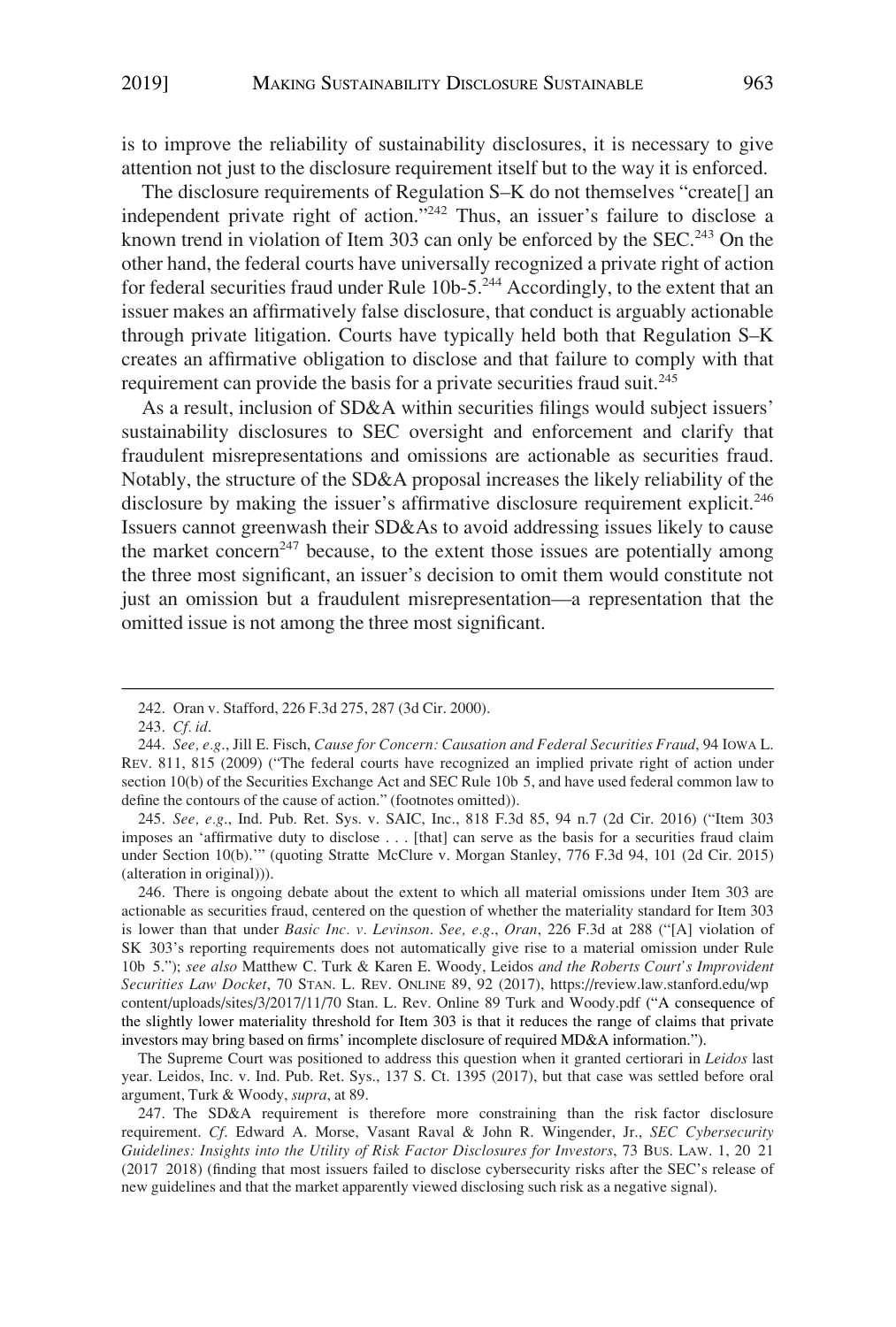This Article contemplates that implementation and enforcement of the SD&A would take place primarily through SEC oversight and, when appropriate, enforcement action. As described, because of the review process, the SEC staff would be well-positioned to identify critical weaknesses in an issuer's MD&A by allowing the staff to ask Exxon, for example, why it has failed to address climate change in its SD&A considering disclosures by peer firms like Occidental Petroleum and BP.

There are advantages to relying on the SEC to undertake most SD&A enforcement. First, the SEC may have greater expertise, enabling it to choose more accurately the cases in which enforcement is most consistent with the purposes of federal regulation.<sup>248</sup> Second, public enforcement may be more efficient.<sup>249</sup> Third, public enforcement is unlikely to be affected by the incentives that have the potential to produce abusive and excessive litigation, such as the high fees that plaintiffs' attorneys can recover.<sup>250</sup> Thus, for example, private litigants have rarely targeted individual defendants because of their lack of "deep pockets"; but the prospect of SEC enforcement is likely to focus corporate directors' attention on ensuring the accuracy of their sustainability disclosures.<sup>251</sup> Finally, the government can often send a message by bringing a limited number of high-profile cases, such as the SEC's enforcement action against Caterpillar.<sup>252</sup>

There are problems, however, with limiting enforcement to the SEC. A variety of courts, including the U.S. Supreme Court, commentators, and the SEC itself, have acknowledged the valuable role that private efforts play in supplementing

<sup>248.</sup> *See, e.g*., James J. Park, *Rules, Principles, and the Competition to Enforce the Securities Laws*, 100 CALIF. L. REV. 115, 124 (2012) (describing the argument that public enforcement may be premised on "the idea that the SEC is a better securities enforcer than private parties because of its expertise with respect to the securities laws"); *see also* Joseph A. Grundfest, *Disimplying Private Rights of Action Under the Federal Securities Laws: The Commission's Authority*, 107 HARV. L. REV. 961, 1023 24 (1994) (suggesting, in light of these considerations, that the SEC eliminate private litigation as a means to enforce Rule 10b 5).

<sup>249.</sup> *See* William W. Bratton & Michael L. Wachter, *The Political Economy of Fraud on the Market*, 160 U. PA. L. REV. 69, 118 (2011) (advocating "stepped up SEC enforcement capability as a cost effective substitute" for private litigation).

<sup>250.</sup> *See, e.g*., Jill E. Fisch, *Class Action Reform: Lessons from Securities Litigation*, 39 ARIZ. L. REV. 533, 535 36 (1997) (describing potential of incentives such as multi million dollar fee awards, to produce abusive litigation).

*ee* Bradley Bondi, *A Brief History of SEC Enforcement Actions Against Directors*, LAW360 251. *S* (Oct. 16, 2015, 1:59 PM), https://www.law360.com/articles/714967/a brief history of sec enforcement actions against directors [https://perma.cc/HGA5 77JD] ("Though rare, enforcement actions against directors are a key component of the SEC's targeting of misconduct by 'gatekeepers' . . . ."). A relatively small number of SEC actions involving individual directors can be effective in increasing directors' attention to their oversight responsibilities. *See, e.g*., *SEC Sharpens Focus on Disclosure of Executive Perks*, SHEPPARD MULLIN: CORP. & SEC. LAW BLOG (June 22, 2005), https://www. corporatesecuritieslawblog.com/2005/06/sec sharpens focus on disclosure of executive perks/ [https:// perma.cc/R2YZ PY3U] (advising that one message from SEC's enforcement actions against Tyson Foods and GE is that members of compensation committees face "personal liability for inaccurate or incomplete [compensation] disclosure[s]").

<sup>252.</sup> *In re* Caterpillar, Inc., Exchange Act Release No. 30,532, [1992 Transfer Binder] 7 Fed. Sec. L. Rep. (CCH) ¶ 73,830 (Mar. 31, 1992).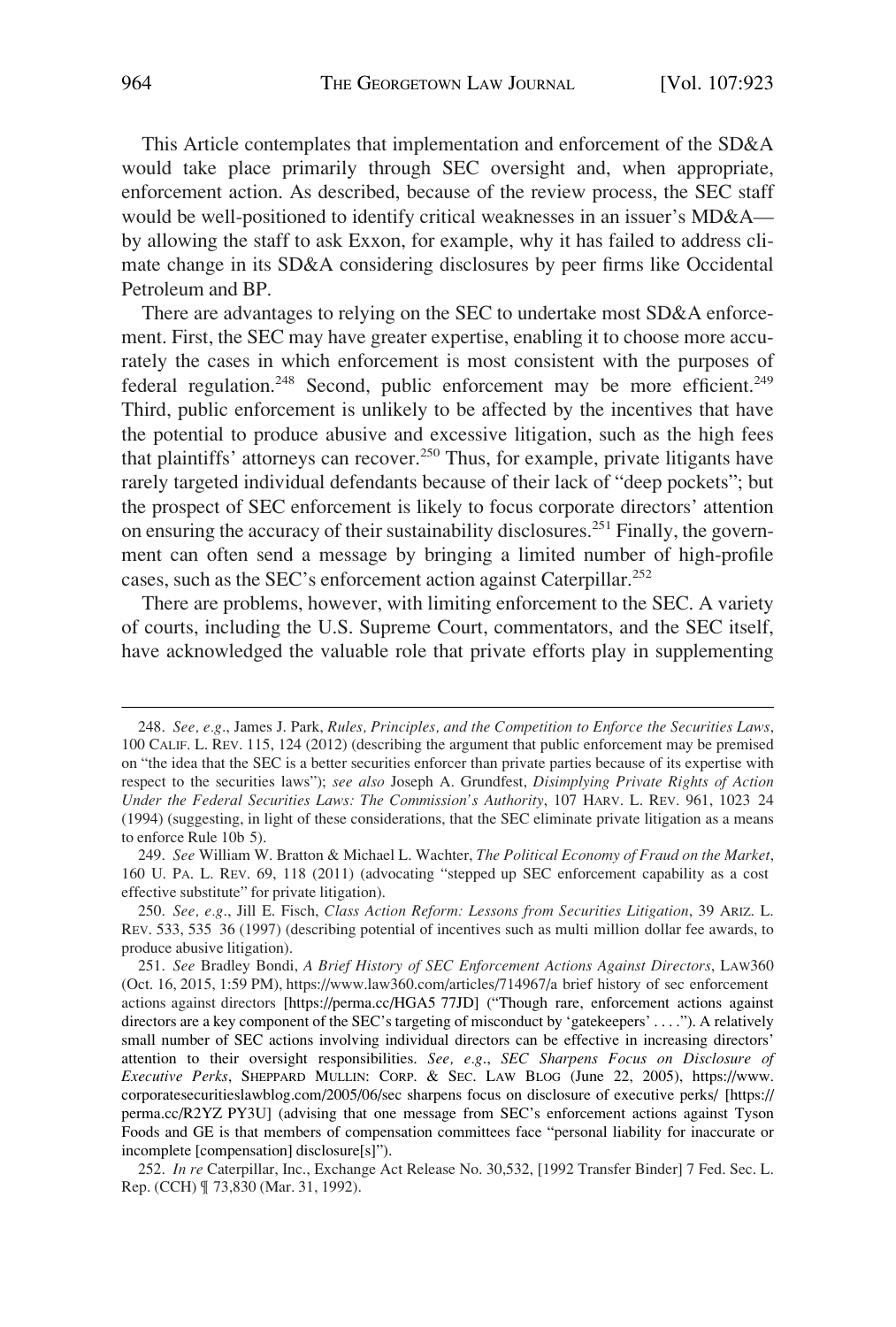public enforcement.253 The government may have limited resources available to address wrongdoing. In addition, SEC enforcement efforts are vulnerable to both political pressures and shifting administrative priorities.<sup>254</sup> The risk of underenforcement is illustrated by the SEC's limited track record with respect to MD&A disclosure; it has brought less than one hundred enforcement cases alleging violations since Regulation S–K's adoption.<sup>255</sup>

Accordingly, private enforcement is likely to serve as a valuable supplement to public enforcement. Although concerns have been raised about the potential for excessive or burdensome securities fraud litigation,<sup>256</sup> that risk is likely to be especially limited under the SD&A proposal. There are three reasons for this. First, the SD&A requirement is explicit and limited—issuers are only required to disclose the three most significant sustainability issues. As a result, the requirement does not open the door to efforts to characterize additional sustainability issues as fraudulent omissions. Second, to succeed in a securities fraud lawsuit, private litigants must establish loss causation and damages, meaning that they must show that the issuer's misrepresentation or omission had an economic impact on the value of their shares.<sup>257</sup> As interpreted by the courts, the loss causation requirement requires affirmative proof that the fraud impacted stock price.<sup>258</sup> Thus, only the most economically significant of sustainability disclosure-related failures could trigger private litigation.<sup>259</sup> Third, to bring a securities fraud suit, a

254. *See* Harvey L. Pitt & Karen L. Shapiro, *Securities Regulation by Enforcement: A Look Ahead at the Next Decade*, 7 YALE J. REG. 149, 279 (1990) ("[A]ny projection of future SEC enforcement trends is highly dependent upon the accuracy of prognostications about the prevailing political climate.").

These concerns can be mitigated if public enforcement by multiple regulators is possible. *See, e.g*., John C. Coffee, Jr. & Hillary A. Sale, *Redesigning the SEC: Does the Treasury Have a Better Idea?*, 95 VA. L. REV. 707, 763 (2009) ("[S]tate Attorneys General have played an aggressive role in prosecuting securities fraud and have pushed the SEC to be more vigorous in its own enforcement efforts.").

255. *Leidos* Amicus Brief, *supra* note 214, at 26 27.

257. Jill E. Fisch, *The Trouble with* Basic*: Price Distortion After* Halliburton, 90 WASH. U. L. REV. 895, 914 16 (2013) (describing the Supreme Court's articulation of the loss causation requirement in *Dura Pharmaceuticals, Inc. v. Broudo*, 544 U.S. 336 (2005)).

258. *See id*. at 915 (terming this "'ex post' price distortion").

259. Because the relative significance of sustainability issues can change over time, it may be worthwhile for the SEC to consider a safe harbor providing that, under appropriate circumstances, an issuer's identification of a new sustainability issue does not subject it to liability for previously failing to discuss that issue. *See, e.g*., BARBARA NOVICK ET AL., BLACKROCK, EXPLORING ESG: A PRACTITIONER'S PERSPECTIVE 9 (2016), https://www.blackrock.com/corporate/literature/whitepaper/viewpoint exploring

<sup>253.</sup> *See, e.g*., Tellabs, Inc. v. Makor Issues & Rights, Ltd., 551 U.S. 308, 313 (2007) ("[P]rivate actions . . . are an essential supplement to criminal prosecutions and civil enforcement actions brought, respectively, by the Department of Justice and the Securities and Exchange Commission (SEC)."); James D. Cox et al., *SEC Enforcement Heuristics: An Empirical Inquiry*, 53 DUKE L.J. 737, 738 (2003) ("Since the inception of the federal securities laws, the government's broad enforcement authority has been complemented by private causes of action."); *see also* A.C. Pritchard, *The SEC at 70: Time for Retirement?*, 80 NOTRE DAME L. REV. 1073, 1085 (2005) ("With a few minor exceptions . . . the SEC has sided with the plaintiffs' bar in the courts.").

<sup>256.</sup> This risk is potentially heightened with respect to sustainability disclosure due to uncertainty about issues such as the definition of sustainability, the determination of economic materiality, and the difficulty for even a well intentioned issuer in evaluating the economic impact of a known risk or trend. *See, e.g*., Langevoort, *supra* note 179, at 970 71 (discussing the difficulty of determining the extent of the duty to disclose disaster related risks).